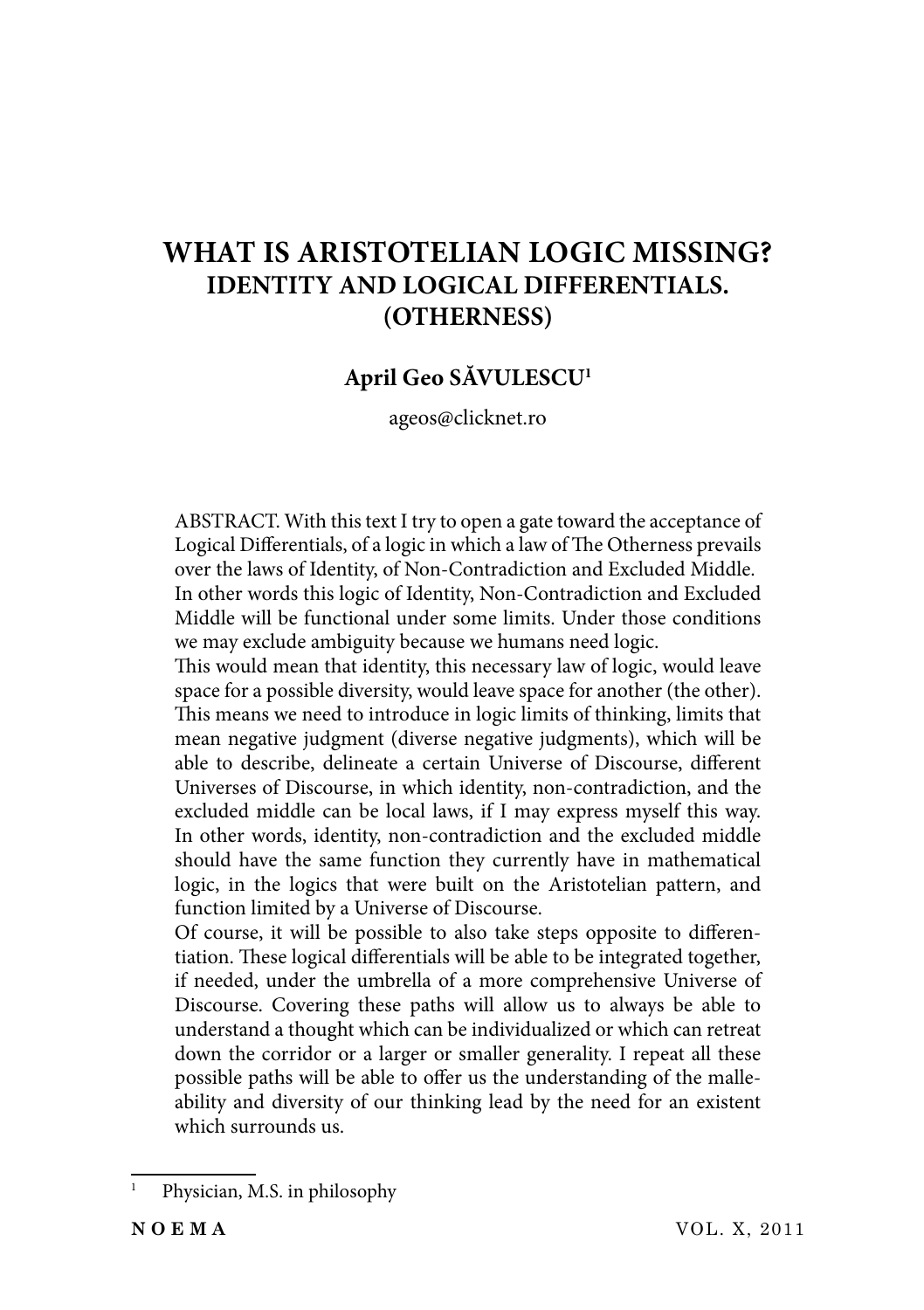KEYWORDS: Logical Differentials, Identity, Non-Contradiction, Excluded Middle, local laws, otherness.

# **Discussion About Identity**

When we open our eyes, when we are born, what is, I wonder, the most important moment in our animal behavior? An umbilical cord no longer ties us to our mother. Still, with all our senses, smell, hearing, touch, taste, even that weak eyesight, we know who mother is. Without any sort of mistake, we identify her, we sense her. Maybe our blood, which was connected to hers, has its own significance.

The same happens to all babies who are born, in the viviparous world, of course. But in ducklings, in little chicks, something similar takes place. The chicks who come out of eggs attach themselves without mistake to the being that is next to them at that moment. Most of the time this is their own mother, who laid the eggs. The chick follows her around in order to be fed, to live.

Mother Nature made it such that all babies recognize their own mothers in the same way that mothers recognize their own babies, without mistake. It is a biological law which, even if we don't completely understand how it takes place, is unshakeable. Why? Because otherwise we wouldn't exist. A baby must be taken care of, must be fed, washed – cleaned and watched until it learns to avoid danger on its own. A biological organism in development is fragile, and that's why it needs to be protected, taken care of. Thus nature gave us identity, because what else does it mean to recognize that a person is the same? It is a constant identification of an object, that is a being, and who is one's own mother, one's own baby. Except it's not all so simple.

Nature uses identification for the perpetuation of species. Without this identification, performed each time, Earth would have been filled only with plants and insects (living beings that do not need special care from their parents). This is how a biological need imposed a behavior that humans called the identification of the same, then *identity*, and which humans again, later considered a law of correct thinking, the logical law of *identity*. Here they took, I hope with your will, a rather large jump from an ontological identity to a logical one.

Of course, there is a long road from the need of some reptiles, birds, or viviparous animals to what man, who started thinking, named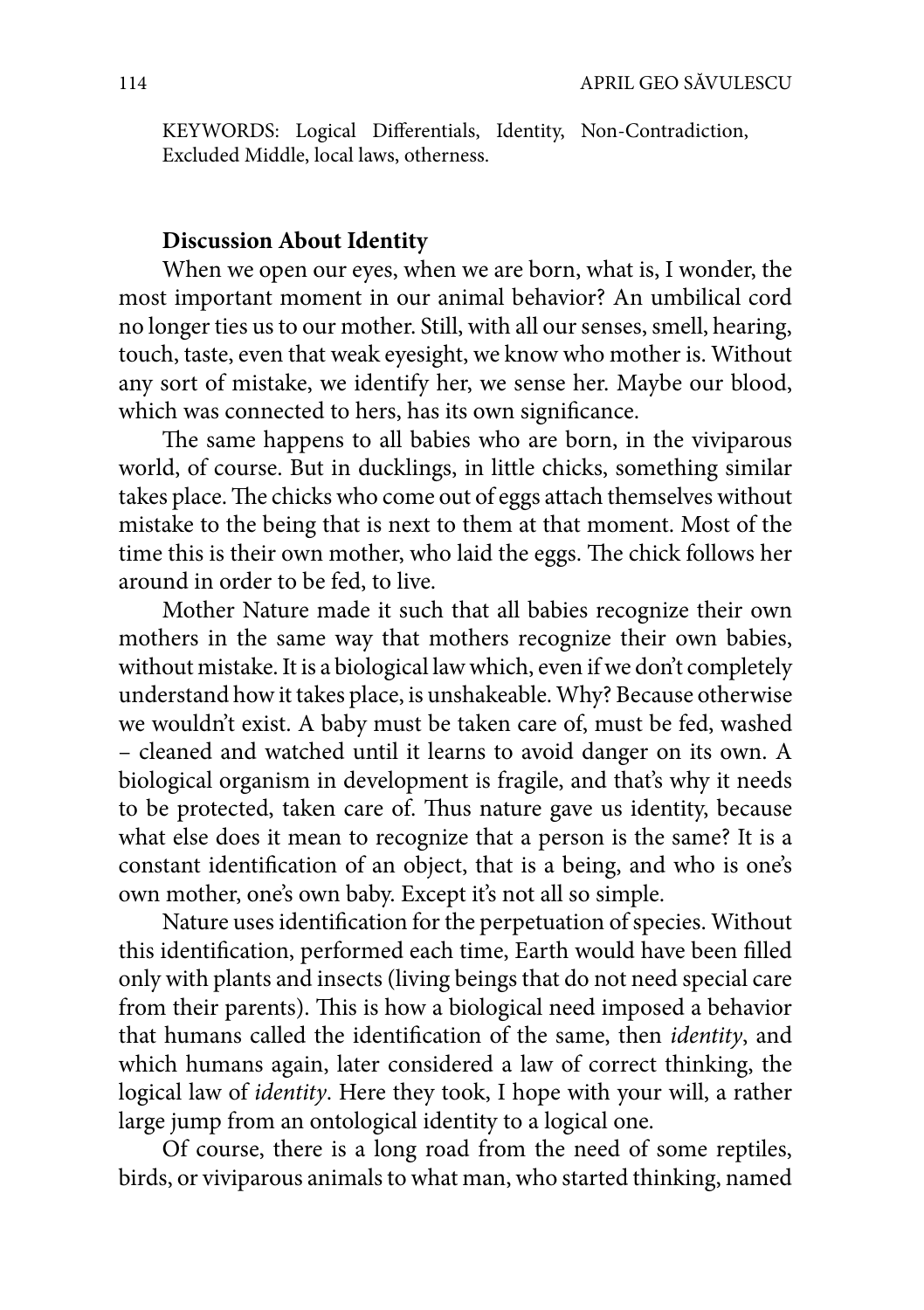identity. This seems to always be the case; a need, a necessity, day and night, a constant revolution of certain planets or the sun, gave man the idea of time; a certain chemical reaction, a relation between cosmic particles, ended up being deciphered by the humans who had started to think, and organized into sciences and scientific laws. This is how identity came to man's mind, identity to which, as we saw, he had been tied for a long time without being conscious of it.

Here we need an explanation, a clarification. We know today that the whole world is very well organized and that scientific laws, all known laws, to which we can add some that we don't know yet, the laws of correct thinking, the laws of physics, of chemistry, all laws, everything, represent a need of our mind. Of course there are regularities in nature, like the sun rising every day, but we needed, and still need, for everything to be well organized by our mind. To easily find, by looking in a dictionary or a scientific treaty this regularity which for us has become something fixed. We wouldn't be able to move easily in a world going through constant change, as it happens when we follow a car driving on a road with valleys and hills, or if we wanted to know how a thrown stone travels, how we move our arm, or the trajectory these bodies make, or what happens in the world of microparticles. This is what happens in contemporary physics, in which it is impossible to say something exactly about the behavior of a particle, the laws of quantum mechanics being the only ones that can tell us something about the behavior of particle swarms. Newton and Leibniz taught us how to describe exactly the movement of a certain body, be it a planet, a car, or our arm.

Our mind needs a certain stability in order to think, a false stability, because we cannot find it anywhere in nature, sometimes not even approximately.

Let's leave these thorny problems in the hands of men of science and let's see what happens with our mind and how it reached some laws which it calls logical, and last but not least how correct were, are, these steps.

In our European antiquity we have certain written texts from the civilization, the thinkers of Ionia and Sicily. Actually, I am referring to the civilizations around the Mediterranean. We cannot forget the Egyptian civilization, which was 4–5000 years ahead of the Greek, and where many Greeks went to drink from its wisdom. The same with the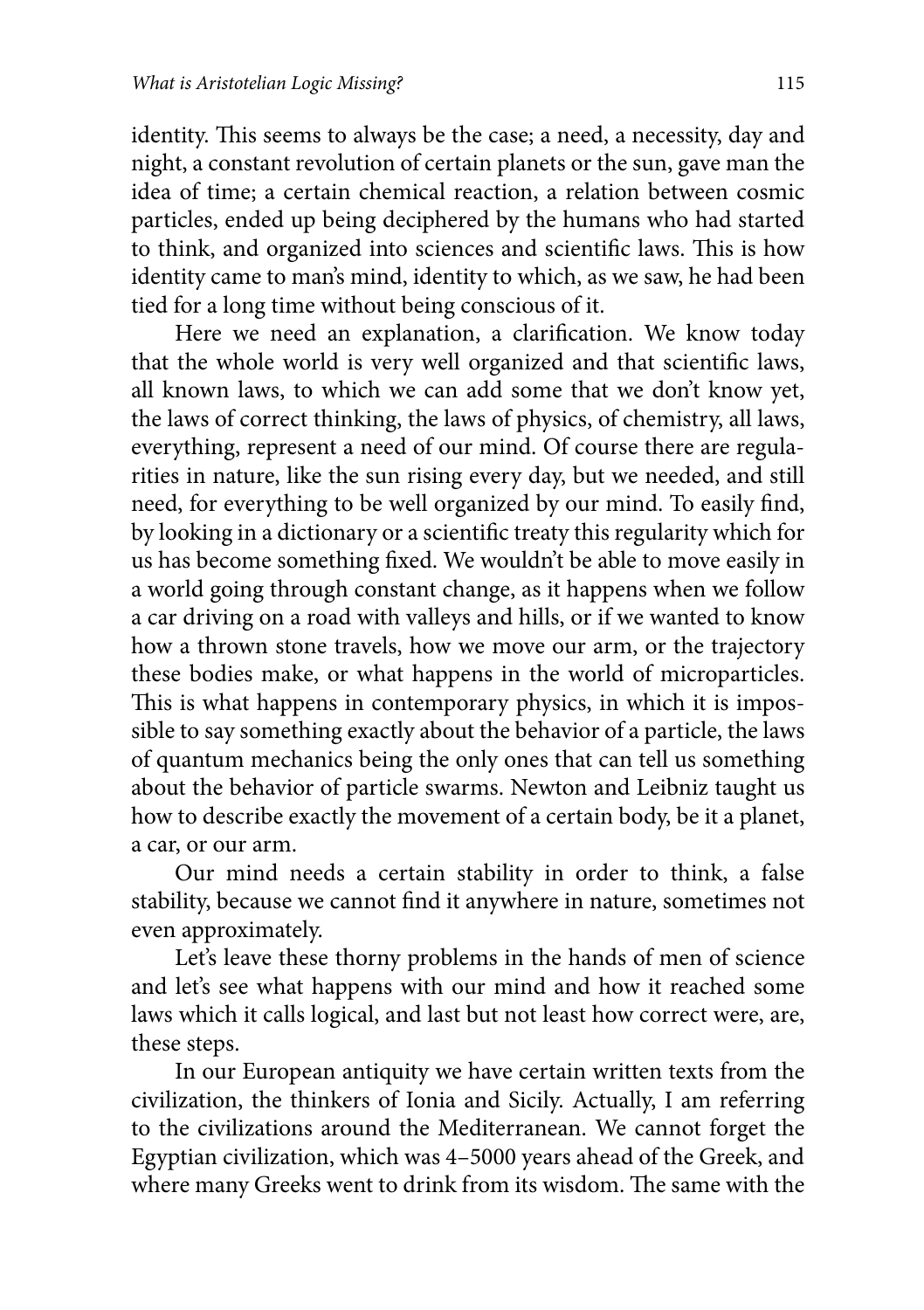Jewish civilization, which left us the most beautiful epic of a people, and immortal myths all devoted to Jehovah, or the Mesopotamian civilization, or the Phoenician. Still, we Europeans are followers of the Greek thinkers, who start with Pythagoras from Samos and his school, with Heraclitus, Parmenides and Zeno from Elea together with the entire Eleatic school, with Plato and Aristotle, to mention only the most preeminent ones.

These thinkers dominated their epoch with their authority and dominated the posterity through the writings they left us. Pythagoras, from whom we only have commentaries, develops a philosophy of numbers, a metaphysics of numbers starting with the unit, *the principle of all things*, the unit will double and two together with the unity will give us the number three. From here all numbers can easily be generated, numbers that, according to Pythagoras, and are also the ones that will generate all the sensitive things, the cosmos. Xenophanes of Colophon, the founder of the Eleatic school, will say something similar – *One is Everything*. Similar but, as we will see, not identical. Parmenides will be more radical. For him, the sensitive world does not have truth, only thinking, pure thinking, is true, thinking is reality. *To think is to be* says Parmenides and the entire Eleatic school will follow him. Perhaps it would be best to skip over Plato, in whim dichotomy is the means to find the sophist and the Idea leads toward identity, as well as toward the opposite. This is how later Aristotle will be reached, even though he was not of the same opinion as Parmenides, or Plato, and the *Law of Identity*, the most powerful law of formal logic. For Parmenides, I said and I repeat, only thinking has reality, reality is the existent, the truth, it is even *being*, and it is eternal, immobile, and indivisible.

For Pythagoras Unity – *Monas* – Monad, was the most important but it generated the Dyad, Triad and, as I said, all things together with the four elements of which everything is made: water, fire, air and earth.

With Heraclitus something happened, a revolution in thinking, a revolution that shook the entire Hellenic antiquity. He introduced an uncertainty when he stated that everything is in change, everything flows and we cannot dip our feet in the same water of a river. Every second different water is bathing our feet. Maybe that's why he was named *the obscure*. Maybe it was also a feeling of uncertainty of the domain of thinking. He was shaking the trust in things, deeds, people,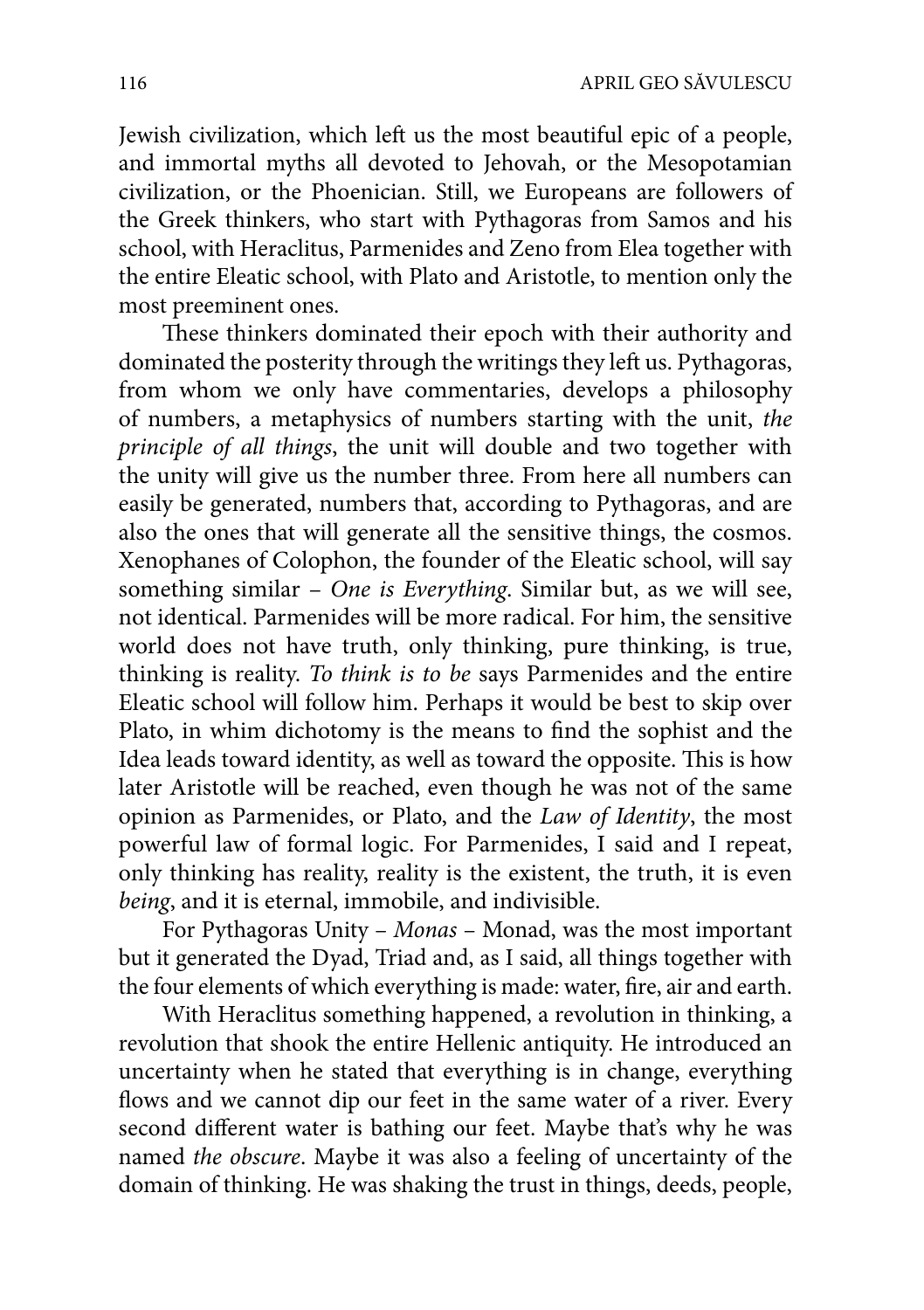and the correctness of thought. The Eleatic school came to reinstate this trust. Everything is One and nonbeing does not exist, neither does movement. We no longer have the *Monad* with which *more* can be made, with which the world is generated. We have *Unity*, which is given once and forever and in which there are no transformations. For Zeno, as well as for Parmenides, only thinking has truth, reality, that's why he builds his well-known paradoxes. The arrow cannot reach its target. Achilles the quick-footed one cannot catch up to the tortoise. Movement does not exist for Eleatics, reality is one and it is static. The thought arrow will remain in the air and Achilles' steps are powerless. Everything is fixed and unmovable. In spite of the fact that everybody saw arrows that reached their target and people running. His proof was simple. Achilles took one step and reached the place where the tortoise previously was before taking a step away. Achilles took another step but the tortoise also took another step, and even though it was smaller it moved away from Achilles. Achilles again took a step to reach the place where the tortoise was, who again had moved away and so on without ending. Achilles couldn't reach the frog in these conditions. Lucian Blaga in *The Dogmatic Eon* is of the opinion that *trying to* logically *think movement and not succeeding, he negated its existence. Zenon's thesis is the expression of the supreme dictatorship of logic"*<sup>2</sup> . I will return to Achilles' paradox but I want to point out why he marked the entire European thinking. Aristotle, even though he was not of the same opinion as Parmenides about reality, and is the builder of logic in Europe, was unable to not stop at identity and was also unable to pass the paradox of Achilles and the tortoise. Aristotle will place the Law of Identity like a crown on his own logic. The laws of logic, the laws of *Identity*, of *Noncontradiction*, and of the *Excluded Third* to which Aristotle adds a law of sufficient reasoning (a law slightly different from the others). It would have been sufficient if he used only the law of identity, because the other laws, of noncontradiction and the excluded third cannot exist outside a law of identity, but he wanted to bring a novelty, not to remain a Parmenidian. The law if *Identity* is the most powerful law of logic, which can only be explained by a domination of Eleatic thinking. It is curious that Aristotle could be influenced, who, I repeat, did not agree with Parmenides. Maybe Zeno's aperies were too

<sup>2</sup> Lucian Blaga. *The Trilogy of Knowing, The Dogmatic Eon*, Editura Regală pentru Literatură și Artă, București, 1943, p. 62.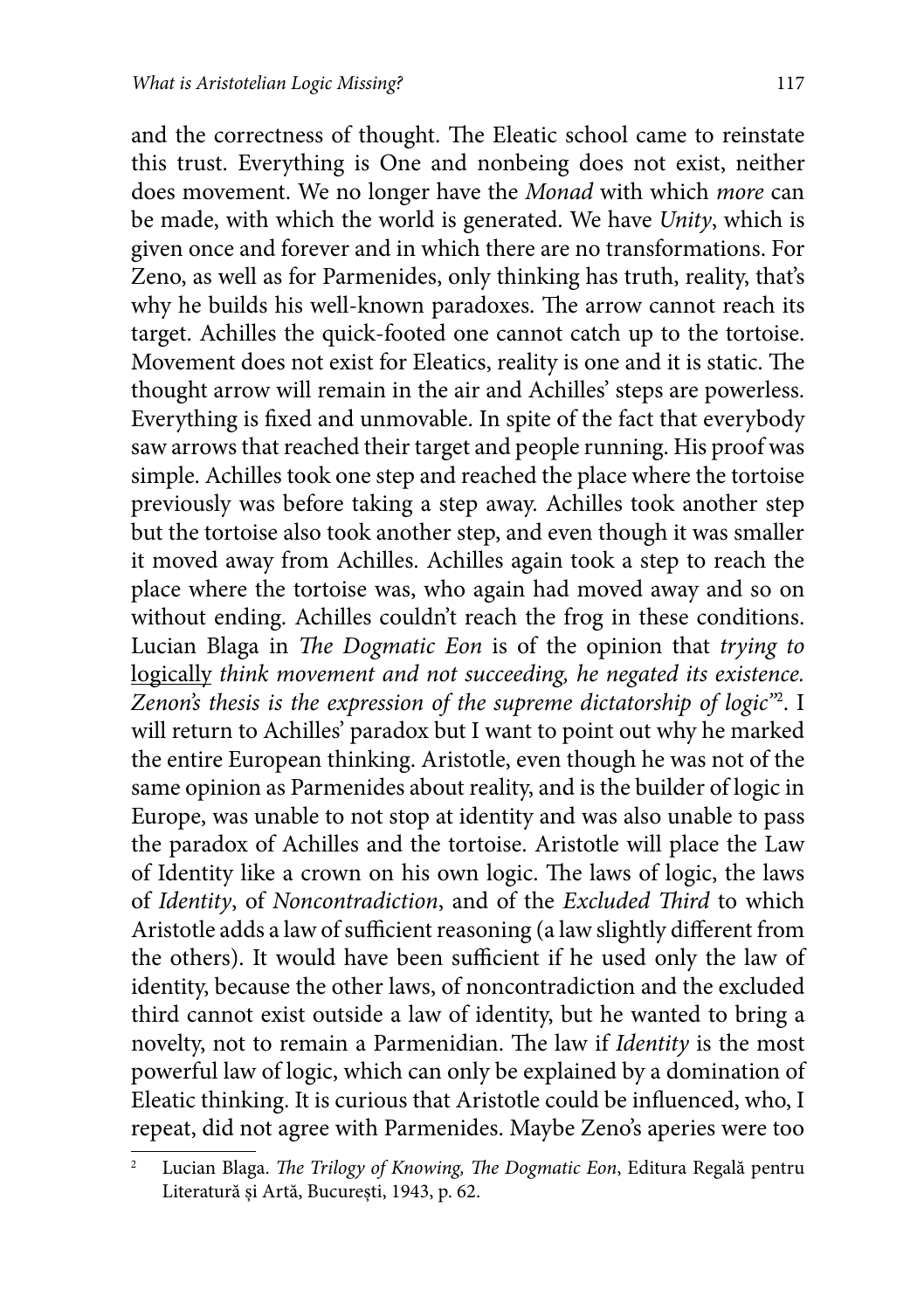strong for the epoch. It is even more interesting because Socrates and Plato, otherwise admirers of Parmenides, don't seem to be dominated by the idea of Unity or the Eleatic paradoxes.

Today, with 0, with infinity, with the addition of an infinite number of zeroes, the division by zero (mathematical analysis) and with the notion of limit, such paradoxes of thought can be avoided. It is true that other has appeared but this is the mathematicians' problem. For us maybe it is important that this Eleatic thinking dominated European thinking for over 2000 years and it dominates it still today. Mathematicians, through differential calculus, infinitesimal calculus, did not shy away from breaking logical laws (Newton and Leibniz) and to offer us mathematics close to the reality that surrounds us. Logicians, through beautiful axiomatic systems that place in the first place the same law of identity, keep us away from reality, from the necessary link to ontology (mathematicians did not shy away from doing it, from *correcting* logic). We no longer wonder that these, I repeat, beautiful logical systems, we also include the deontic ones which pretend to be closer to ontology, all these systems have no important applicability– let's set aside computers and binarity because they also need the notion of limit and we will discuss this later.

From Aristotle we have laws, as I have said earlier, laws of correct thinking, logical laws, among which the law, the principle of identity was the strongest. The laws of noncontradiction is a consequence of the law of identity because we can say that, in the same conditions, we cannot both have and not have an egg on our plate. It is obvious that we can say this.

Let's see what can happen if we have two eggs on our plate? If the second egg is identical to or different from (even slightly, even infinitesimally slightly different) the first, then we can have on our plate a couple of eggs that are not even similar, and are definitely not identical–an ontological identity. Between them there isn't a relation of contradiction, but neither is there one of identity. What type of relation is between these two eggs that are slightly different? If it was an egg and an apple, they would have been completely different, but they are similar, they are both eggs, but they are not identical. This means that two objects can be completely different or only a little different. Who should take responsibility for understanding this difference, a large difference or one that is barely perceptible? No logical law answers for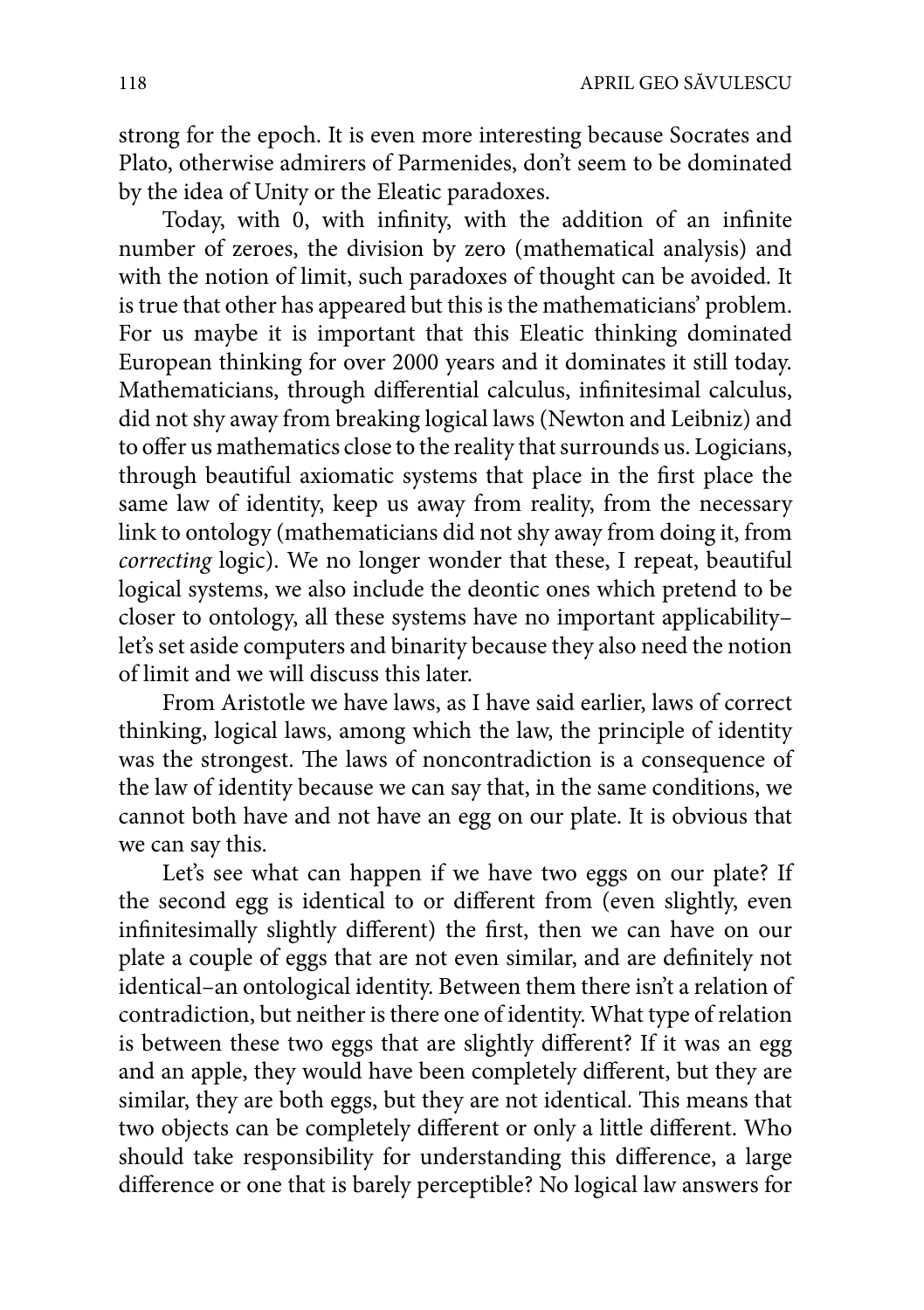this. Do we perhaps need another law in logic? It seems so. A law that is as strong as that of identity, maybe even stronger, that does not depend on it, and that allows for the existence of the opposite, of the "other". Could it be a law of otherness, of the other?

For us, in Europe, with all the formidable development of mathematics after Newton and Leibniz, Greek thinking, the thinking of the Eleatic school made an unmistakable impression. We are dominated by this law of logical identity of which it is very difficult to detach. Maybe there are explanations of this attitude, historical explanations, and influences. I prefer to use the terminology and thinking of Lucian Blaga and to say that the domination of the identical over our thinking depends on our *Unconscious Matrix*<sup>3</sup> .

I do not want to fight against identity, against the principle of identity, because *persisting upon one opinion, one idea*, which might not be the only one, can be dangerous. Moreover, we need the principle of identity, it is useful, as we have seen and will see again, but not under the form offered today. That's why I will propose in what follows, along a principle of identity, which I see slightly weak, but very necessary, another principle that will allow another to exist with at least the same power as the identical. Yes. I will propose a *Law of the Other*, of *Otherness*, as I said above, or, if you prefer, a law of *logical differentials*. It could be a law that was forgotten in Greek thinking, a law that exists on other meridians where another *unconscious stylistic matrix* was that one that dominated, a law that we also need. A law that Plato was ready to bring to life but, as the Romanian says, "It wasn't meant to be"!

It is necessary to remind that in the domain of logic, in the last hundred (plus) years, there is a constant battle to avoid the laws of contradiction and of the excluded third. Trivalent logics were built, pentavalent ones also, ones with infinity of values, modal logics, dialectic logics, Grigore Moisil at the end of a life full of efforts to support mathematical logic and computer technique wrote a *Logic of the Nuanced Rationale*, in which he tried, unsuccessfully, the same taming of the Aristotelian logic. It was believed that once formal

<sup>3</sup> We can say, respecting perfectly Blaga's idiom, *Unconscious Stylistic Matrix*. Unfortunately few are familiar with Blaga's terminology and the notion of *stylistic*, even if it is perfectly correct, it requires some explanations that would weigh down the present text. That's why I preferred *Unconscious Matrix*, term which covers Blaga's point of view regarding the *stylistic*, which is our unconscious.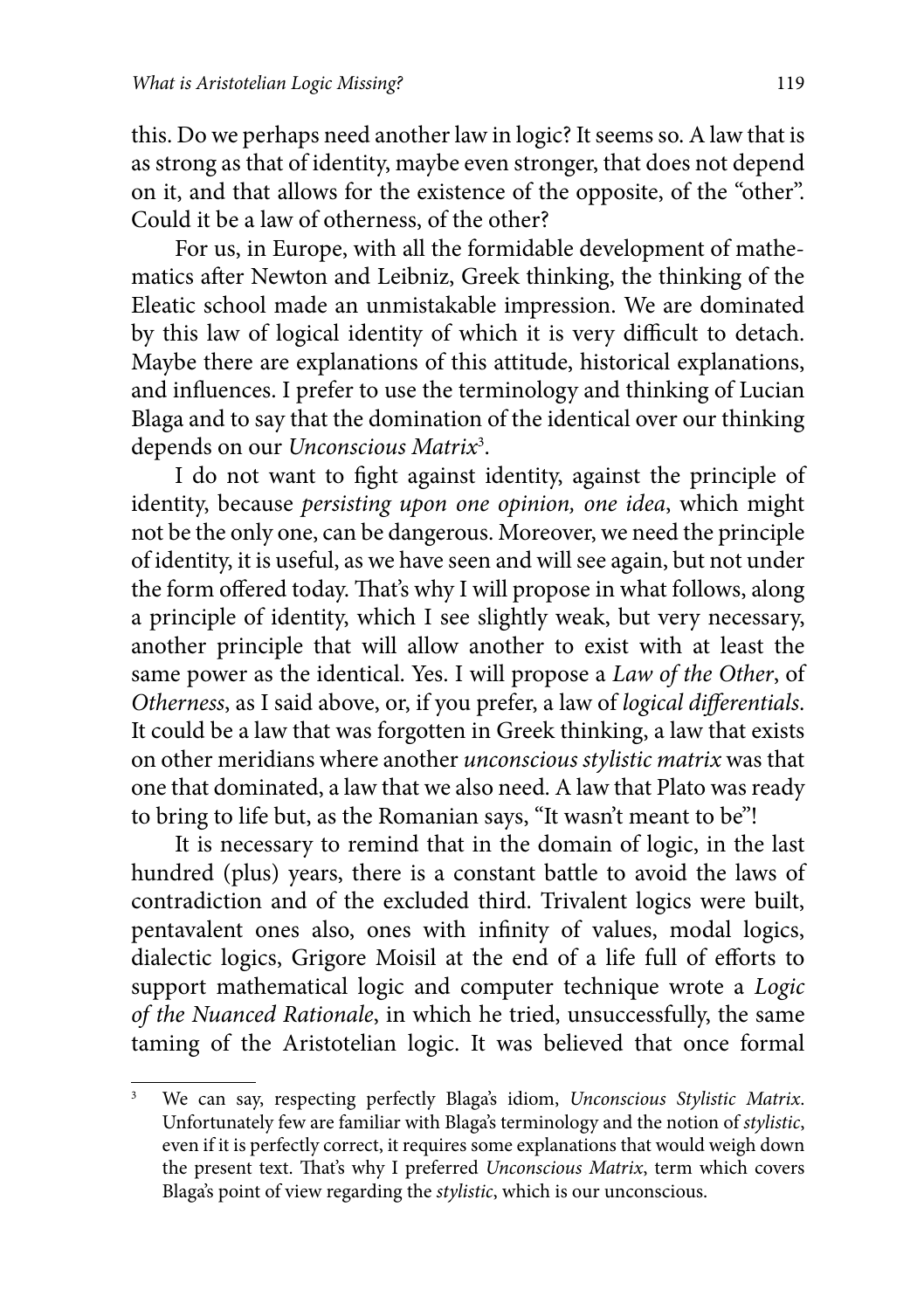logic was abandoned and replaced by mathematical logic, something will change. Many have changed but the law of identity remained as strong as before, everything was attempted, but the result was not the expected one. Thinkers of the XXth century, like Deleuze, have tried to weaken the principle of identity but commentators don't see in him either real success.

I want to point out that the Romanian cultural space has always been sensitive to the domain of the contradictory and how to overcome it. Stefan Lupascu built a *Logic of the Contradictory* in several volumes, Lucian Blaga wrote a *Trilogy of Knowledge* which started with sustaining the contradictory through the dogmatic, he continued with the *Luciferian Knowledge* which rules in knowledge the need to overcome formal logic with its laws in order to use a logic that sustains continued creativity in *Transcendent Censorship,* censorship which establishes limits to knowledge and he ends with *The Divine Differentials*, which can be interpreted as a logic of differentials. Petre Botezatu builds an *Operational Logic*, which is a *Natural Logic*. Octav Onicescu builds logic with a single value, for the same purpose, to avoid the contradictory, and Constantin Noica writes about logic of Hermes in which the part is equal to the whole, as in Cantor's transfinite.

## **Buddhist Logic and Plato's Sofist**

When you try to read a book about Indian mythology, Indian culture, you are, at first, rather dizzy from all the Sanskrit names for as many deities. If you don't give up and continue to read you start to understand that some deities have several names. You are confused, our thinking, without preparation in the subject, has opacity for understanding why this happens. If you succeed to free your thinking a little from the blocking of the education you received and you start to come near the meanings of those you are reading about, you start to decipher that the gods, the medium and small ones as well as the important ones, sometimes have names related to one of their qualities and a certain action they perform. If a god has more than one quality or more than one activity then they can have diverse names which, each of them, still speak of the same god. The same happens to words, in a text one word can be replaced by 4–5 other words, which are all synonyms (not perfect synonyms but close enough - here is a difficulty related to the understanding of identity and a certain play that identity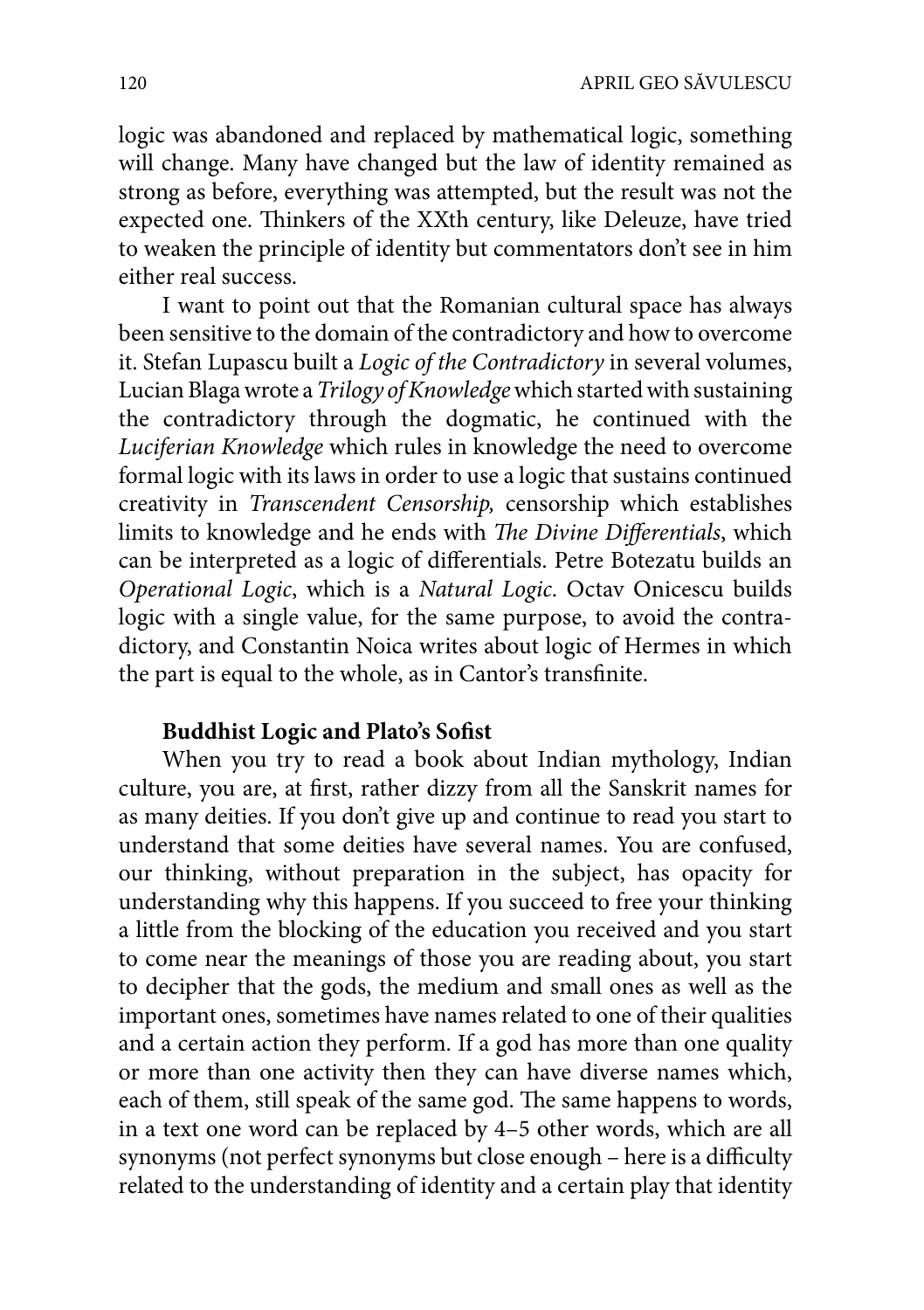can have in the Sanskrit world, in the Indian world, but also the Tibetan one), have a very similar meaning $^4$ . The Indian is not confused by this complication of the language because he knew how to manage in it, because in their culture the law of identity was doubled by a law of another, or otherness, or others.

In India of antiquity, whose depth of time is not well known, cultural evolution had a different development than the one in Ancient Greece. The first preoccupation was rituals, followed by grammar, and only then started the development of logic and mathematics. This means that the custom of using words in rituals as well as the ulterior analysis in treaties of the spoken and written language, the usage from these domains influenced logic.

This use of certain words for the same character, the wealth of approximate synonyms, different words for different properties, even when these properties did not differ too much, meant a strong link to ontology of the language used in rituals. Ulterior grammatical construction only sanctioned this more. It was a long evolution, Sergiu Al-George tells us, in his book *Language and Thought in the Indian Culture*, that some grammarians whose texts he studied had 50–60 previous generations. This tight bond between spoken and written language and the reality that surrounds people was eventually transmitted to philosophy and logic. The play on words related to the qualities of certain characters and not necessarily to the characters themselves is again a strong bond to the action of a character, the action upon a certain object, the predicate and not the subject, the way we learned, this strengthened the link between language and the existent, what the Greeks called *To on*.

It would be good to take a short break so that we don't miss anything important. It would be good to understand from the beginning that Indian logic, ulterior Buddhist logic because it retreated to Tibet due to persecution, regardless of the philosophical school that proposed it, was a logic tied to ontic, a logic tied to reality. A different attitude than that of the evolution of logic in the European space. Formal logic, symbolic logic, mathematical logic being, from the beginnings, more

<sup>4</sup> Sergiu Al-George, *Limbă şi gândire în cultura indiană,* Editura paralela 45, Piteşti, 1945. On p.199 we can read a text translated from the Sanskrit: *The sense of the word "invisible" (adarsana) does not defer from "inaudibility", "unpronounceability", "inperception", "absense", disappearance of sounds".*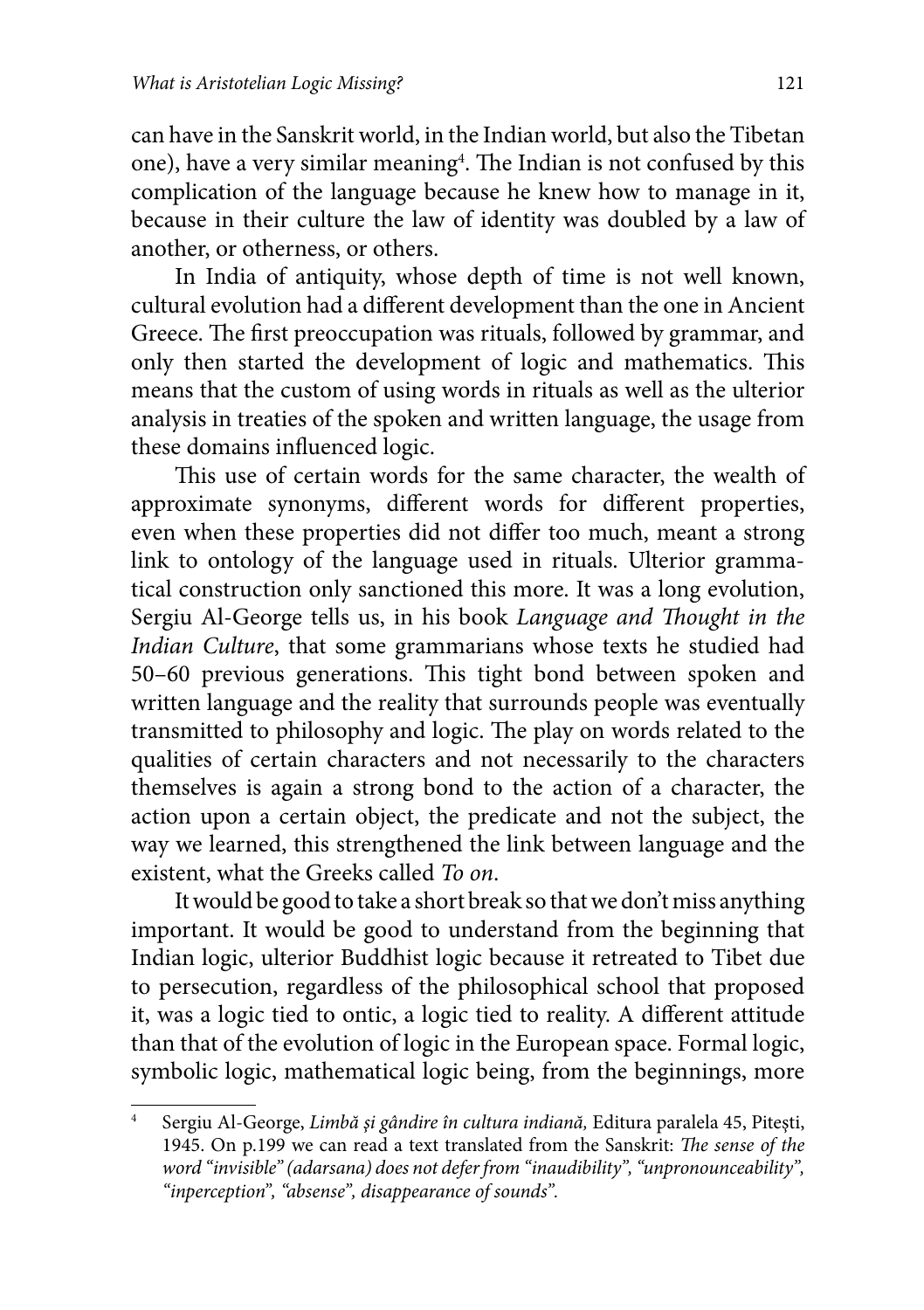and more free from enunciation, from reality, which is why it was called formal. It respected the shape and relation between symbols, no matter what the ontic correspondent of these symbols was. "Indian logic", says Sergiu Al-George<sup>5</sup>, "was related to ontology and each enunciation was only considered if it referred to an objective entity, a locus (asraya, adhikarana, adhara, dravya)."

Logic and linguistics – Indian grammar – were related to real existence. Grammar considered the most important part of a sentence that which tells some something about the action, as I have already said and I repeat, about what is being done, not about who is doing it. The predicate dominated the subject, the opposite of what we are used to. In any case, the connection to reality, to ontology changes the relationship between words – if the subject is the important one then identity is in play, if the predicate, the action, the qualities are important then *otherness* is dominant and not identity.

For the Indian, the negative, negation, has a positive value because it "...corresponded in the plane of reality to an «absence» (abhava), and this determined or qualified a locus, which is the equivalent of the subject in the theory of predication. The subject of a logical expression could not be conceived of itself, without a reference to the real, to a substance (drayya) that was always first. Aristotle's secondary substances, of pure conceptual nature, could not constitute a reference plan in the Indian logic related to primary perception, notions, the general, are important only in the synthesis achieved by reasoning. Therefore, negation could never be nonexistential. Even the negative form of our universal judgments of the type «a man who is not mortal does not exist» = «all men are mortal», returned in its Indian analysis:

«the fact of being man» is absent in a locus

in which the absence of mortality exists.

...even the apodictic universal was inconceivable outside of existence."6

I will ask your permission, in order to be able to continue the discussion about the importance of Indian logic, Buddhist logic, that while we are in this domain to make as few as possible references other than the absolutely necessary ones – to a possible interpretation

<sup>5</sup> Sergiu Al-George, *Limbă şi gândire în cultura indiană,* Ed. Paralela 45, Piteşti, 2005, p. 181.

<sup>6</sup> *Op. cit.*, p. 181.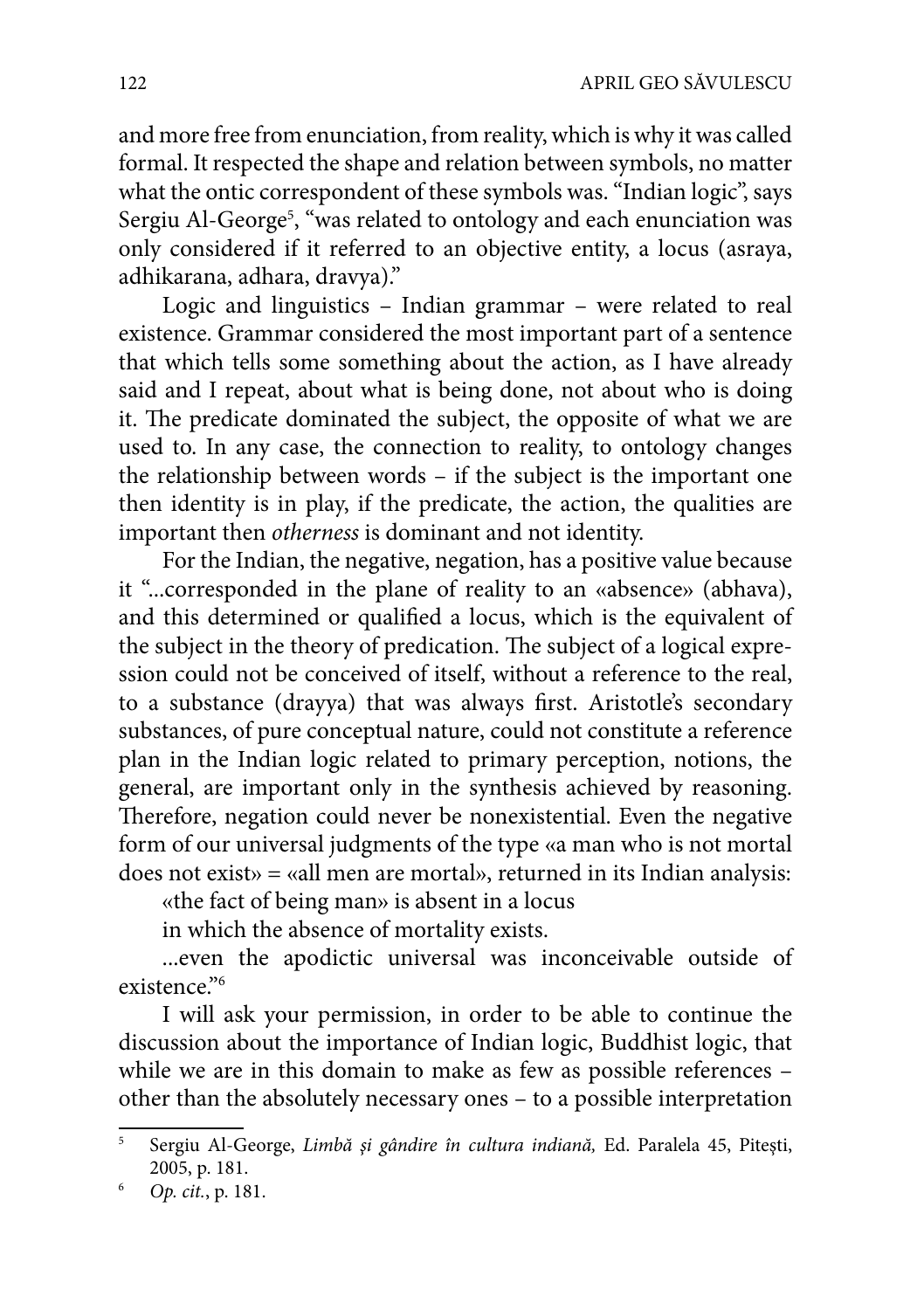of this thinking through the means, the instruments of European thinking, using our logic(s), in order to understand the thinking from that cultural space. It is best to leave aside what we know in order not to produce too large deformations of our thinking related to the Indian one, what could lead to a misunderstanding. Without wanting it, we have a learned conceptual baggage, we have another unconscious stylistic matrix, and we are built differently from an intellectual perspective. That's why I propose we leave behind our culture and try to enter without prejudice – attention: without making a value judgment before knowing something new and that doesn't fit us at first sight – into a domain otherwise fascinating, a domain in which we may find answers too many of the things we cannot untangle. Finally, I will not propose that we move with (cultural) weapons and baggage in their world of ideas in order to help understanding, because this requires a certain preparation; I will simply ask for the acceptance of another way of thinking.

For this I will propose a small stop in the orthodox theological thinking. Vladimir Lossky and Dumitru Staniloaie are the theologians who introduced the study of proximity to Divinity, through two paths of thinking named in opposition: the negative, cataphatic one, and the negative, apophatic one. Cataphatic Theology searches the knowledge of Divinity through its attributes and qualities; the Apophatic one follows a path through negations, referring to what is not Divinity<sup>7</sup>, being conscious of the incommensurability of Divinity and the impossibility of knowing it in a positive way.

The fact that in Europe theology, the ritual domain, has such a preoccupation was not undertaken until now neither by linguists nor by logicians although apophaticism raises some questions that would deserve a larger preoccupation in these domains.

What does the path of apophatic knowledge of Divinity, of God, mean? It means the use of a sequence of negations. In other words, what is not God. It means that He is not an attribute, another attribute... and other attributes... It means God is **not** a whole series of attributes. God is not *a*, not *b*, ...not *z*. These negative sentences are reasoning in which an attribute is negated, but the negation is never related to the entire Universe, it has a limit within the Universe of Discourse, and this limit is Divinity.

<sup>7</sup> Gorun Manolescu, *Dincolo de ironie şi ironism*, Paideia, 2010, p. 164.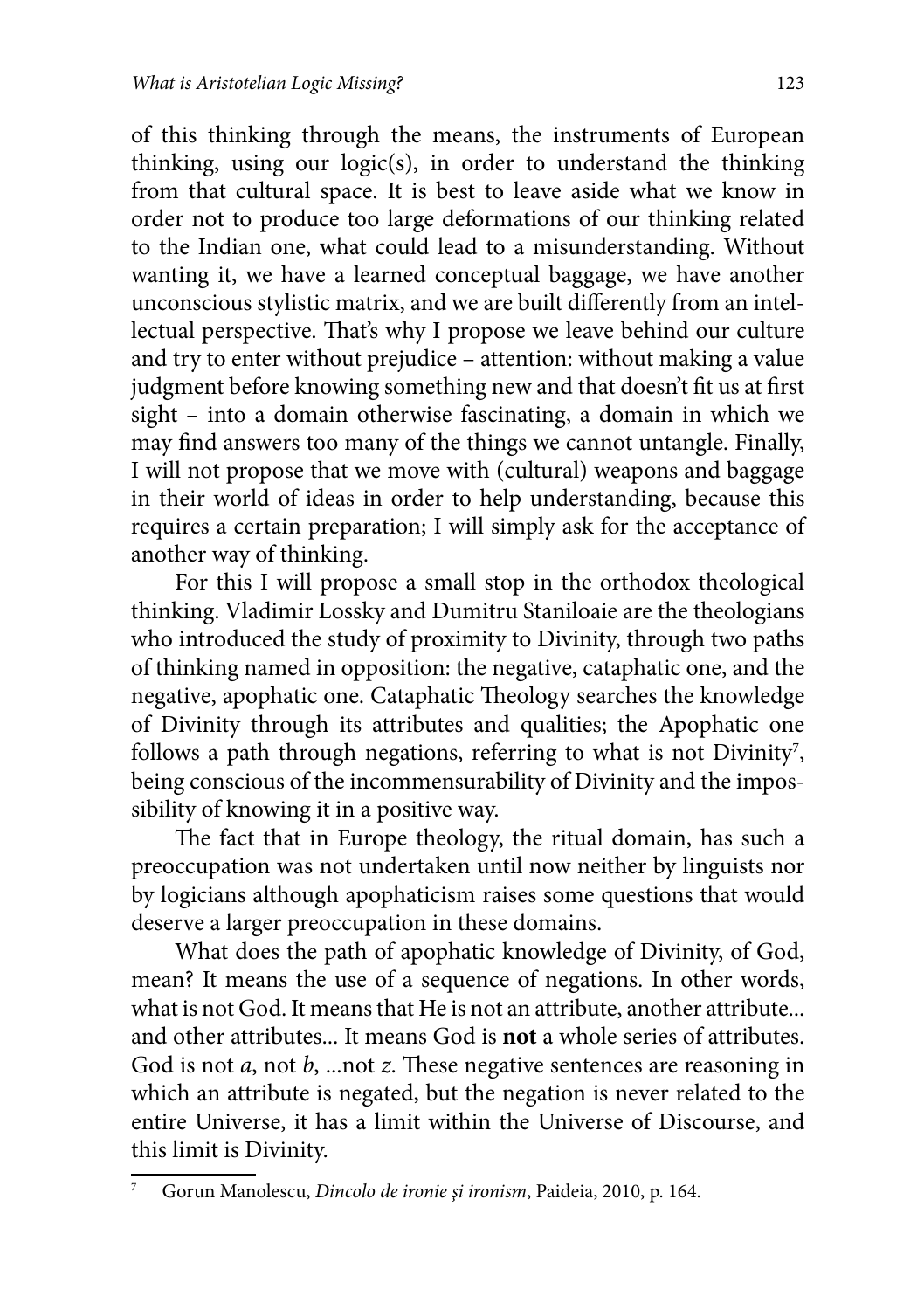Let's restart this sequence of negations in a banal domain, that of fruit. I have in front of me, on a plate, a fruit, and I don't know what type of fruit it is, what to call it. It is not a pear, it is not a grape, it is not a plum... and I will end up negating, using negation, all known fruit, because I know how to negate in the domain of the Universe of Discourse of fruits. I am not in the domain of flowers, or insects, or animals, or in any other domain than that of fruit. This means that I know where I am and that there is a fruit there. In the same manner, the theologian knows that God exists and through repeated negations he realizes why He cannot be contained by human reason. We need a different proximity to God than the rational one. This is a real logical theme.

I may have in front of me a plate on which there was an apple, I know this, and now there is nothing. I may have the phrase: *on my plate there is no longer an apple* , or *there is no apple*, without mentioning the plate. It is a negative sentence but it is still related to a certain Universe of Discourse. It is not about a plate on which there is nothing, but a plate on which there is not an apple. Here may it arise another logical problem. There is a great difference between saying that on the plate in front of me there is nothing and saying that there isn't an apple on it. It means that there may have been an apple sometime in the past, or there may be an apple at someday. Thought and its expression, in this case, are strictly related to a possible past or a possible time. In the case that there is nothing on the plate I may say and write, even symbolically, that whatever an object may be, it is not on the plate, but in the second scenario, any way I say it or symbolize it I must take notice of a certain existing object I am referring to. Logic fumbles here. In other words, it needs an ontological rapport without which it cannot affirm or negate anything. Of course I can say and write: whatever *x* may be, *x* is not on my plate when  $x$  is an apple. Therefore it is necessary to refer to this *x* that is an apple and not to another *x*. Without being the same, the example I have given resembles the Indian one in which we have an empty *locus*.

Let's go deeper. I apologize for tiring you but it is necessary to know, together, something about what Indian logic means, Buddhist logic – and what its evolution was. You will see in the two volumes written by F. Th. Stcherbatsky and dedicated to *Buddhist Logic* everything you will want to know. The volumes were translated into English in 1962 but published in Russian in 1930 by the Science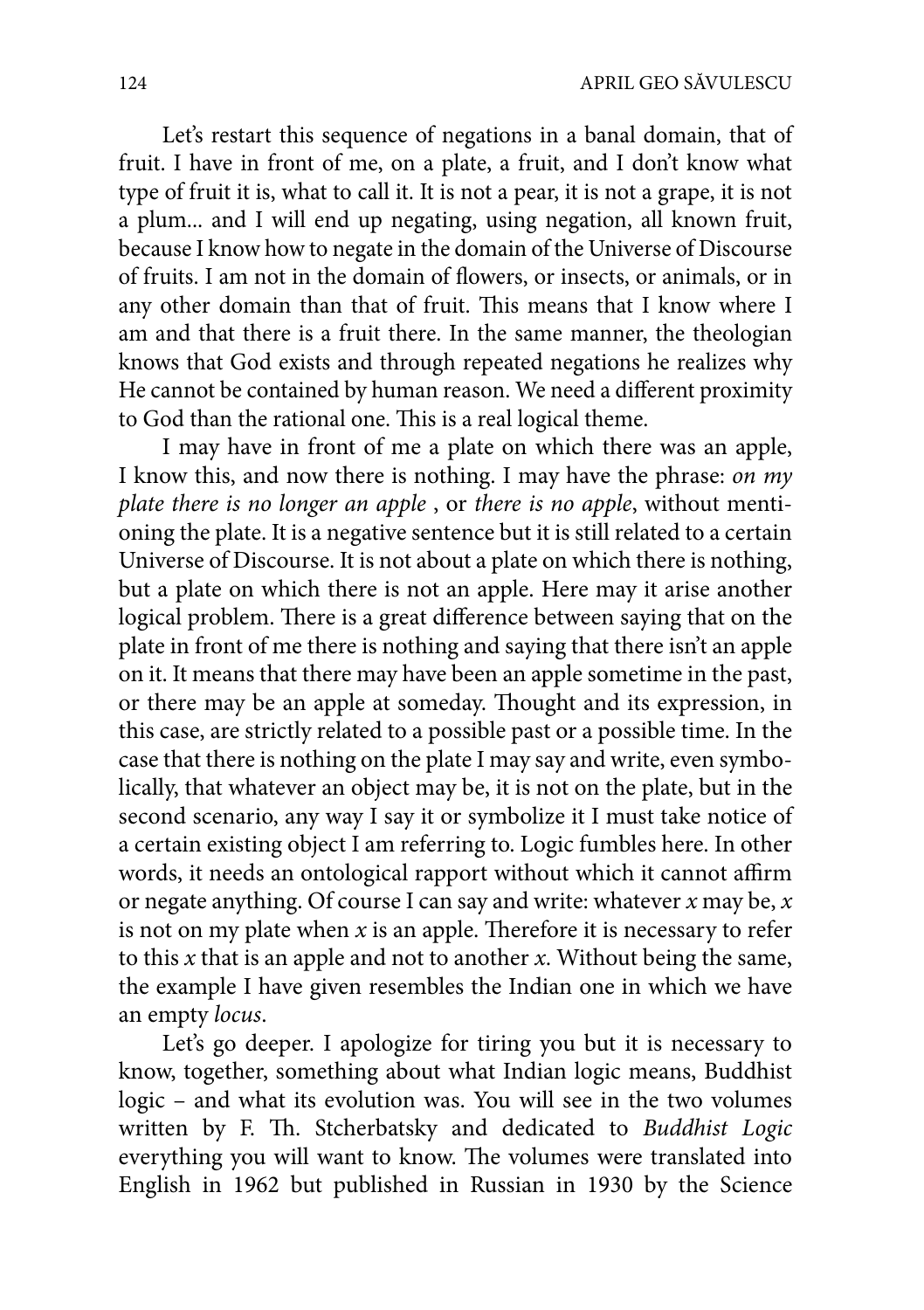Academy of the USSR, Leningrad (on our knowledge). Volume I is a complete synthetic compendium and Volume II is *A short treatise of logic by Dharmakirti with its Commentary by Dharmottara*, as well as a voluminous *Appendices*.

We thank Stcherbatsky for the heroic work he achieved by re-giving us what we couldn't take, more so, he chose from the multitude of Sanskrit and Tibetan texts those that are connected to Indian logic and philosophy, and his interpretation is of great help. Due to Stcherbatsky we can have valuable information not only about Buddhist logic, but in the commentaries he translates we can learn many things about the disputes between them and the Realists, Vedantini Brahmans or idealist Buddhist logicians. India offered in antiquity over 1000 years of free disputes in the domains of philology, philosophy and logic, which lead to a spiritual prosperity kept, at first, orally by monks, then in writing in Sanskrit, and later also in Tibetan<sup>8</sup>. That's why we can benefit from this wisdom but only due to these wonderful translations.

For those interested, I will let the original texts speak on their own, texts that are very rich. Don't be frightened, I will quote as little as possible. I will use punctual quotes to support me in the theme I am trying to present. I am not interested in presenting you a commentary of Buddhist Logic, but to address our logic, and if there is something missing, how could we bring here something new even if it might have old roots. This is the reason I was attracted to these texts and their authors, whom I wished to make friends through reading.

Indian thinking starts from *ontology*, goes through epistemology, where it has preoccupations that we, today, leave to psychology (the theory of perception) and then it reaches logic. Their first question is related to the success of human actions: maybe this is normal, to be interested in how we can succeed in what we are trying to do. This way, maybe we can understand why logic has value, or understand what logic means. Logic helps us understand our way of thinking and help it toward an efficiency of our thinking, to be efficient when we have something to do, to achieve what we wish through our thought and will.

<sup>8</sup> Buddhism was banished from India by the Muslim conquest, Sanskrit texts burnt. Many were kept by fleeing to Tibet where they were translated. That's why today we are missing some original Sanskrit texts but we have them in Tibetan. There are new translations from the Tibetan into Hindi and Sanskrit.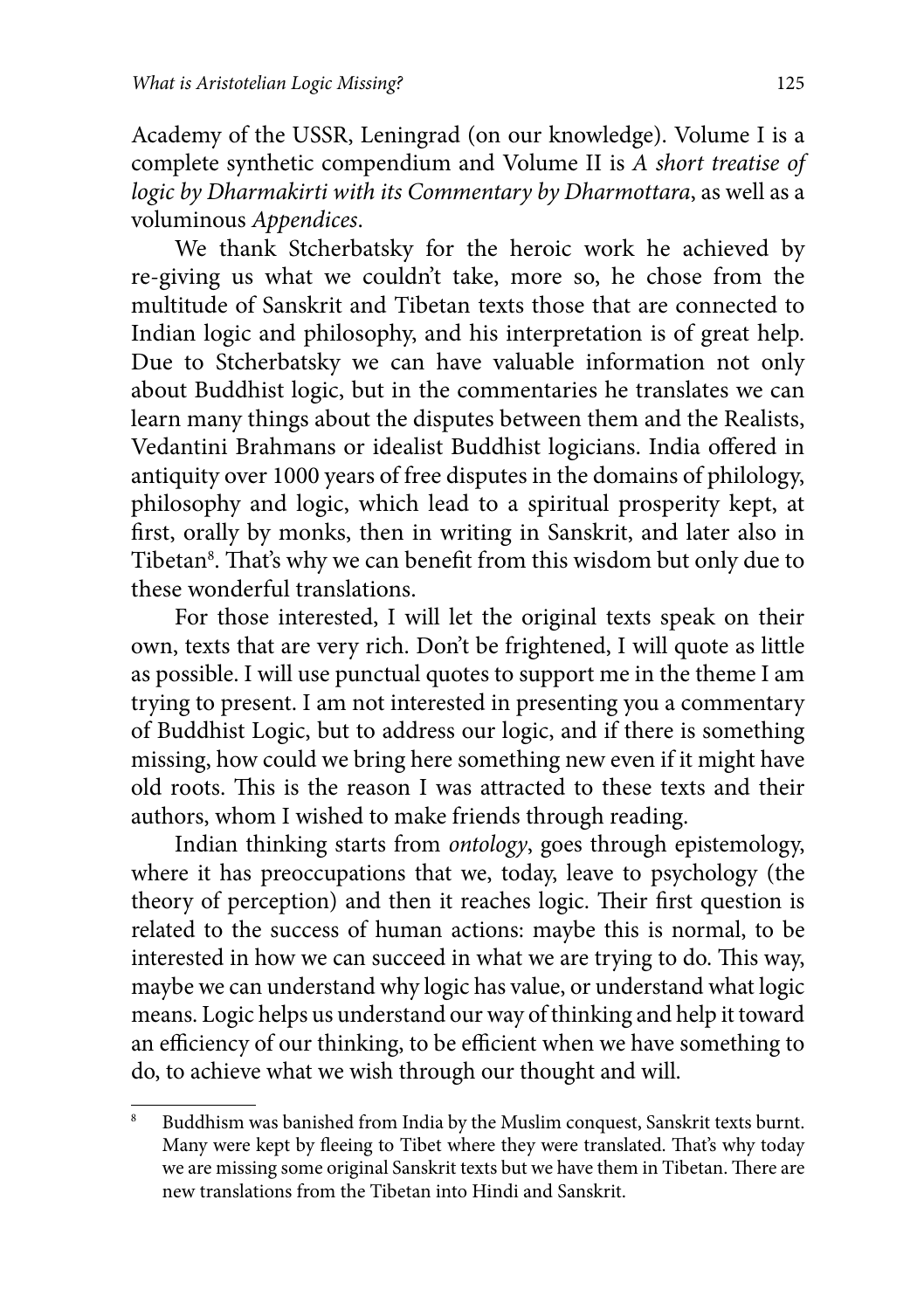## *Perception*

Logic starts with the perception, which guarantees our control system. But it doesn't start immediately with perception, it continues the need to be successful, efficient in our actions.

1. *Because all successful human action is preceded by right*  knowledge. Therefore this knowledge will be here investigated.<sup>9</sup>

What follows is the definition of right knowledge: *Right knowledge is knowledge not contradicted by experience. ... Similarly … that knowledge is right when it makes us reach an object it did point to. …*  Indeed knowledge does not create an object and does not offer it to us, *but in turning our attention straight to the object it makes us reach it.*<sup>10</sup> If we are paying attention, here is shown the ontological support of logic, support that will be repeated each time in similar conditions. Moreover, in the next pages Dharmakirti will tell us what *the object*  of direct knowledge means. The object of direct knowledge is the parti*cular.* And what is this particular? *The particular means an entity or an essence which is unique, which is shared by nothing else.*<sup>11</sup> We are in ontology, which is the starting point of any thought path in the Indian world. The particular (name given because it is related to the *particle* and not to a certain quality a collection of individuals might have) is unique, an individual that is not repeatable. This means that the image that forms for a second in our minds is unique and not repeatable, image that for us is the only reality related to the object that attracted our attention, and which we fixed with our senses. Indians will even say that this is the *ultimate reality*, in the sense that, with our common senses we will not be able to enter further into the knowledge of reality through perception<sup>12</sup>. This point-instant (what Stcherbatsky calls it) from our mind cannot have duration and spatiality, although there can be sequences of point-instant, moments of an instant, points of an instant, which in indirect perception achieve a synthesis, these will be able to give us knowledge of the object that attracted us, and which will give us the possibility to be efficient in our actions.

<sup>9</sup> Th. Stcherbatsky, *Buddhist Logic*, Volume 2, *A short Treatise of Logic (Nyanabindu) by Dharmakirti with its commentary (Nyaya-bindu-tika) by Darmottara translated from Sanskrit text edited in the Bibliotheca Buddica,* p.1

<sup>10</sup> *Op. cit.*, p. 3.

 $11$  *Op. cit.*, p. 33.

<sup>12</sup> I will thank professor VASANT – DAHAKE, from the Amravati University, that he supports a discussion on this theme with me in December 2009.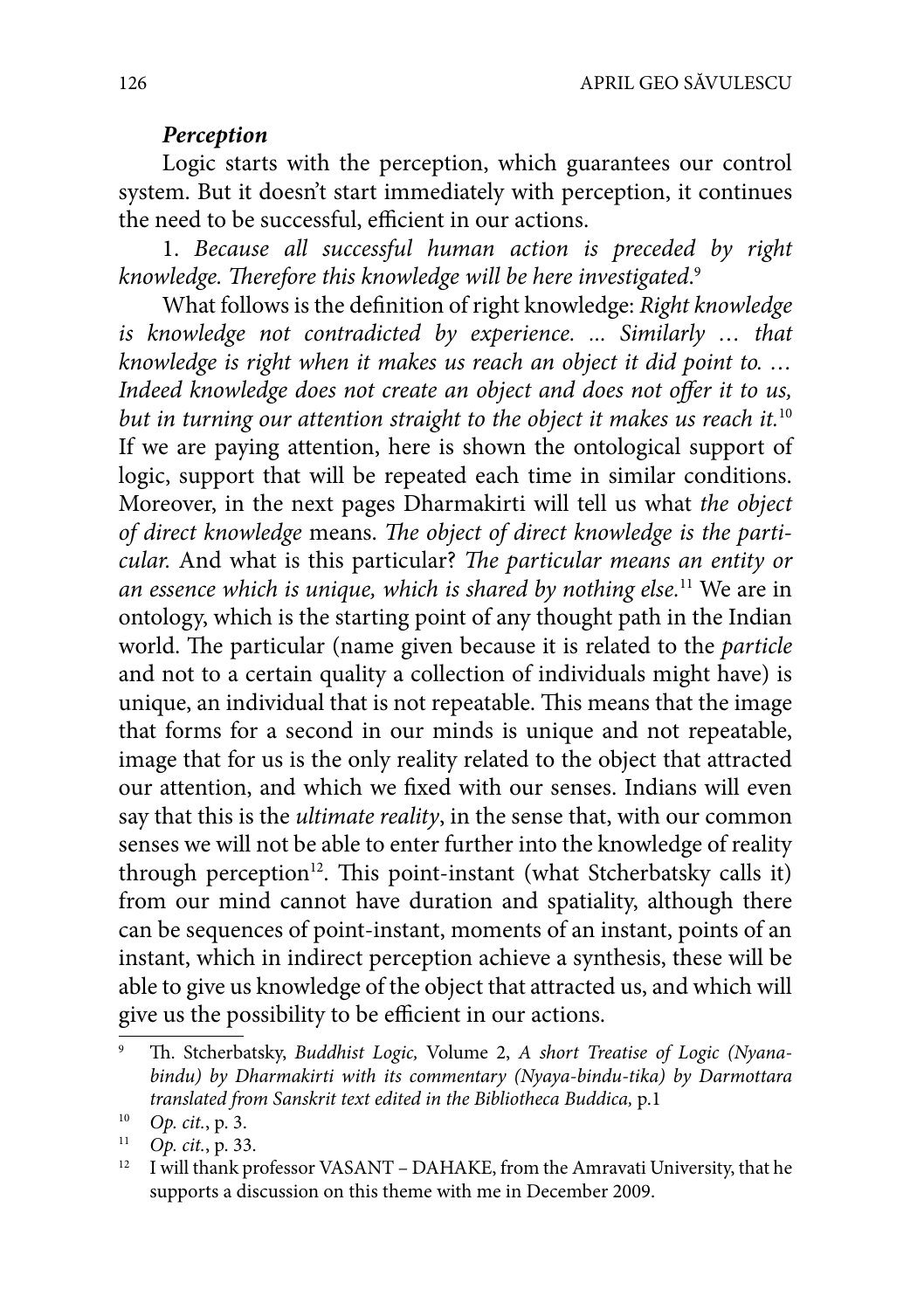We saw that any human action of success, or that can be achieved, starts from a right knowledge; also we saw that a right knowledge means turning our attention straight toward a certain object. We will take another step to learn that there are two types of perception, a direct perception – sense-perception – and a mediated one, an indirect perception or inference, reasoning, or even understanding.

According to Dharmottara…the function of pure sensation … is to signalize the presence of the object in the ken<sup>13</sup>...while indirect perception, reasoning, is always a general, a synthesis between a particular offered by point-instant perception and the categories of thinking, categories which are a general notion and which will give the perceived particular a certain spatiality, time, as well as other qualities. A perception, or a perceptual judgment, is an act of conceiving … what does the term "conception" properly mean? The answer is that to conceive means to imagine, or to construct an object in imagination ... To imagine productively means to produce unity in difference, to synthesize in a unity a variety of time, place and conditions. ... Consequently there is no substantial difference between a perceptual judgment and a conception, on the one hand, and between a conception, an image, productive imagination and a general notion and the other. Particular conceptions, images and notions do not exist. There are images referred to particulars and they may be metaphorically called particulars, but in themselves they are always general.<sup>14</sup>

In the first place is the issue of importance which the object has in perception, in knowledge. This image of first contact with an object, presence that will trigger knowledge, is, of course, an unreality for the Buddhist schools, but an unreality in the same manner that the world for Kant is an unreality because we cannot know the **thing in itself**. The ultimate reality, point-instant (ksana), the thing in itself (laksana) tells us how we can have a direct perception, which we will call reality, a direct perception of a form of energy which we do not have the possibility of knowing and which manifests itself through its efficiency to produce an action. This is for the Indian reality, for the Buddhist school, but also for Vedanta.

Direct knowledge means neither construction (judgment) nor illusion,<sup>15</sup> which means that this is not about an indirect perception in

<sup>&</sup>lt;sup>13</sup> Th. Stcherbatsky, *Buddhist Logic*, vol. one, p. 207.

<sup>14</sup> *Op. cit.,* p. 213–214.

<sup>15</sup> *Op. cit.,* p. 14.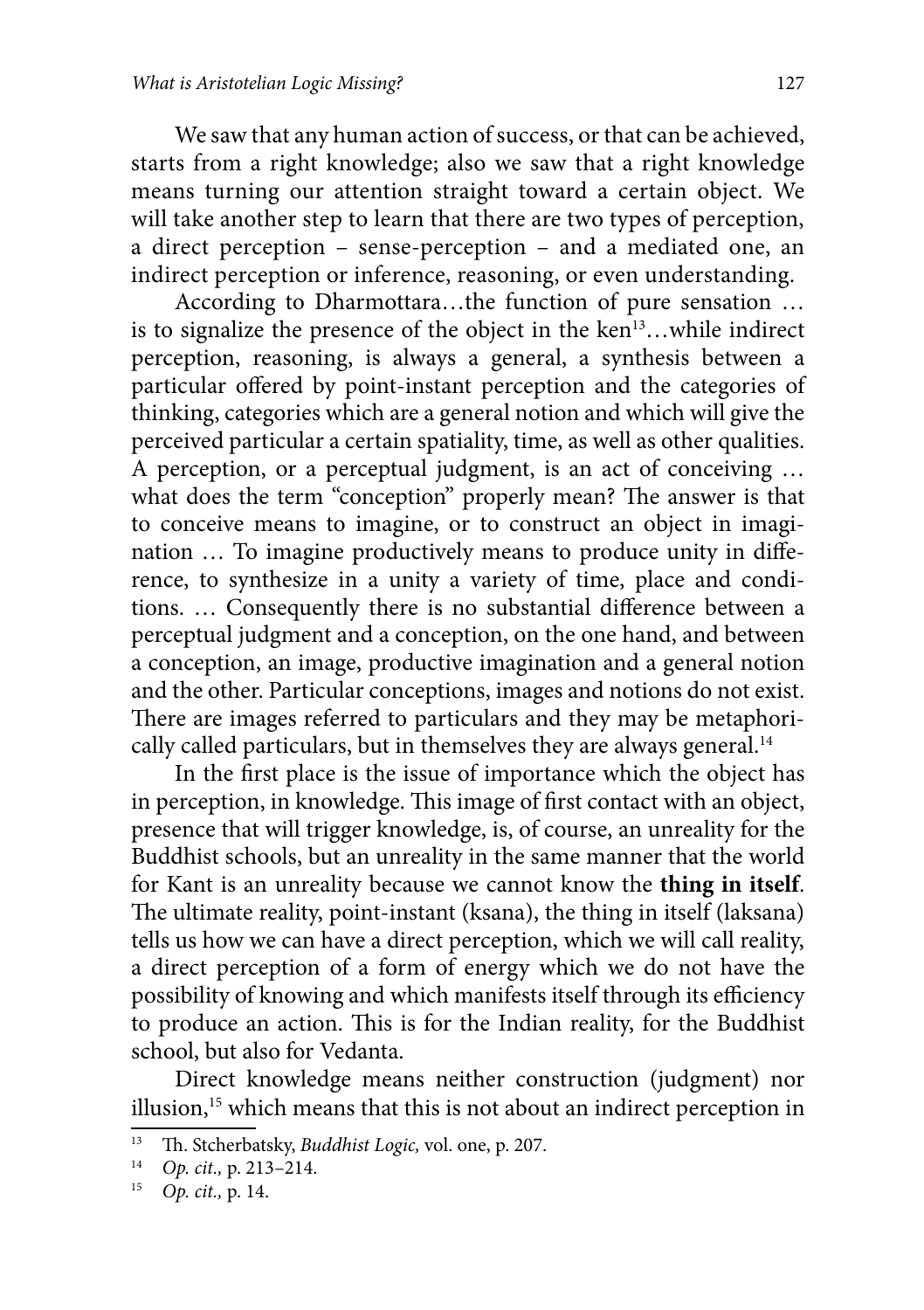which the direct perception of the ultimate reality is associated with general notions, and it's also not an imagination that no longer has any connection to reality. Dhamakirti will repeat: That alone (which is unique) represent ultimate reality. Ultimately real means something not constructed, not imagined. What so exists is the ultimately real. … it is just that thing which is the object (producing) direct perception, therefore the particular, (i.e., the unique moment, the thing in itself) is the exclusive object of sense-perception…the essence of reality is just efficiency. ... The efficiency, i.e., the capacity to produce something, is a force. Just that is the character, or the essence of reality, (viz. to be a center of forces). The test (of reality) is to be a force producing action (attracting or repelling something). For this reason (the unique, i.e., the point-instant is the only reality. The term "real object" is synonymous with "ultimate reality".<sup>16</sup>

Indians underline the importance of the ontological for knowledge. We cannot have knowledge if we don't first have a perception of a real object, the same way that we only have knowledge through synthesis, through judgment, the synthesis of a general – a category – and what direct perception captures, point-instant.

*Pure sense perception thus becomes a real source of our knowledge only it has been elicited a judgment. As long as the judgment has not been produced, our cognition has not determined in its essence of a selfconscious idea of the blue…. If it is so, then sense-perception becomes a real source of our knowledge only in combination with a constructed judgment, "Seeing" is the function of direct cognition, we call it presenting the object directly (in our ken). "Imagining", on the other hand, is the function of constructive (synthetic) thought.17*

I ask permission to repeat myself. Indirect perception means, in the Indian world and indifferent of philosophical schools, a construction achieved between sense-perception, point-instant, between the immediate reality offered to us by our sense organs and a general, categories, which we have in our mind, a synthesis like in Kant's phenomenal world. Sense-perception, point-instant, don't have space and time because these are universals, notions, the same as categories. That's why point-instant lacks time and space, even though there can be sequences of point-instants. In a footnote Stcherbatsky

<sup>16</sup> *Op. cit.,* p. 36.

<sup>17</sup> *Op. cit.,* p.45.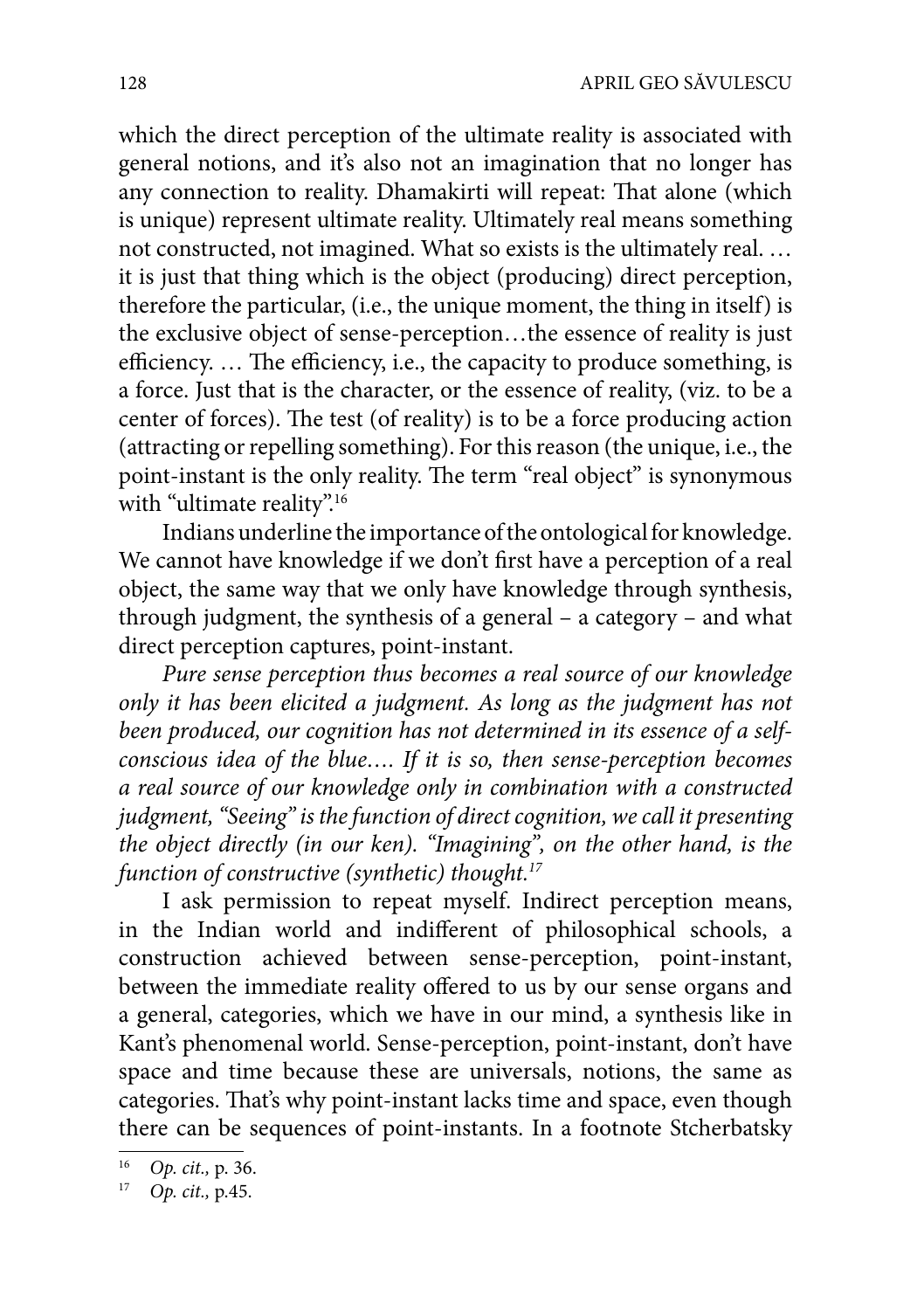writes: The transcendent reality of what appears as a motion is but a series of point- instants in contiguous spaces following one-another, each representing an "other" thing.<sup>18</sup> But we must consider that a series of point-instants can appear as a motion only within the framework of a synthesis of these series with the space and time necessary for such a notion. Knowledge does not mean direct perception, but only indirect perception, reasoning.

In order to have an example from the Indian categories I will deliver to you the Nyaya-Vaisesika system of categories. The Nyaya-Vaisesika system establishes (finally) a table of Categories containing 7 items: Substance, Quality, Motion, Universals, Differentials, Inherence and Non-existence. Here Space and Time are included in Motion.

In order to be convinced that it exists, what Stcherbatsky says in his two volumes of Buddhist Logic, what I showed above and is an obvious fact, in human thought of the highest quality, such as ontology and the theory of knowledge exposed in *Critique of Pure Reason* but also in the ontology and theory of knowledge from *A short Treatise of Logic* by Dharmakirti, there are similarities which cannot be explained unless we agree that anthropogenesis, even at great distances, has created individuals that are similar and with the same imaginative and creative power of the brain. I will also try to bring other proofs of the similarity of the human intelligence indifferent of meridian or parallel, but also of its differences, differences which do nothing else but bring another proof for the creative force of our brain. However, the differences are only as interpretation, but perception, judgment, syllogistic are present both in Ancient Greece as well as Ancient India.

If until now A short Treatise of Logic proposed by Dharmakirti was similar to the one proposed by Aristotle and even surpassing it, reaching Kantian ontology and gnoseology, now I will direct myself toward a part of Buddhist logic that is rather different in interpretation from the Aristotelian one. I am referring to the laws of logic. Indians have the laws of identity, noncontradiction and the excluded middle but with other connotations, moreover there is a law of the different – the Law of Otherness, and a law of Contradiction, even though non-contradiction is respected where it appears. The laws of Identity and the Excluded Middle are weakened. As a matter of fact,

<sup>18</sup> *Op. cit.,* p. 8.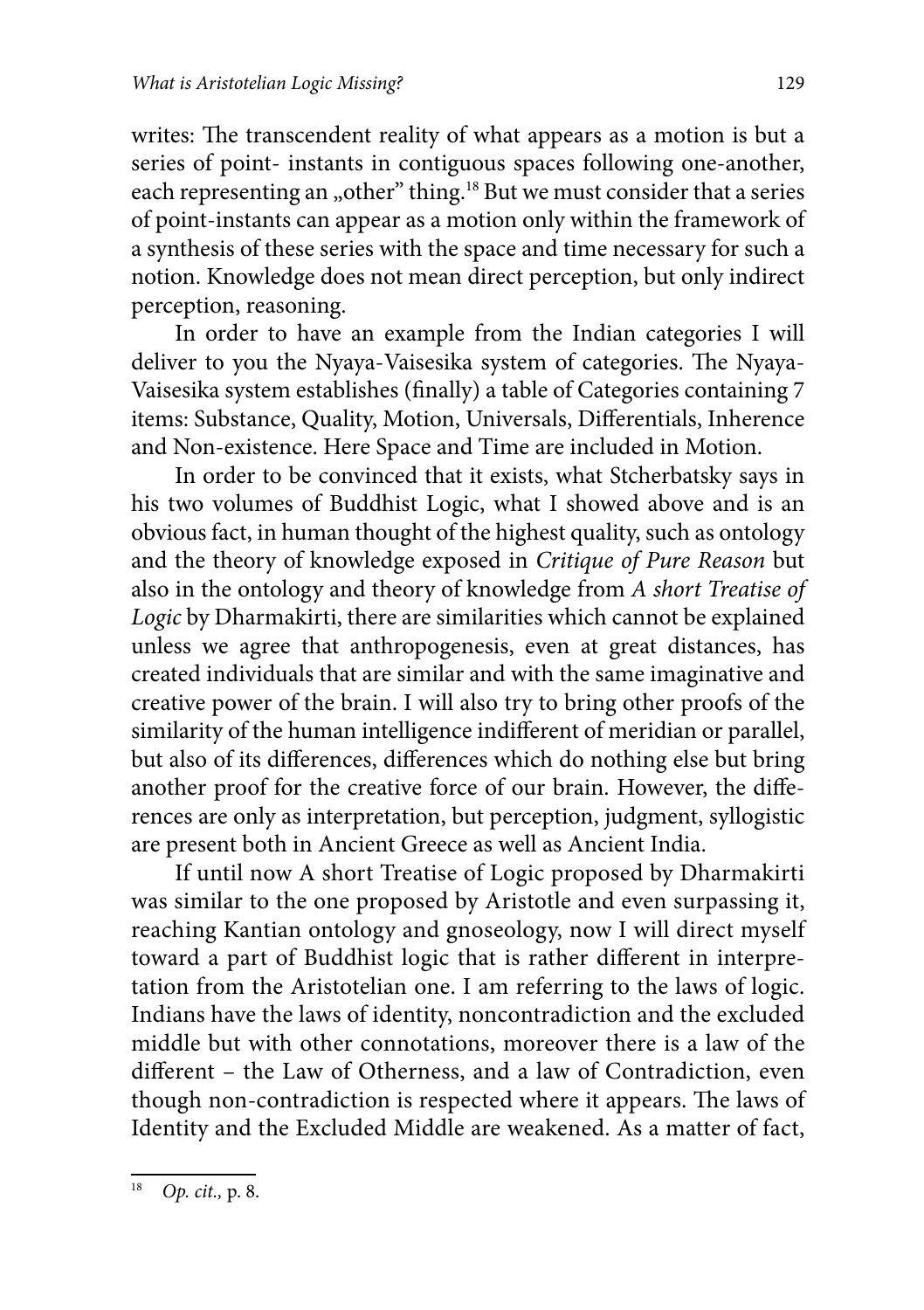everything starts from the detailed study of negation. It is true that negation is an important chapter of logic but negative sentences were studied by many generations of philologists and by many generations of grammarians before a first logic was built.

## *Negation*

*Since every cognition is regarded by the Buddhists as a direct or*  indirect cognition of some point of external reality, and the interest *which they take in logic is not formal, but epistemological, the problem*  of negation contains for them special difficulties.<sup>19</sup> They realized that an object that does not exist cannot be perceived, just as the Eleatics realized it. Then they understood that they need a negative reasoning, a negative inference that must be based on an indirect perception, and not a direct one, which is impossible, the object being non-existent. And this inference must affirm something positive. For example: *a jar* is no longer in front of me but I have in my memory the fact that over there was – *a jar* – which I know. *Negative behavior is successful when a present or a past negative experience of an observer has happened, provided the memory of this fact has not been obliterated... Consequently when we assert the absence of the perceptible jar, we necessarily assert something positive (we assert the presence of the bare place and the fact of its cognition).20* This is negative reasoning which affirms something positive.

But attention. My memory of the memory of he who saw the *jar* was activated through direct perception. This means that I/he saw a certain *jar* and not any *jar* and the negative reasoning will be made related to this *jar*, this unique *jar* perceived in the past. It is a judgment limited to a certain individual and it is not an infinite negative judgment. Of course there are multiple such negative judgments in Indian logic but I am interested in this type of judgment that introduces limits in reasoning.

It is very interesting that Dharmottara, commentator of Dharmakirti's logic, declares: *The essence of knowledge is limitation*<sup>21</sup>. Let's see what this means, because here is a very important key which can give value to Aristotelian logic, mathematical logics, just as the limit introduced by d'Alambert in differential calculus removed some

<sup>&</sup>lt;sup>19</sup> Th. Stcherbatsky, *Buddhist Logic*, vol. I, p. 363.<br><sup>20</sup> Op. *cit*, p. 79, 80

<sup>20</sup> *Op. cit.,* p. 79–80.

Th. Stcerbatdky, *Buddhist Logic*, vol. I, p. 410.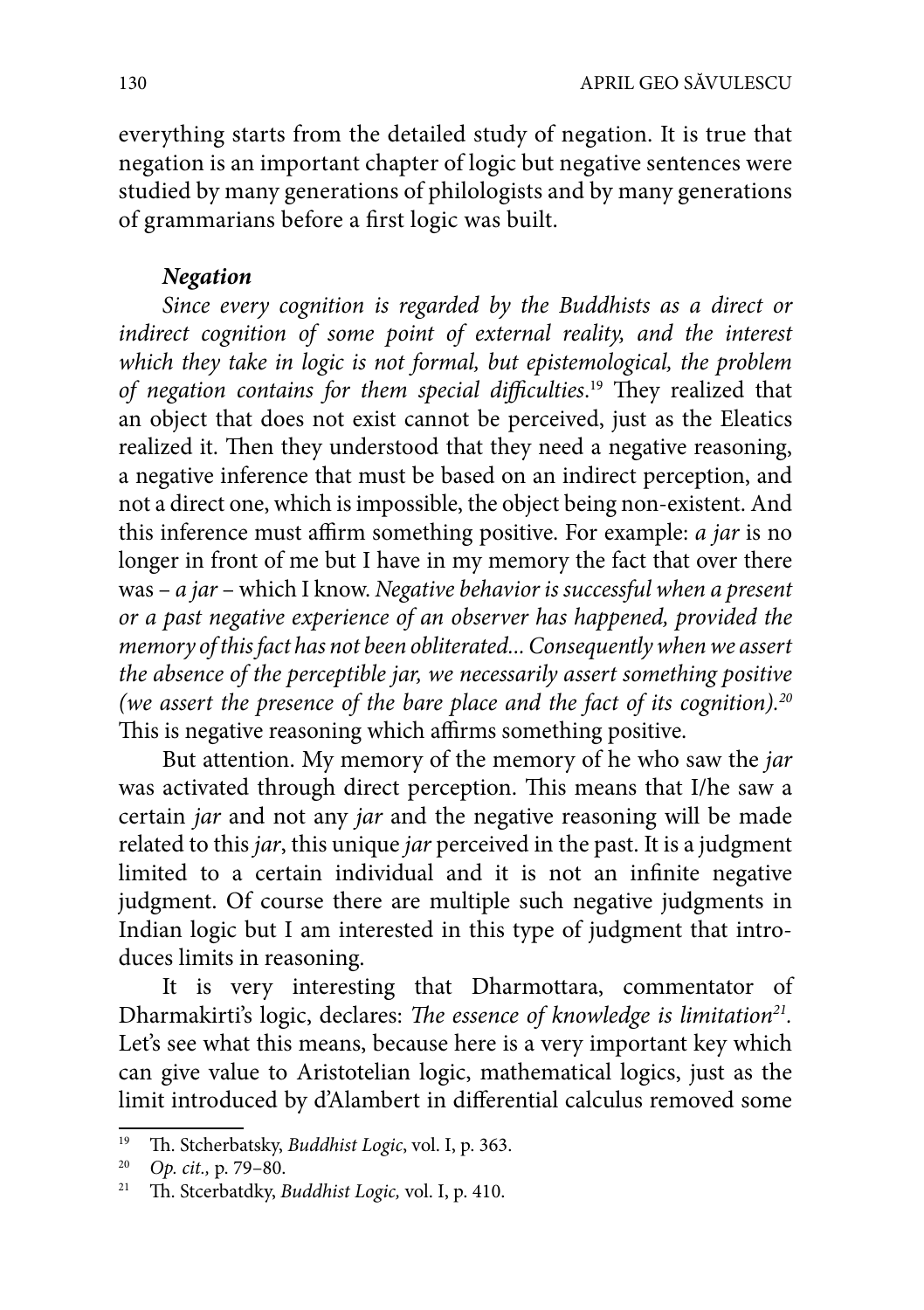remarkable difficulties that this calculus was having by allowing itself to add an infinite number of zeroes and to divide number by 0 and  $\infty$ . But before that let's rest a little while longer in negation, in the law of Contradiction and the law of Otherness.

In order to understand what the concept of limitation is in Indian logic, in Buddhist logic, it is necessary that we stop at the laws of logic. In Buddhist logic the most important law is the *law of Contradiction*. *Dharmakirti defines the law of Contradiction as that feature of each thing, whether real or imagined, owing to which everything presents itself in couples of two parts, of which one is the complete negation of the*  other.<sup>22</sup> The Law of Contradiction is the most powerful law of Buddhist logic and it contains the Law of Otherness, as well as the Law of Identity (which becomes a limit condition). Instead of an explanation I will again quote from Th. Stcherbatsky: All and everything in the universe, *whether real or only imagined, is subject to the law of "otherness", owing*  to which it is what it is, viz. it is different, or separate from all other things of the universe. This law could also be called the law of Identity, since it *determines that the object is what it is, it is identical with itself. ... The law, according to which two things are forbidden to be one thing" is the law of Contradiction*. 23

As you can see, Buddhist logic has a different approach to logic than we have in Europe after Aristotle. The most powerful law in Buddhist logic is that of Contradiction, as well as that of Otherness. Identity becomes a particular case because for the Buddhist, the same object is not identical to itself, it does not respect the need for identity. If we change its space and time it no longer is the same indiscernible object, of course if we look at an object from a different angle or if there is a variation of time, even an infinitesimal variation, that object can look different. The same object is identical to itself only in a particular case. Moreover, the law of the excluded middle becomes a particular case also because between light and dark, between day and night, between good and evil, between true and false, there are innumerable other possibilities of existence, innumerable middles are possible, not all at the same time but taken one at a time and with limitations between them.

<sup>22</sup> *Op. cit*., p. 403.

<sup>23</sup> *Op. cit..* p. 402.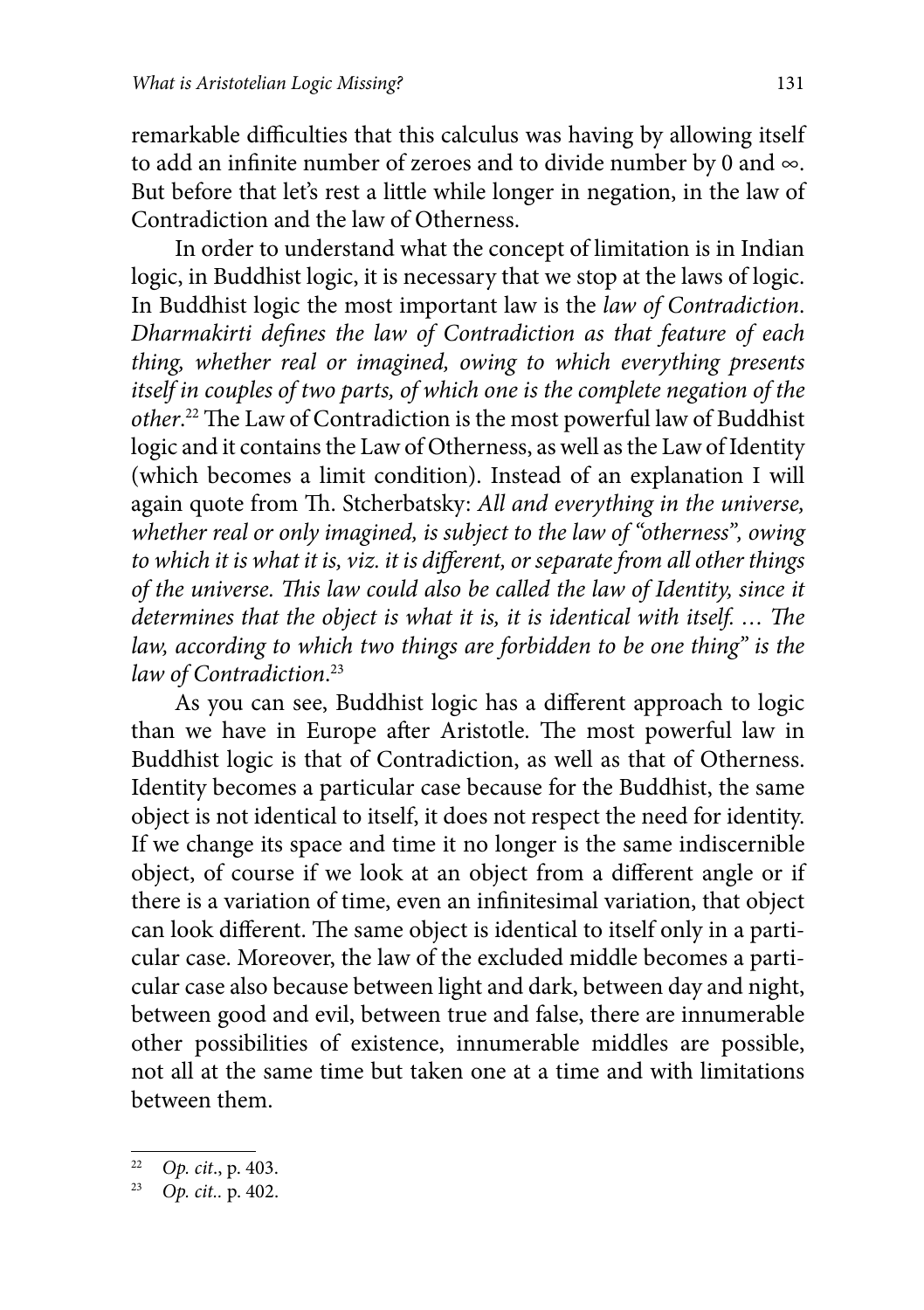Why does Aristotle put the Law of Identity at the forefront of his logic, the law of Non-Contradiction, of the Excluded Middle, the double negation, important logical laws? Because Aristotle targeted the achievement of a formal logic which would correspond to an idea-game, actually the same as Parmenides thought, because truth was only one, and it was *in mente*. Maybe everything happened because Aristotle avoided the link to ontology, which in Indian logic, in Buddhist logic is the first fact required in order starting the study of the way we think, before researching what perception means and how many types of it there are.

We have two correct constructions but with a different starting point and with a different development; for Aristotle, the starting point is formal, for the Buddhists the starting point is ontological.

The next question is which if these logical systems is better, or desired? I believe that I have shown in this paper, as well as in my previous paper<sup>24</sup> that formal logic, as well as mathematical logic lack efficiency and I don't see why we would continue on this road, the way they are currently constructed.

I have said this before, we do not need to throw away the principles of Identity, Non-Contradiction and the Excluded Middle, we simply need to no longer consider them laws with Universal validity, and to introduce limits in their application, I repeat, the same way d'Alambert introduced limits in the application of differential calculus. It wouldn't be bad to also accept a law of Otherness with all its consequences. This was we may be able to understand why Dharmottara said: The essence *of knowledge is limitation* and we would be more lenient with another, with the other, with another's right to be.

Who will give us the limits? Of course, just as in differential calculus, the limits will be those of ontological situations. What does this mean? This simply means no more than to have the point of view of the engineer, he who dominated, and the need for integral calculus, to see what would be a given situation and this will tell us everything about the limit we should use. Calculus. It remains the same, or at least I hope so. In any case, a calculation will have to prove efficient, to prove the success of its thinking. This is what I call the point of view of the engineer. Engineer comes from ingenious, the one who finds a solution

<sup>24</sup> Geo Savulescu, *L.J.Brouwer şi cum ar trebui să arate gândirea noastră,* in Noema, vol. IX, 2010.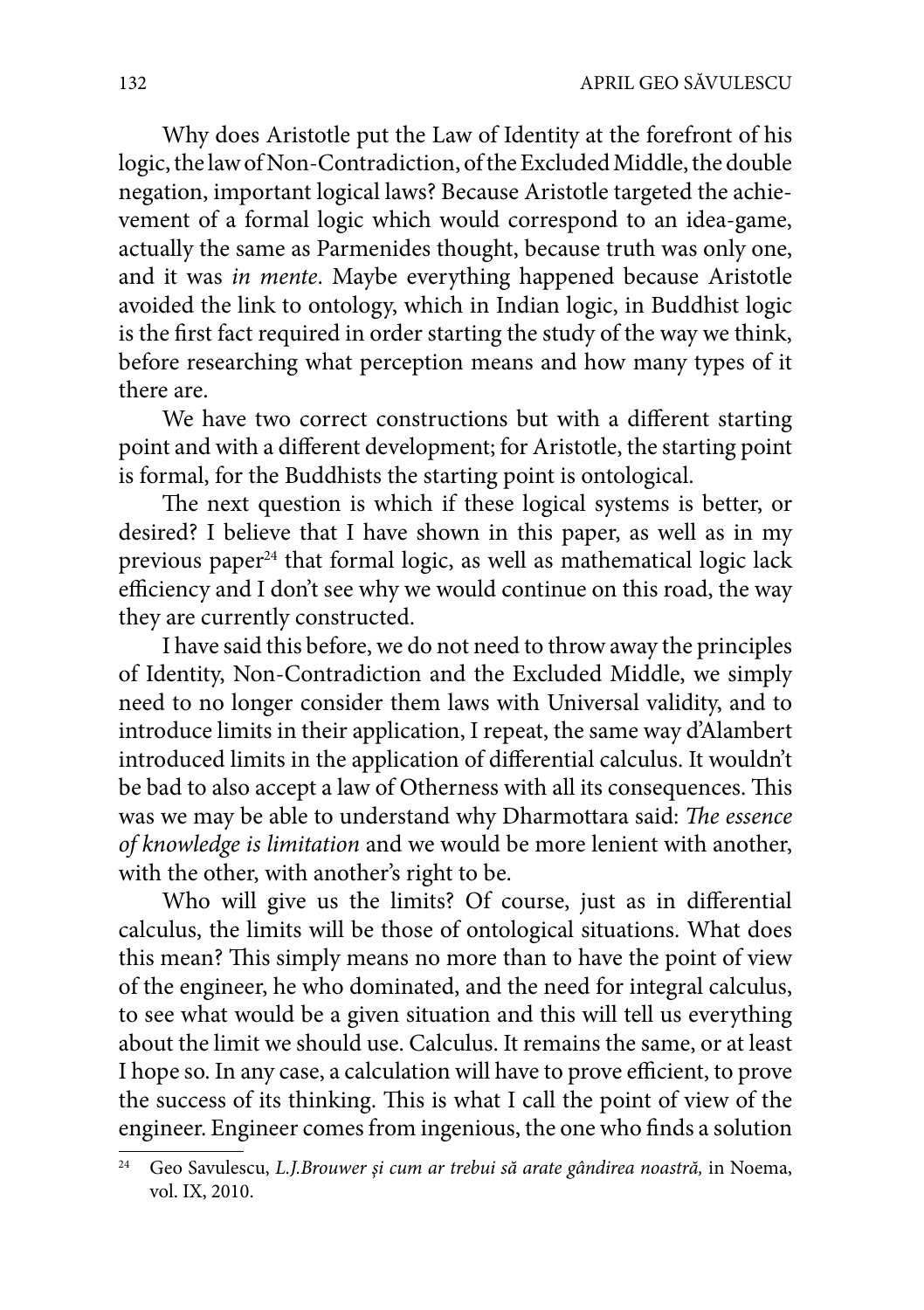to save us from trouble, the one who brings us the well-being of the new. Where there not engineers in Ancient India? There was, because they always gave solutions toward to success, the efficiency of their thinking. The word did not exist, but the people existed, because people sanctify places. You will tell me that Old India was dominated by mythology, by the sacred. Yes, that's true, but not only Old India, the current India is also dominated by the sacred. Only the fact that they place great value on the learned man and they especially respect elders is a sign of the presence of the sacred. You don't really see people begging in India or you will see them only in special places, or arguing people, fighting in public, on the street, neither do you see somebody raising their voice on the street, I never heard somebody swear. Today's Indian is full of common sense even if he is poor. This Law of Otherness is not a law with calculable consequences even if it is the most important logic, it is simply the right of the person next to you to exist just as you exist. It can also be a moral law that Kant forgot. Besides I am of the opinion that the sacred, sacrality should be the most important Universal constant. Without the sacred, people approach the animal condition. Even the Greek from antiquity was dominated by mythology, but we, Vlahs have been from antiquity, from the time of Dacians, linked to mythology and we still are today, even if we are Christian or maybe because of it. I repeat. The sacred is ubiquitous, nothing is possible without it. Even if we refuse it, if we refuse religion, the sacred returns to our behavior, from which it cannot leave so easily. A civilized man, we say, is one who is correct with his neighbor, who knows what is good and what is evil, who respects the elders, who respects his parents, brothers, sisters, and other people, who speaks nicely and if possible swears as little as possible. This means respecting the sacred.

Come back to the logic. So: let's introduce some *logical differen*tials, modeled after mathematical differentials, from infinitesimal differentials to differences as between day and night, light and dark, calculating in each case on one hand what we need to use in our reasoning and what we can leave behind, because it has no value to us. What we leave behind is the *middle* that we don't need. I repeat, as many times as you want, the problem is to get rid of formalism and to base a logic on ontology. By the way, I remember when I was in my last year of philosophy and Grigore Moisil offered us some voluntary courses and seminars. There were many of us. That's where I met,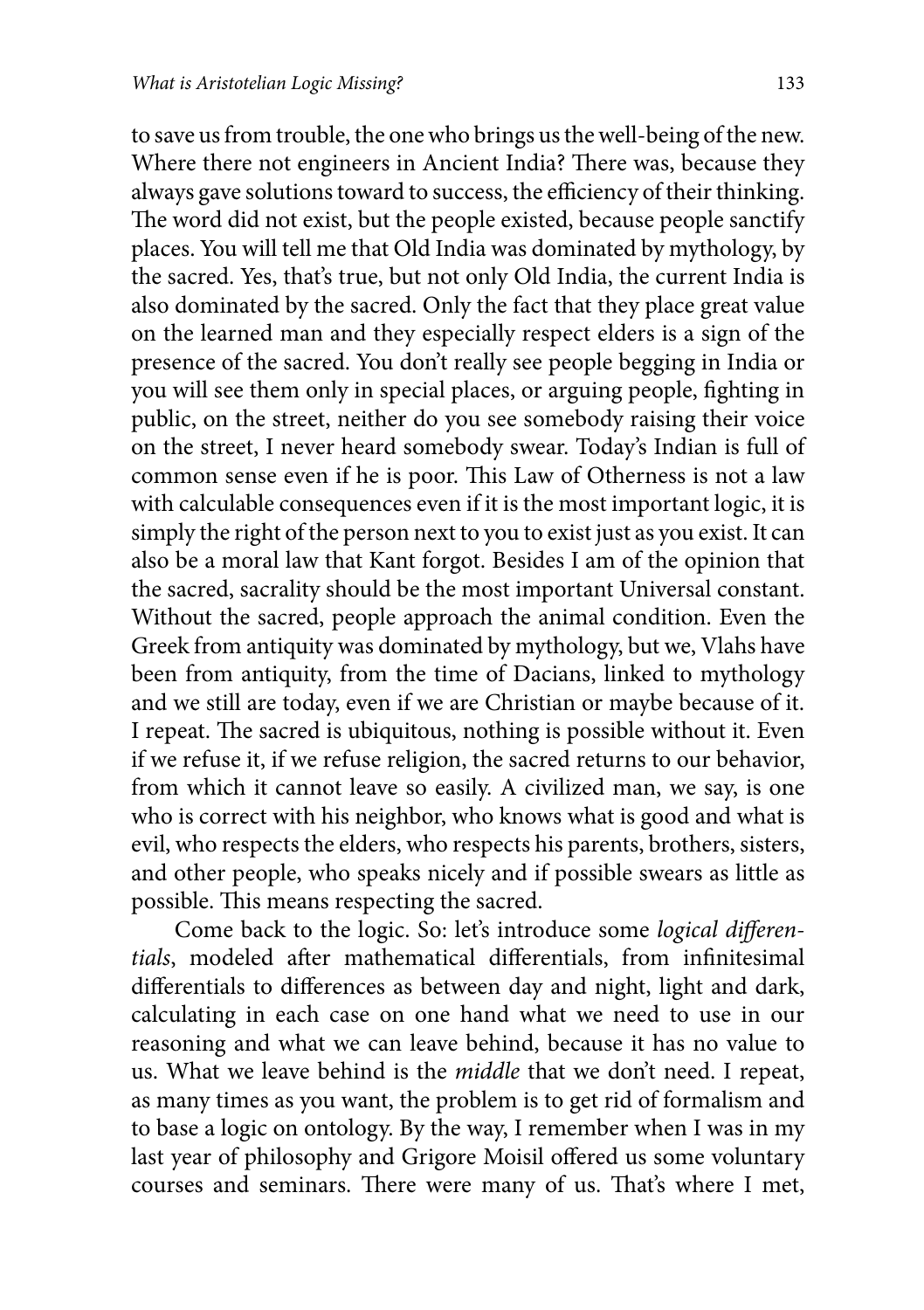among those who audited, Constantin Noica. I presented at such an open seminar my attempts at the Logic of Complementariness through Levels, which, no much later, I linked to lattices or a graph, in which appeared intermediary parts that I considered, back then, complementariness by degree. There were some middles which I was trying to not exclude. Sometimes, in the evening after the course, I walked Moisil home and we talked. One evening he game me to read some reports by a certain Zaddeh. It was about affiliation or non-affiliation. A few days later, when I walked him home again, I told him that it didn't resemble what I was thinking. Unfortunately, he left us the following year. Even now I don't think that fuzzy logic can resolve what I now understand by logical differentials.

### Can logical differentials be a solution?

I will start by giving you an example. It may seem aberrant. Blaga wrote a book about *Divine Differentials*. He wrote this book of Metaphysics instead of a book of Logic. The differentials that the Great Anonymous sends into the world integrate creating beings. Similarly he could have written, taking the reverse route, that logical differentials are determined by reality and we can integrate them creating reasoning. Actually, Blaga's book is a book about metaphysics and logic, you can read the *Divine Differentials* but also the *Logical Differentials*. It's true, the contents of the book are a little different in the case of logical differentials. Maybe he would also not have needed a Great Anonymous.

As I was saying about the Law of Otherness, it is not a law that implies logical calculations. It is rather a law of common sense, but which changes completely the perspective of using contradictions, the excluded middle, identity or double negation, which are laws that imply a series of calculations.

Likewise we could look at Lucian Blaga's book about *Divine Differentials*, if we were to read it as a logic – let's not forget that Blaga was well versed in self-taught superior mathematics. If we were to also add d'Alambert's limit we would actually have logical differentials. Constantin Noica pointed out that a category apparently forgotten, Kant's category of the *limit that does not limit* is one of the most important categories. Constantin Noica, as well as Kant, had the great intuition to feel the need for such a universal – a sort of fence, a separation – which means a limit that doesn't limit itself from the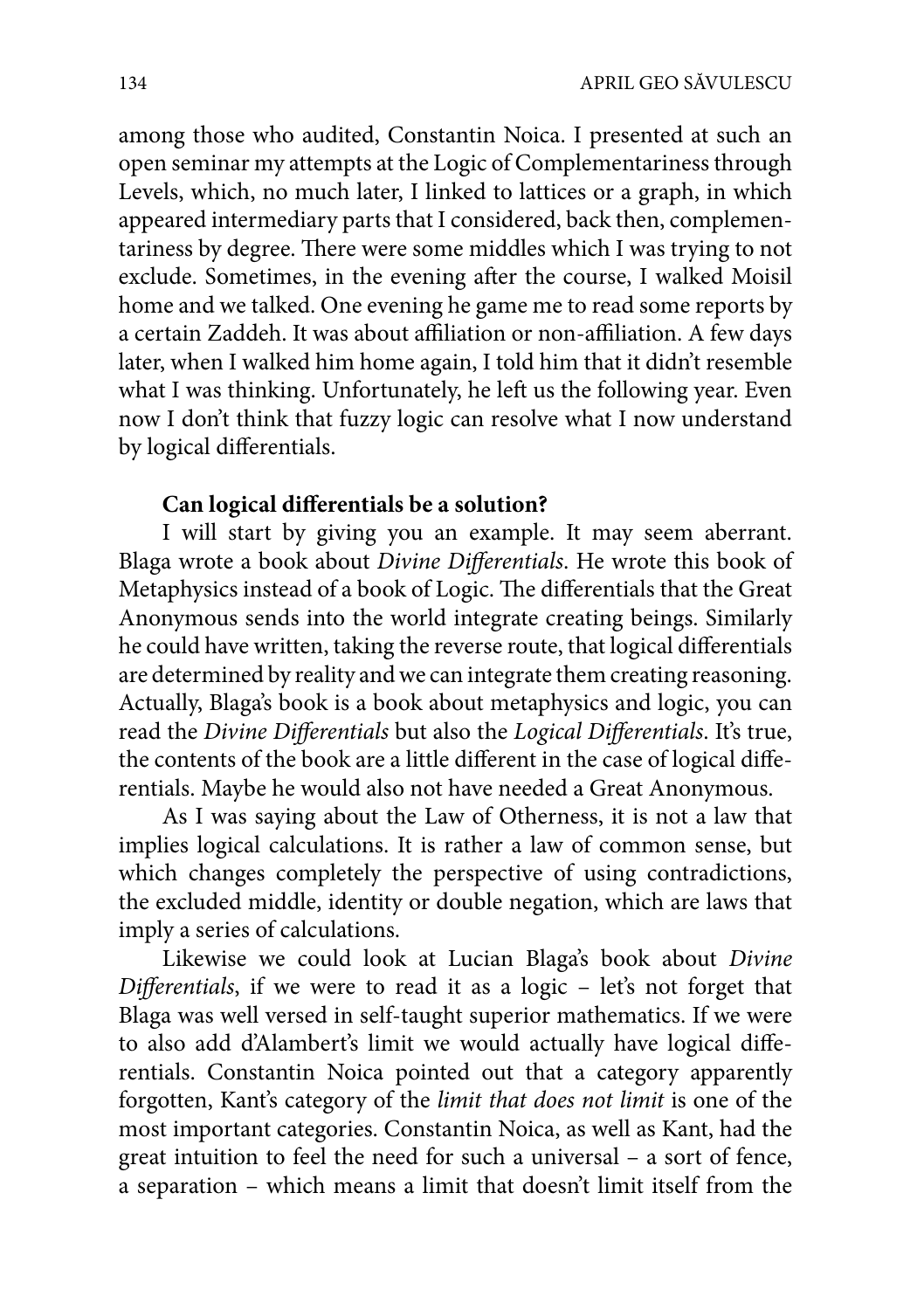entire reality that surrounds us. It is the fence that separates us from our neighbor, it is a milestone, nothing more but how much! It is everything, it is the secret of our way of thinking – yes, this is how we think, putting limits on the impetuous way our ideas come to us.

What is Aristotle's logic missing? After this rich introduction I have made please have a little more patience and let's stop before Aristotle on Plato. We will choose Plato's *Sophist* which has as subtitle: *About what is* <sup>25</sup>. The *Sophist* is the dialogue from which I used the dichotomy from the first part in order to support by complementariness by degree, how I called it then, in 1972, and I tried to use a logic of complementariness, because Plato was trying to replace negation with complementariness. Now everything has gained new valences for me while keeping what I built then.

As the philosopher Constantin Noica writes in *Preliminary Clarifications*, before the translation from Hellenic of *The Sophist*, scolding Aristotle, who considered the dichotomy, used by Plato "a weakened syllogism", "Nothing in this method justifies the Aristotelian interpretation. Instead, it can be given a modern interpretation, of successive elimination of the part that does not interest in the proposed search. Exactly what cybernetics does today ... with the example given for looking a word up in a dictionary. You open the dictionary into two parts, let's say what you are looking for, the word, is not in the first half, so it is in the second; you continue with the division and you see that it's also not in the second half of the second half; you continue ... finding after about ten searches the desired word. ... Plato obtains, with seven or eight bits, the type of man desired, the sophist?...

Likewise we are tempted to understand, in a modern way, equally the solution invoked by Plato for his seventh definition. Apparently, for many commentators and definitely for the unaware reader, the great problem of being and non-being might be in play. It is in play, it's true, but indirectly. In reality, Plato speaks of something that *is*, around which there "might be", in a way, an immensity of realities that are not. An oak tree is nothing more than an oak tree, it is not a linden tree, not a forest, not a bird. But the linden tree and the bird, "others" than the oak tree that is, *are* also, and here starts the new status of non-being, understood as the fact of being another,... Something like this ... has today a precise name: it is the *complementary* of a given reality,

<sup>&</sup>lt;sup>25</sup> Platon, *Sofistul*, Editura Științifică și Enciclopedică, București, 1989.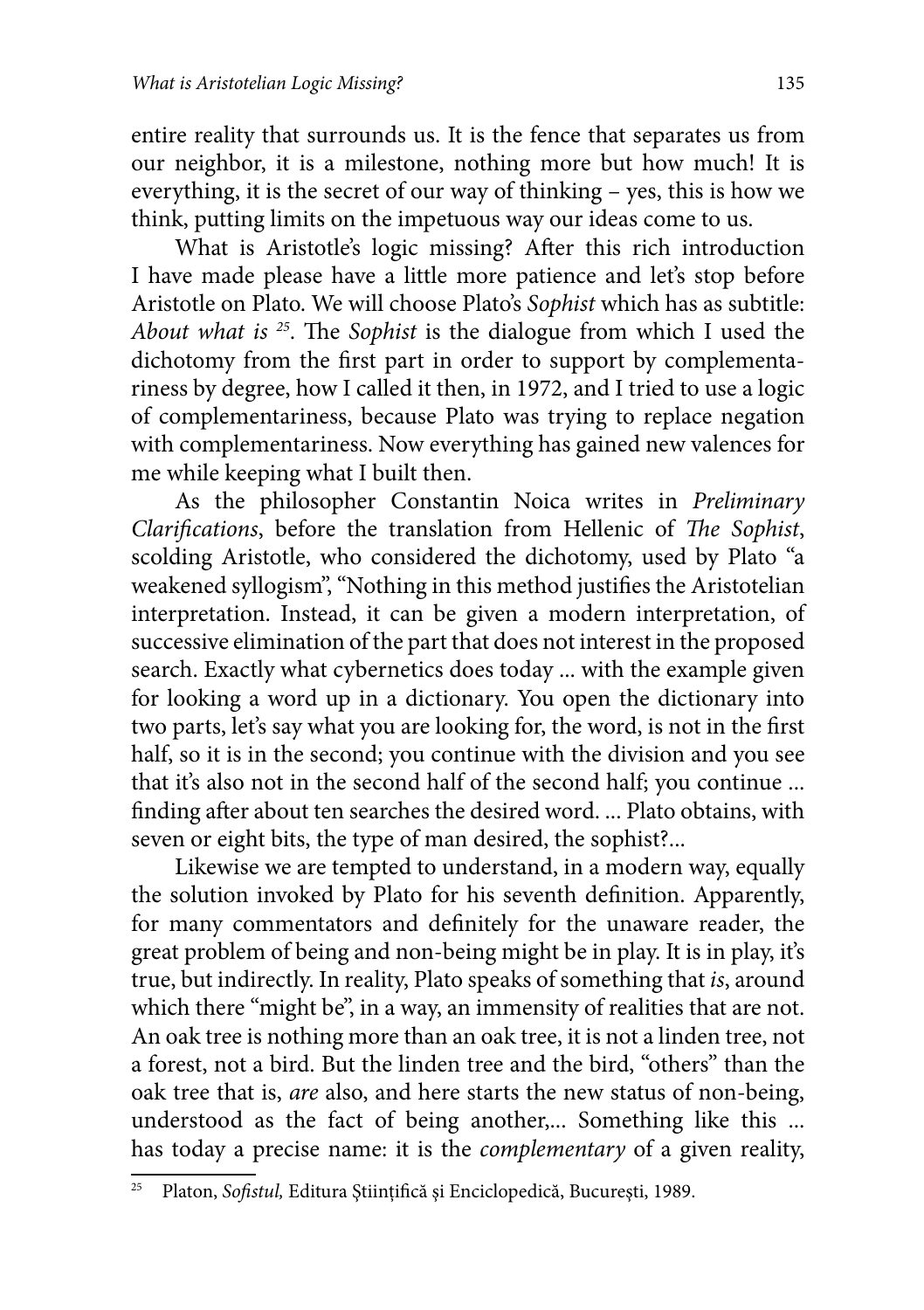everything that is not it. ... At most there could be levels of non-being, saying that the elm, plane-tree, fir tree, which are not the oak tree, represent the first level; the horse, bird, another more distant level; and normal life as well as technical objects, a third level of non-bring. ... We do not realize if it's worth taking on such "ontological" distinctions ... The essential is that through an "other" than what it is, Plato has only encountered a relative type of non-being ... the same the complementary of today, rather a type of logical non-being ..."26

I cannot afford to forget how much I fought, as I was saying as early as my student years in Philosophy, first with my colleagues from the *Circle of Medical Phisolophy* from the Romanian Academy, then with logicians, with mathematicians – I even audited mathematics courses at the Faculty of Mathematics for almost a year, I don't know what I didn't do, because I was convinced that the problem of complementariness and negation deserves more attention in contemporary logic. With my weak powers in mathematics I made efforts to know certain simple mathematical structures such as the theory of graphs, the lattice. I tried to speak of a latticeal logic. At the proceedings of the IV-th World Congress of Futurology, Bucharest, 1972 I presented the paper *Application of the Theory of Graphs in Futurology with Axiological Illustrations*, where I built a lattice, a graph, of *n* dimensions. Together with Mrs. Petri I published in the Revue Romaine de Lingvistique, *Distribution and Dichotomy*; *Ambiguous and Diffuse* in 1973 and *Subject and Predicate* in 1975, trying to attract attention about the importance of dichotomy and complementariness, to show that there is a great difference between *fuzzy sets*, in fashion then, and a complementariness by degree – by distance, the same as the role of the predicate in logic, role that is more important than that of the subject. The predicate carries, actually – we still don't grasp the importance of ontology for logic – the entire ontological load by virtue of determining the action. In that period I had several meetings and conversations with Constantin Virgil Negoiță related to *fuzzy sets*. The only mathematician who, without being enthusiastic, supported me to publish *Relative Negation I and II* in Revue Rumaine de *Sciences Sociales*<sup>27</sup>

Platon, *Sofistul*, Editura Științifică și Enciclopedică, București, 1989, lămuriri *preliminare, la dialogul Sofistul, p.* 308-309. Translated by Ana-Catrina Buchser.

<sup>&</sup>lt;sup>27</sup> Revue Roumaine de Sciences Sociales serie de Filosophie et Logique, nr. 19, 3,1975, and 20, nr. 20,2,1976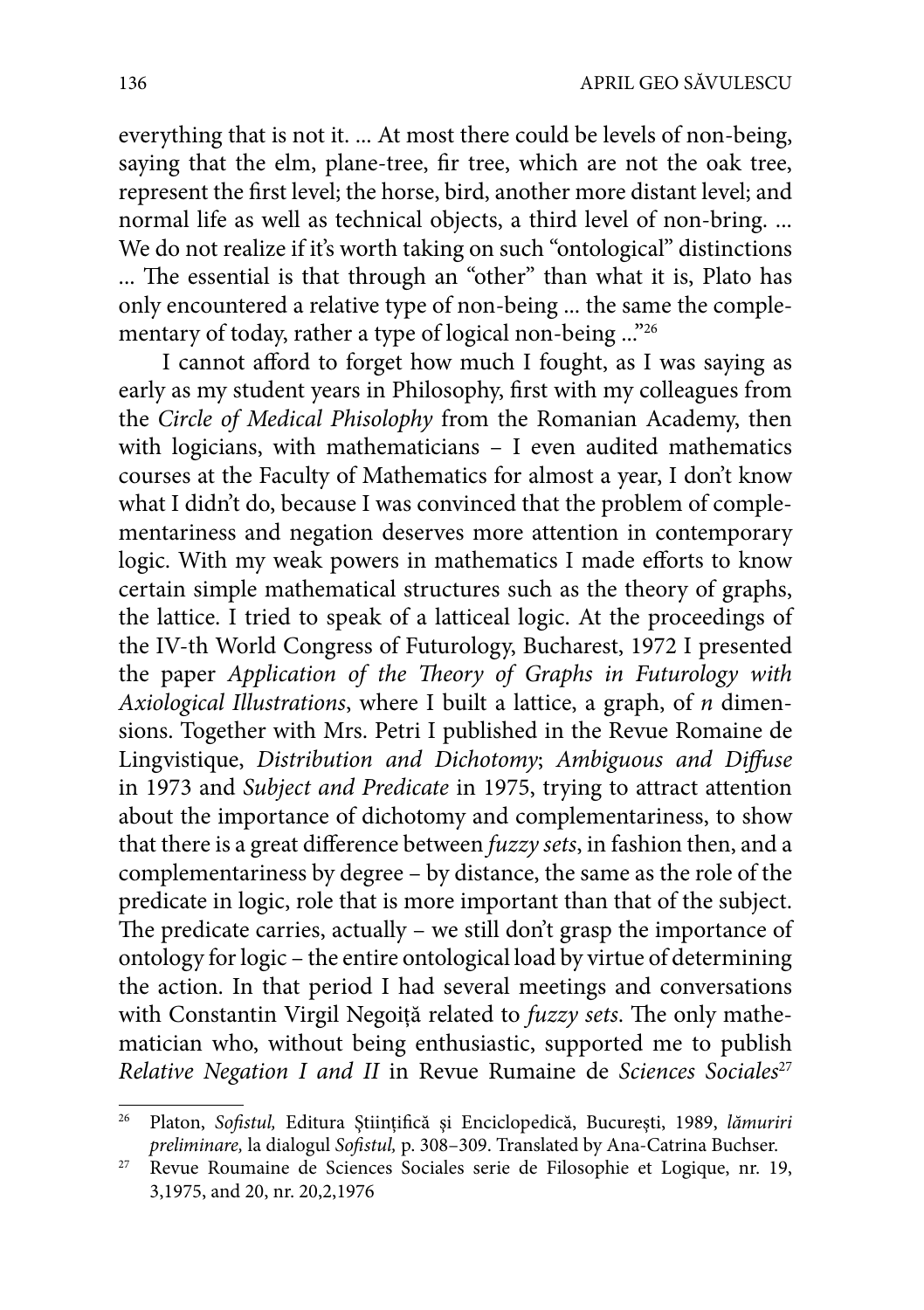was Professor Solomon Marcus. Time passed and I told myself there is an old Romanian saying that goes: "When two tell you that you're drunk, go sleep", and I had drunk from the nectar of philosophy and logic, so I calmed myself down and started painting (actually I had already started when I was younger. Now I simply continued). Without forgetting anything, because this new theory of complementariness I had tried to nurse had become second nature to me, I did anything else, but I no longer interested myself in logic, purposefully.

A few years ago a friend of the School of Wisdom, through which we meet monthly, when I am in the capital, and we discuss freely themes chosen by us, the participants, so a friend with whom I restarted to discuss *complementariness by degree*, Gorun Manolescu, systems engineer and more and more philosopher, pointed out some books written by a Russian, Th. Stcherbatsky, books very well documented in Sanskrit and Tibetan texts, about Buddhist logic, where I could find something new about ontology, logic and negation. He even lent me the first volume. For two years I read, I studied, I obtained copies so that I can underline them after my liking. In May 2008, Professor Paul Flondor, mathematician and logician of great finery doubled by a subtle thinker, presented, also at one our meetings, the way mathematicians of this century see Cantor's transfinite mathematics. We were all profoundly interested and the discussions were intense. We listened to the statement a few times, because I didn't forget to turn on the recorder. It was an experienced that marked me also. Toward the end of 2008 Professor Solomon Marcus helped me a second time, and I want to thank him even more. On TV Professor Solomon Marcus talked to a few students about the book *Zero* by Charles Seife. I found it, read it, and I felt like someone was lighting up my mind. How good those lighters exist!

I understood that the mathematics of differentials, derivatives and integrals such as Newton and Leibniz brought to life, are turning points in knowledge. I understood why Poincaré and Brouwer considered mathematics free of logic, it is true, for other reasons, but I understood why mathematics cannot lean on logic. If logic were the basis of mathematics then how can a calculation, such as differential calculus, in which one can *divide by zero and add an infinite number of zeroes. Both illogical operations...28* still have such a good application in practical reality?

<sup>28</sup> Charles Seife, *Zero,* Humanitas, Bucureşti, 2008, p.118–119. Translated by Ana-Catrina Buchser.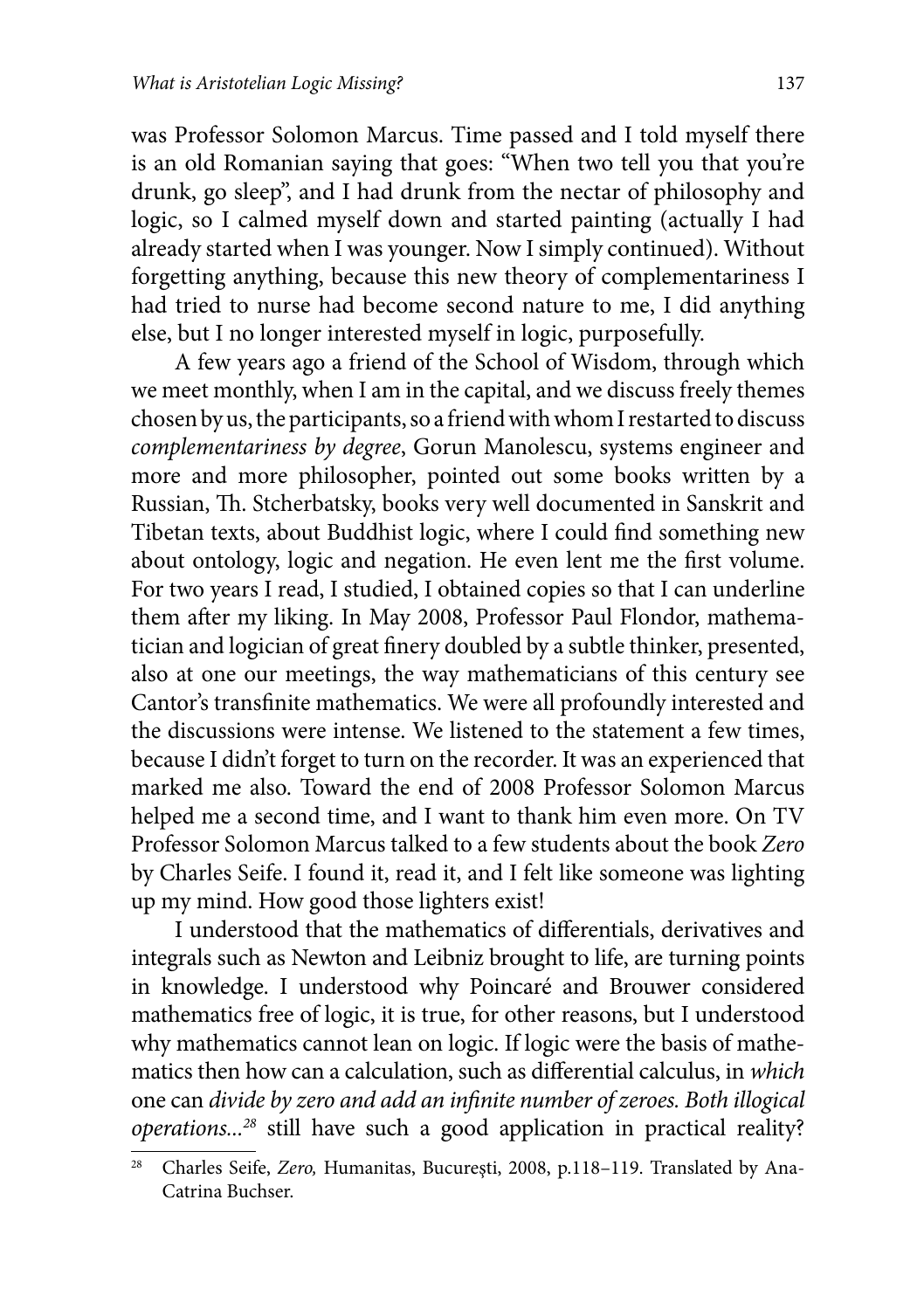But it is not the only curiosity, the only *strangeness*, what takes place in superior mathematics, as well as in physics are situations that make researchers put less trust in logic. In differential calculus the situation was elegantly resolved by d'Alambert who introduced the notion of *limit*. Seife tell us that ... *putting the limit symbol in front of a series, you are making a distinction between the process in itself and its finality. This way you can avoid the use of infinity and zeroes. Just as Achilles' sub-races are finite, each partial sum from a limit is finite. You can add them, divide them, square them; you can do whatever you want. Mathematical rules continue to function, because everything is finite.* <sup>29</sup>

## **Dharmakirti's Logic and Plato's** *Sophist***.**

In Plato's *Sophist* we will find, in the second part, striking similarities with what Dharmakirti says in *A Short Treatise of Logic*.

Maybe first we should underline the link between *to be* and to have an action upon things, upon what is.

*Stranger. I suggest that everything which possesses any power ... to produce a change in anything of any nature ... has real existence. For I set up as a definition which defines being, that it is nothing else but power. (247e). ... It is a relation between being, knowing and acting. ... that ... to know is active... (248e)*

The dual nature of reality affirms itself in being and motion;

*Stranger. Then the philosopher, who pays the highest honor to these things, must ... refuse to accept the theory of those who say the universe is at rest, whether as a unity or in many forms, and must also refuse utterly to listen to those who say that being is universal motion; he must quote the children's prayer, "all things immovable and in motion," and must say that being and the universe consist of both. (249d)* In all things there is both movement and being, you cannot separate one from the other saying about one that it is true and the other false. That's how everything is in this world in complementary couples. But it's not possible to have only being or only movement because they both participate in the being of things:

*Stranger. Being, then, you consider to be something else in the soul, a third in addition to these two, inasmuch as you think rest and motion are embraced by it; and since you comprehend and observe that they participate in existence, you therefore said that they are ...*

<sup>29</sup> *Op. cit.,* p. 145.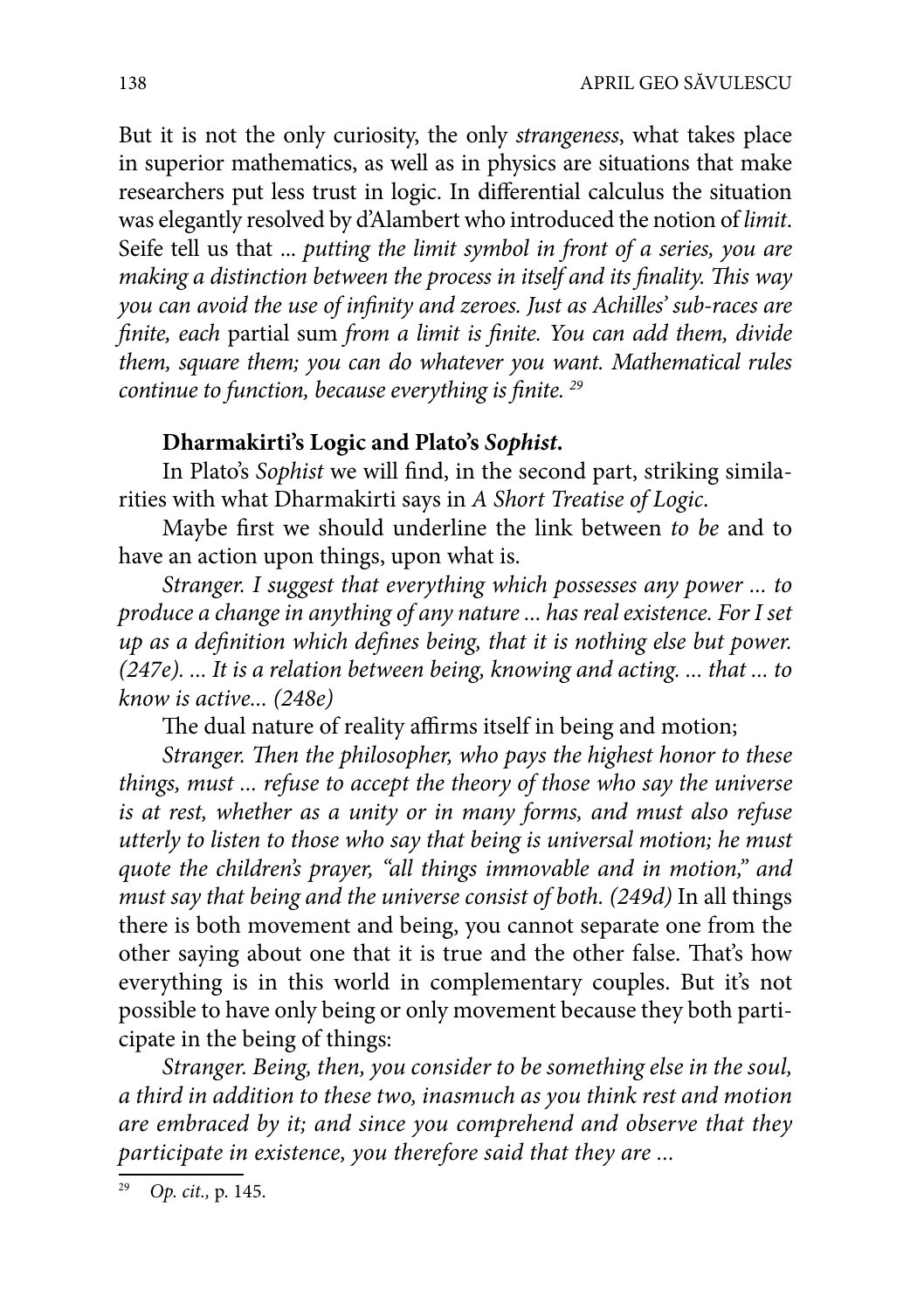*Theaetetus. We really do seem to have a vague vision of being as some third thing, when we say that motion and rest are. (250b,c).*We witness the affirmation of the first three supreme types, categories, that can combine with each other ...

*Stranger. But being can mingle with both of them, for they both*  are ... Then these prove to be three ... Each of them is, then, other than *the remaining two, but the same as itself. (254d). ... But what do we mean by these words, "the same" and "other," which we have just used?*  Are they two new classes, different from the other three, but always of *necessity mingled with them, and must we conduct our inquiry on the*  assumption that there are five classes, not three, or are we unconsciously *speaking of one of those three when we say "the same" or "other"? ... But certainly motion and rest are neither other nor the same. ... Both certainly partake of the same and the other. ... Then we must not say that motion, or rest either, is the same or other. (254e, 255a,b) ...*

*Stranger. But should we conceive of "being" and "the same" as one? ... Stranger. So we shall consider "the same" a fourth class in addition to the other three?*

*Th eaetetus. Certainly. (255b,c).*

The identical (tauton) gains the right to be a supreme type but it will also gain the "opposite", "other" (Heteros, a, ov), negation, contra $diction<sup>30</sup>$ , which will have a greater application through complementariness, and the identical will be used only for the identity of the thing (being) with itself.

*Stranger. Then shall we call "the other" a fifth class? Or must we conceive of this and "being" as two names for one class? (255c) ...*

*Stranger. ... whatever is other is just what it is through compulsion of some other. ... Then we must place the nature of "the other" as a fifth among the classes in which we select our examples. (255d,e).*

Plato proposes a revue of the five categories.

*Stranger. Let us now state our conclusions, taking up the five classes one at a time. (255e), it's clear it is about the five maximum types.* 

It is remarkable that through these maximum types Plato places being, the first maximum type and which doesn't have a pair, it is alone. What is thing "being"? "Being of itself", 'being by itself"? Or the "being

<sup>30</sup> At note (240d) Constantin Noica will write: *Only Aristotel, in Categories ... will*  put order in the difference between contraries and contradictories. But here it must *be said that in play are not even the contraries but only the realities from within the*  "complementary". The relation of the general, the universal, to realities.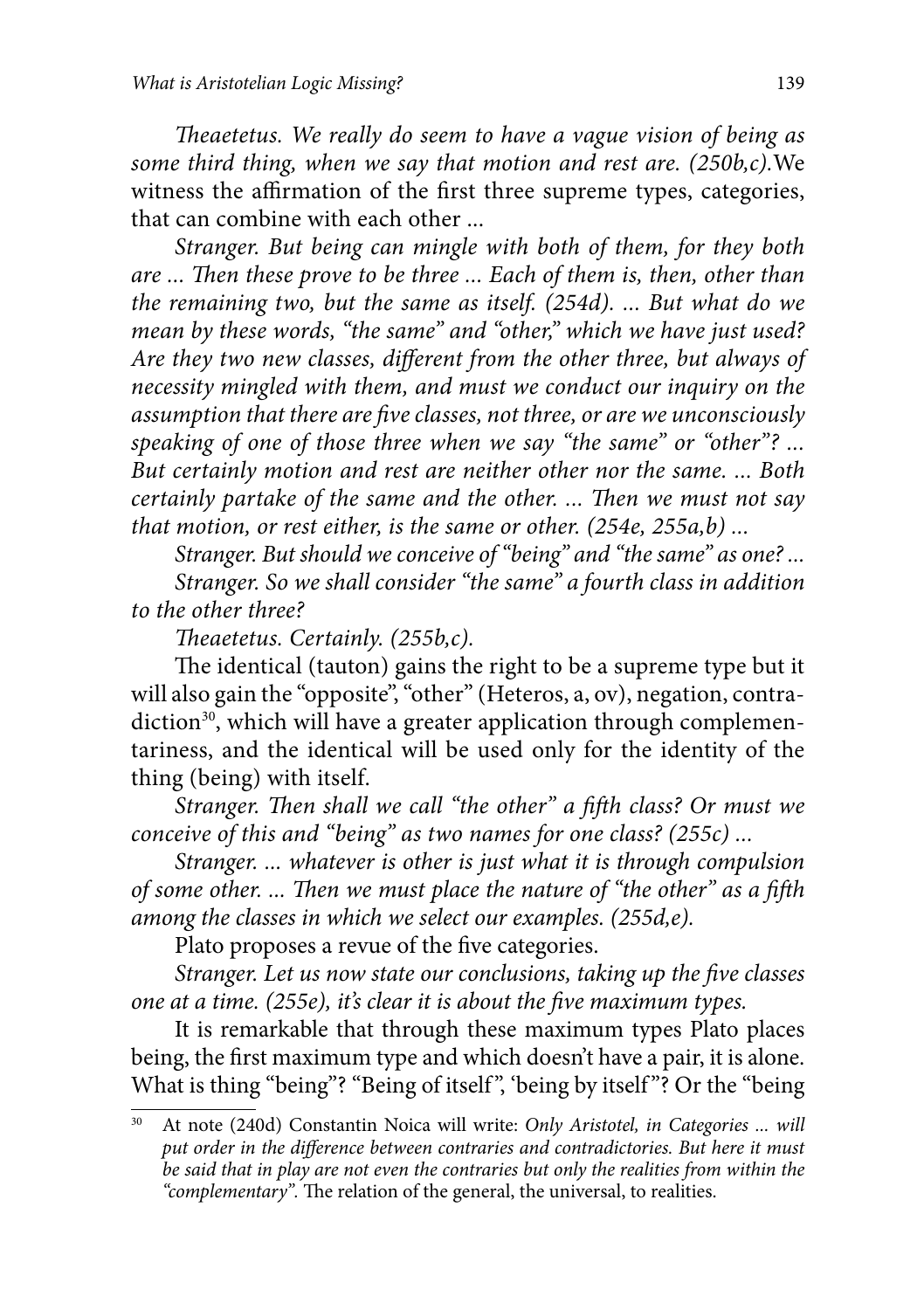of things"? It doesn't seem like this dialogue is called upon to resolve this problem, although the maximum type "being" is a predicate of all the other categories, which is why motion, rest, identity and other (*heteros*) are. The other, otherness, is not non-being because then it would have been put in balance with being from the beginning. It is only another's right to be, to exist, and that's also why this category is dressed with the category of being<sup>31</sup>. Why does this happen? Maybe in order to not attack Parmenides directly, on whose side Plato, actually, is, but ... up to a point. This point is the right of another, of the opposite, it is *heteros*, its right to existence. That's why the five categories: rest, motion, being – *ousia –* the identical and the opposite – *heteros*, the other. Plato introduces negation which has been tamed, it doesn't mean cancellation, just the rights of another. From here until complementariness there is only one step which leads to the acceptance of a couple of opposites.

*Stranger. Now motion again is other than the same ...*

*... Th erefore it is not the same ...*

*But yet we found it was the same, because all things partake of the same. (256a)*

This rational motion can be considered by some as a mathematical artifice, such as done by mathematicians. Maybe that's how it is.

*Stranger. In relation to motion, then, not-being is. That is inevitable. And this extends to all the classes; for in all of them the nature of other so operates as to make each one other than being, and therefore not-being. So we may, from this point of view, rightly say of all of them alike that they are not; and again, since they partake of being32, that they are and have being.*

<sup>&</sup>lt;sup>31</sup> It is a delicate moment for the history of philosophy, actually for Plato's philosophy, for *The Theory of Ideas*. Plato uses *ousia* – for being of itself – and *To on* for the being of things, for the existent, for – using a term of Latin origins – *reality*. It was easy for some Hellenists influenced by Aristotle to burden Plato with an immutable theory of ideas. In *The Republic* that's what it seems to be but *The Republic* is not the only dialogue. Maybe it would be correct to give the thinker Plato the right to have other opinions in *The Sophist*. Let's accept that *ousia* is *being of itself*, as a philosophical category, and *To on*, *ontos*, is the being of things, as Constantin Noica translates it. Then there will also be a place for smaller universals which are no longer philosophical categories, but also for the general – like a synthesis extracted from multiple individuals. The Theory of Ideas can then be gentler.

<sup>&</sup>lt;sup>32</sup> In the *Elino* – Romanescu dictionary of G. Ioanidu, published circa 1850, *to ov*, *ontos* is translated as *his*, it can take the place of a relative pronoun *os* – *which, who,*  as many trivial uses for beings, things, so for the existent.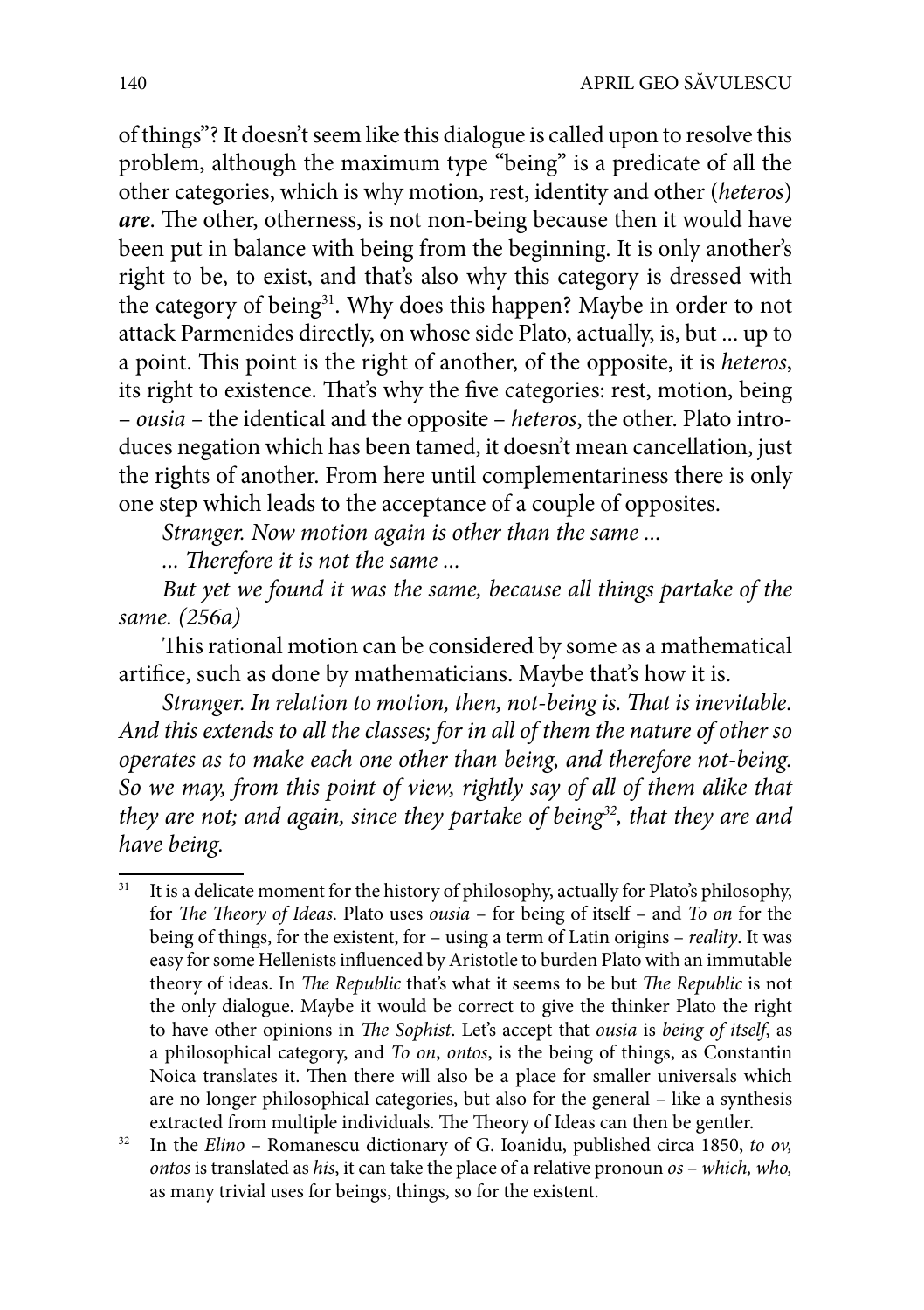*The aetetus. Yes, I suppose so.* 

*Stranger. And so, in relation to each of the classes, being is many, and not-being is infinite in number.* 

*The aetetus. So it seems.* 

*Stranger. Then being itself must also be said to be other than all other things.*

*The aetetus. Yes, it must.* 

*Stranger. And we conclude that whatever the number of other things is, just that is the number of the things in relation to which being is not; for not being those things, it is itself one, and again, those other things are not unlimited in number.*

*Theaetetus. That is not far from the truth.* 

*Stranger. ... by their nature the classes have participation in one another. ...*

*Stranger. When we say not-being, we speak, I think, not of something that is the opposite of being, but only of something different. (257a,b)* 

...Stranger. Then when we are told that the negative signifies the *opposite, we shall not admit it; we shall admit only that the particle*  "not" indicates something different from the words to which it is *prefi xed, or rather from the things denoted by the words that follow the negative. (257c)*

*...Stranger. ...the beautiful is more and the not-beautiful less a part of being?*

*The aetetus. Not at all. (257e)* 

*Stranger. Hence the not-great must be said to be no less truly than the great?*

Theaetetus. No less truly. (258a)

Stranger. And so we must recognize the same relation between the just and the not-just, in so far as neither has any more being than the other?

Theaetetus. Of course.

Stranger. And we shall, then, say the same of other things, since the nature of the other is proved to possess real being; and if it has being, we must necessarily ascribe being in no less degree to its parts also.

Theaetetus. Of course.

Stranger. ... the opposition ... signifies not the opposite of being, but only the other of being, and nothing more.

Theaetetus. That is perfectly clear.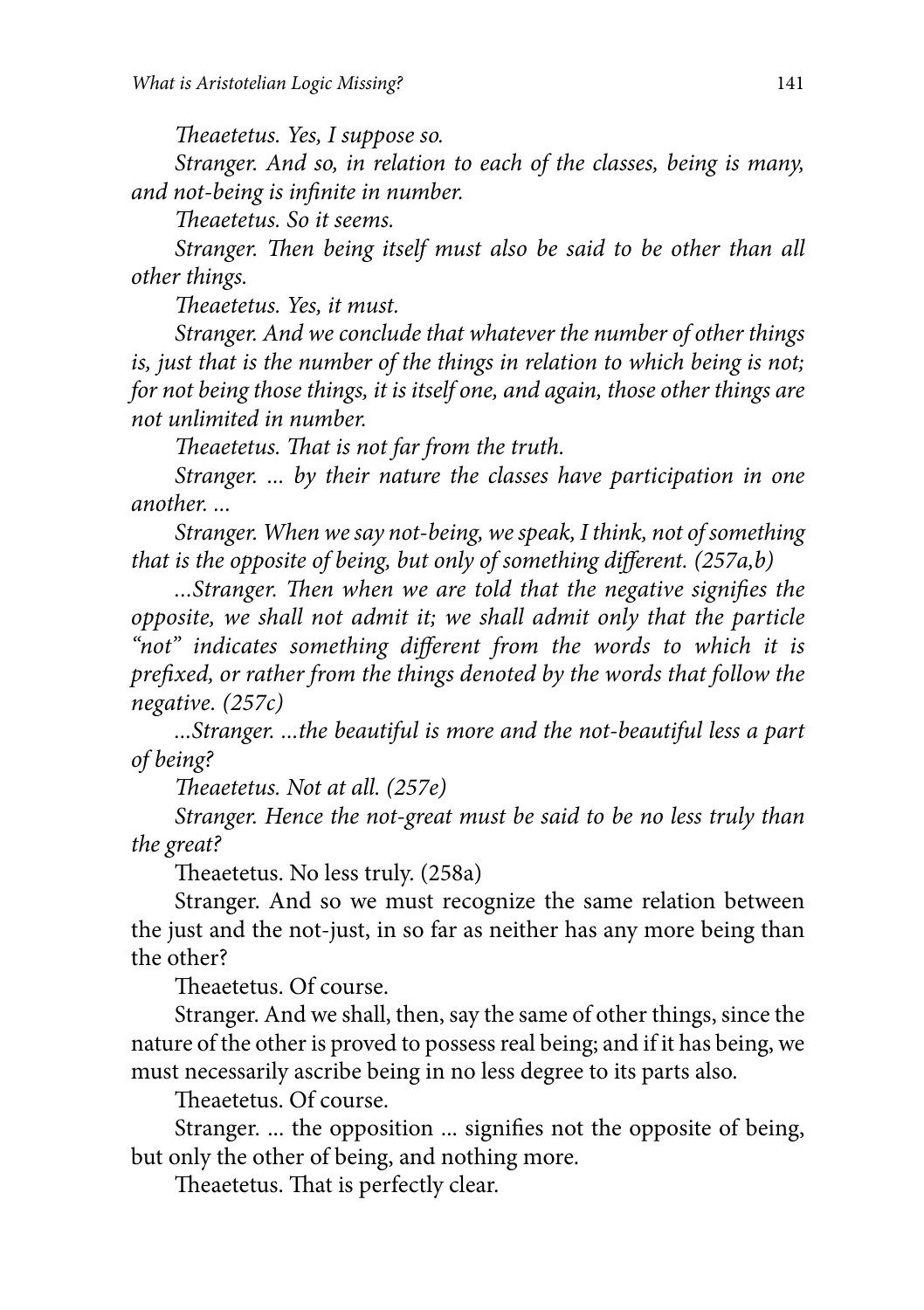Stranger. Then what shall we call this?

Theaetetus. Evidently this is precisely not-being, which we were looking for because of the sophist.

Stranger. And is this, as you were saying, as fully endowed with being as anything else, and shall we henceforth say with confidence that not-being has an assured existence and a nature of its own? Just as we found that the great was great and the beautiful was beautiful, the not-great was not-great and the not-beautiful was not-beautiful, shall we in the same way say that not-being was and is not-being, to be counted as one class among the many classes of being? Or have we ... (258a,b,c)

Stranger. Do you observe, then, that we have gone farther in our distrust of Parmenides than the limit set by his prohibition? ... We have proceeded farther in our investigation and have shown him more than that which he forbade us to examine. ... Because he says somewhere:"Never shall this thought prevail, that not-being is;

Nay, keep your mind from this path of investigation,

"Parmenides Fr. 7.1 (258d).

Stranger. But we have not only pointed out that things which are not exist, but we have even shown what the form or class of not-being is; for we have pointed out that the nature of the other exists and is distributed in small bits throughout all existing things in their relations to one another, and we have ventured to say that each part of the other which is contrasted with being, really is exactly not-being. ... he too must say, as we do, that the classes mingle with one another, and being and the other permeate all things, including each other, and the other, since it participates in being, is, by reason of this participation, yet is not that in which it participates, but other, and since it is other than being, must inevitably be not-being. But being, in turn, participates in the other and is therefore other than the rest of the classes, and since it is other than all of them, it is not each one of them or all the rest, but only itself; there is therefore no doubt that there are thousands and thousands of things which being is not, and just so all other things, both individually and collectively, in many relations are, and in many are not.

#### *Th eaetetus. True.(258e,259a,b,c,d,e). ...*

I don't know if this rational construction can be likened to an Artifice of calculation, as I said above, because Plato underlines that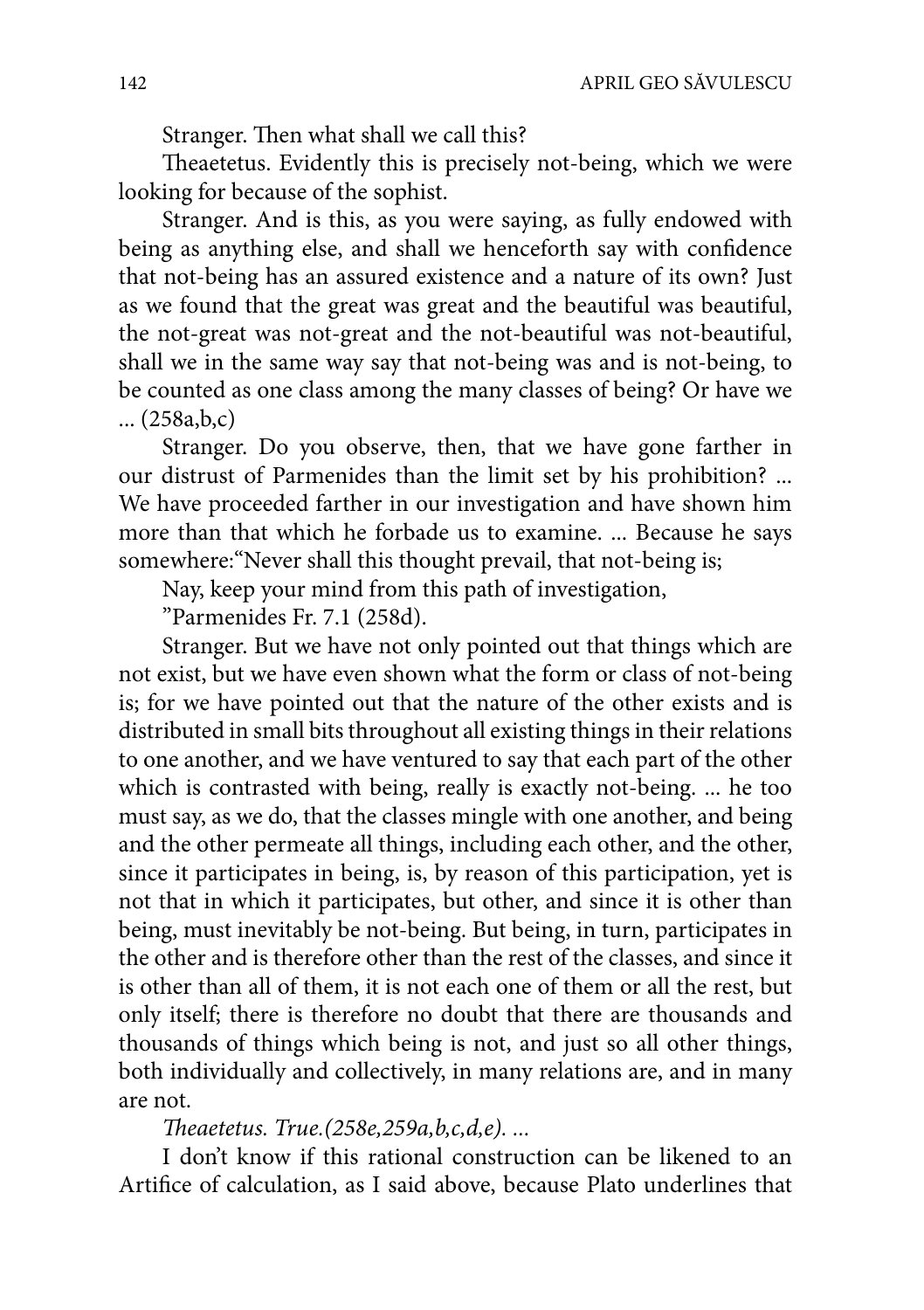he did not stop at a ban on using reasoning. **He proves** everything he affirms, like a mathematician, using a rational construction that cannot easily be overthrown. That's why he doesn't shy away from questioning Parmenides' statement. Still, it seems we can say, if we pay attention to the economy of the dialogue that he writes a dialogue about the sophist, a learned and very intelligent character but who uses *falsehood* in his reasoning in order to impress the rich kids who will boast about meeting him. Moreover, he actually hides in his fight against the sophist his true intention, to be able to contradict, with strong proofs, rational proofs, the great Parmenides. Maybe, due to this hat, Aristotle didn't give much attention to this dialogue.

*Stranger. What I have spoken of before—the ability to let those quibbles go as of no account and to follow and refute in detail the arguments of a man who says that other is in a sense the same, or that the same is other, and to do this from that point of view and with regard for those relations which he presupposes for either of these conditions. But to show that in some sort of fashion the same is the other, and the other the same, and the great small, and the like unlike, and to take pleasure in thus always bringing forward opposites in the argument,—all that is no true refutation, but is plainly the newborn offspring of some brain that has just begun to lay hold upon the problem of realities.*

*Th eaetetus. Exactly so.*

*Stranger. For certainly, my friend, the attempt to separate everything from everything else is not only not in good taste but alsoshows that a man is utterly uncultivated and unphilosophical. (259d,e).33*

*Stranger. ... if falsehood exists, deceit exists. (260c)*

Why was this dialogue not understood in Hellenic antiquity? Maybe it couldn't be. Aristotle was the young scholar who was revolutionizing the world with his logic, acclaimed by all. They couldn't have time to discover hidden in the fight against sophism, the sophist, another road in thought other than the one proposed by Aristotle. Everything perpetuated because Aristotle's logic was charming and that's how we find ourselves today with beautiful logics but not very useful ones, less efficient.

I will remind you that in Dharmalirti's logic there is a law of Otherness and one of contradiction, that negation has an important

<sup>&</sup>lt;sup>33</sup> Plato, Sophist. All quotes from the Perseus Digital Library at Tufts University, online at http://www.perseus.tufts.edu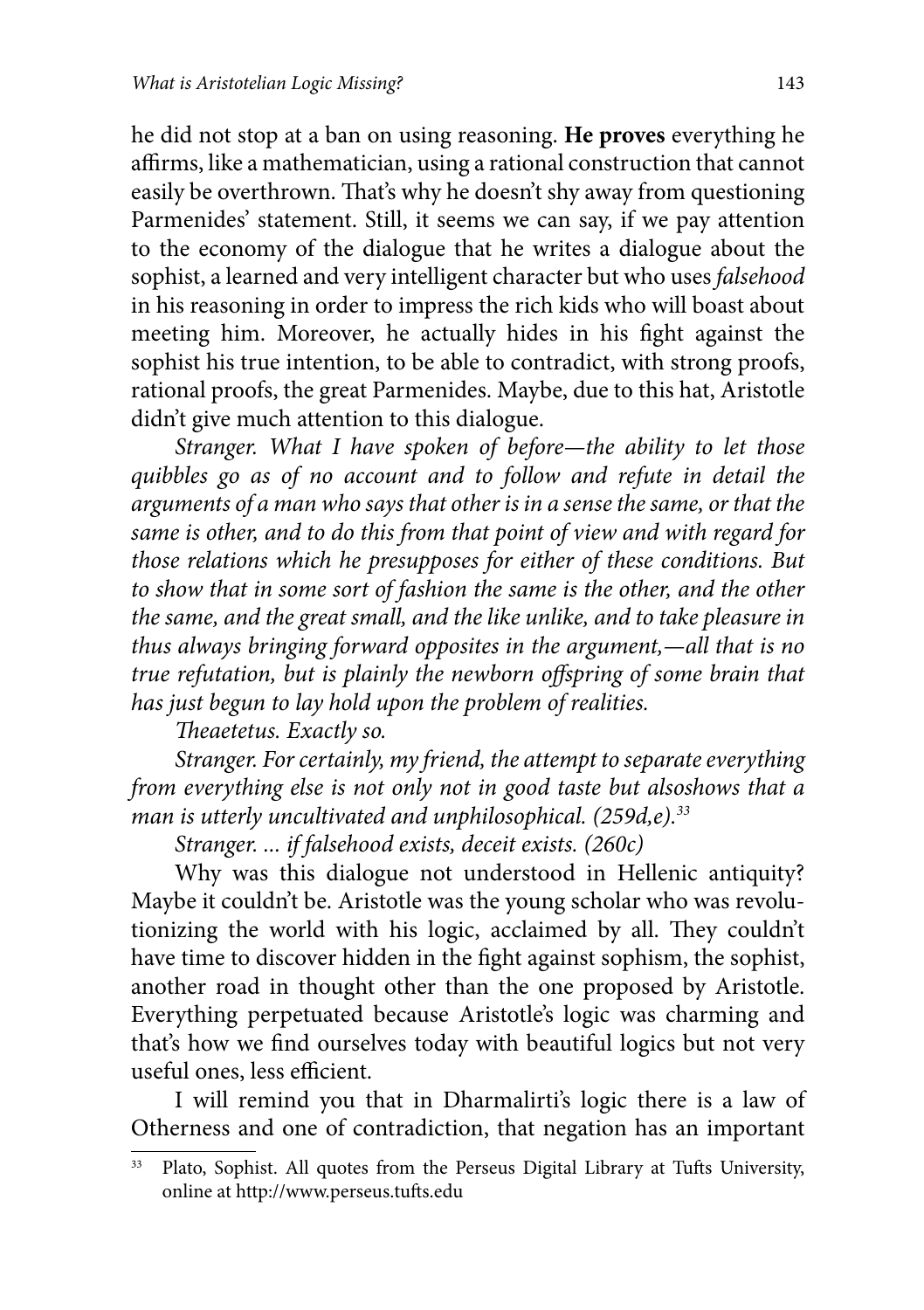place and that Identity, as well as the Excluded Middle are limit cases. Another's right to be permits complementariness which does not exclude, as they are possible, different levels of complementariness, but a special interest for something like this does not exist.

I have already posed this question and I will pose it again, is logic good for anything? It is not a model of our thinking, you will tell me that it does wonders in computers. It's true. The binary system was discovered by G. Boole and made to work with 0 and 1 by Leibniz. But here let's not forget that 0 and 1 are the simplest dichotomy, 0 and 1 divide the world, the existent, the cosmos, into everything and nothing. If we accept reality it is true that here also we can introduce limits, and between these limits, again other limits. Yes. But this is only seemingly logic, it is more mathematics. And the logical schemes of software are ontological schemes. We are not making a scheme for the sake of the scheme or of a calculation, but in order to solve a real situation.

Let's return for a little bit to searching for a word in a dictionary. We have a word and a dictionary, and we know this word is in this dictionary. The search can only take place if we have certain objects about which we know something. This is ontological reference. This is also how it takes place, each time, in complementariness. Complementariness is not only a formal structure. The searched object and its complement need to be loaded with realities. Only this way can we know what is the part we must eliminate, to which we must apply the negation. It seems like in logic, in any case in logic of complementariness, we cannot escape an ontological reference. You will tell me that in Plato logic had not yet separated from ontology, that's right, and maybe it shouldn't separate. At lease this is my thesis.

I don't think I need to repeat the lattice schemes and graphs which I gave in other papers, you can find them there. Anyway, I say it again, I am amateurish formality and mathematics, so it's possible that somebody more skilled may give another, better solution, of course if the thinking I propose is the good one.

#### **A few free thoughts about mathematics and logic**

Are mathematics and logic, really, the same body of ideas? The same kind of work? In other words, do logic and mathematics use the same way of thinking and resolving a problem?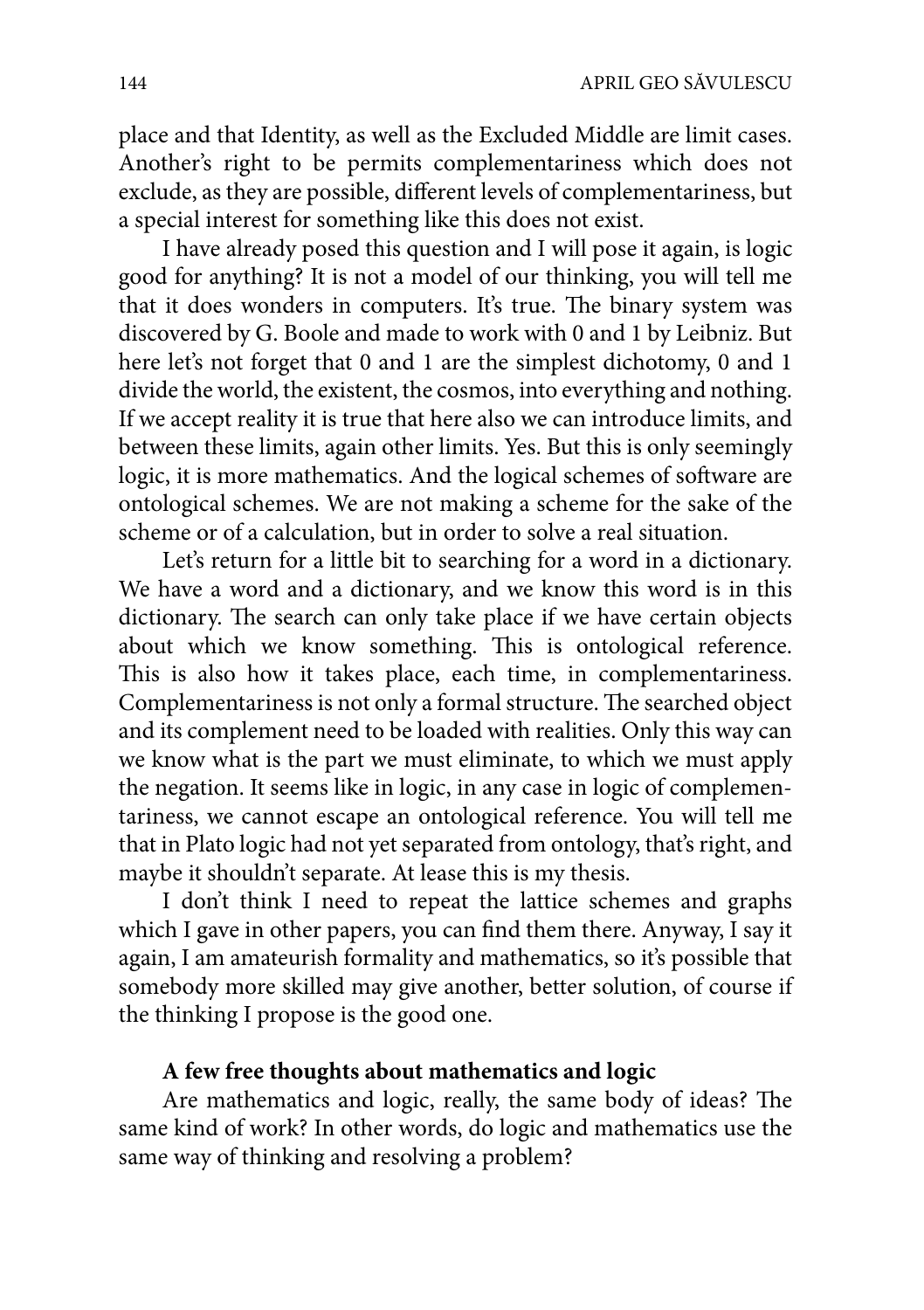I will give you a quote from Robert Musil who has a very short and, I say, beautiful definition of logic in *The Man Without Qualities* "...logic, domain in which a thought follows of itself from the previous one..."<sup>34</sup> Is this definition correct, or is it given by a mathematician for whom logic can only be another type of mathematics? Let's attempt a dissection.

First I want to apologize. When I make affirmations, when I allow myself to speak about mathematics, I do it, of course, as an amateur, and I know that nothing is more bothersome to the ear of a mathematician that amateurism in this domain. They are right. But what can I do? I cannot stop myself from having an opinion about mathematics in our world. I apologize again that I have certain opinions but I would like to be understood that I can't help myself, I am forced to make certain statements about mathematics even if I am wrong.

What is a thought? We all know what a thought is but it is difficult to define it. Can we think without an object? It seems difficult to have a thought without referring to something. The attempt to suspend thinking is very difficult to achieve because thoughts race through our minds and it is very difficult to stop this onrush of thoughts. Moreover, those who propose as an exercise to stop thinking actually tell us to fix our thought on a certain imaginary object such as a blue stain, or another color, or the image of a key. Try it, and you will see how difficult it is, almost impossible without significant exercise. So, even when we try to stop our thoughts we need an object on which to stop, a real or imaginary one.

Now we can say that a thought is an activity of the cerebral cortex, a conscious activity, which puts in contact our being with objects, beings, diverse situations, actions, thoughts, our thinking sustains our control system. This means that it is our connection to the reality that surrounds us.

It is true that there can be successions of thoughts linked to each other like a chain, chained thoughts, a thought from now being able to follow, I don't know if by itself, from a previous thought. It is true that such a chain may have a succession which we could call logical. This does not exclude the possibility that in an action, even in a banal one,

<sup>34</sup> Robert Musil*, Omul fără însuşiri,* cap. 58. *Acţinea paralelă trezeşte îndoieli. …* Ed. Polirom, Bucureşti, 2008, p.300. Quote for this paper translated by Ana-Catrina Buchser.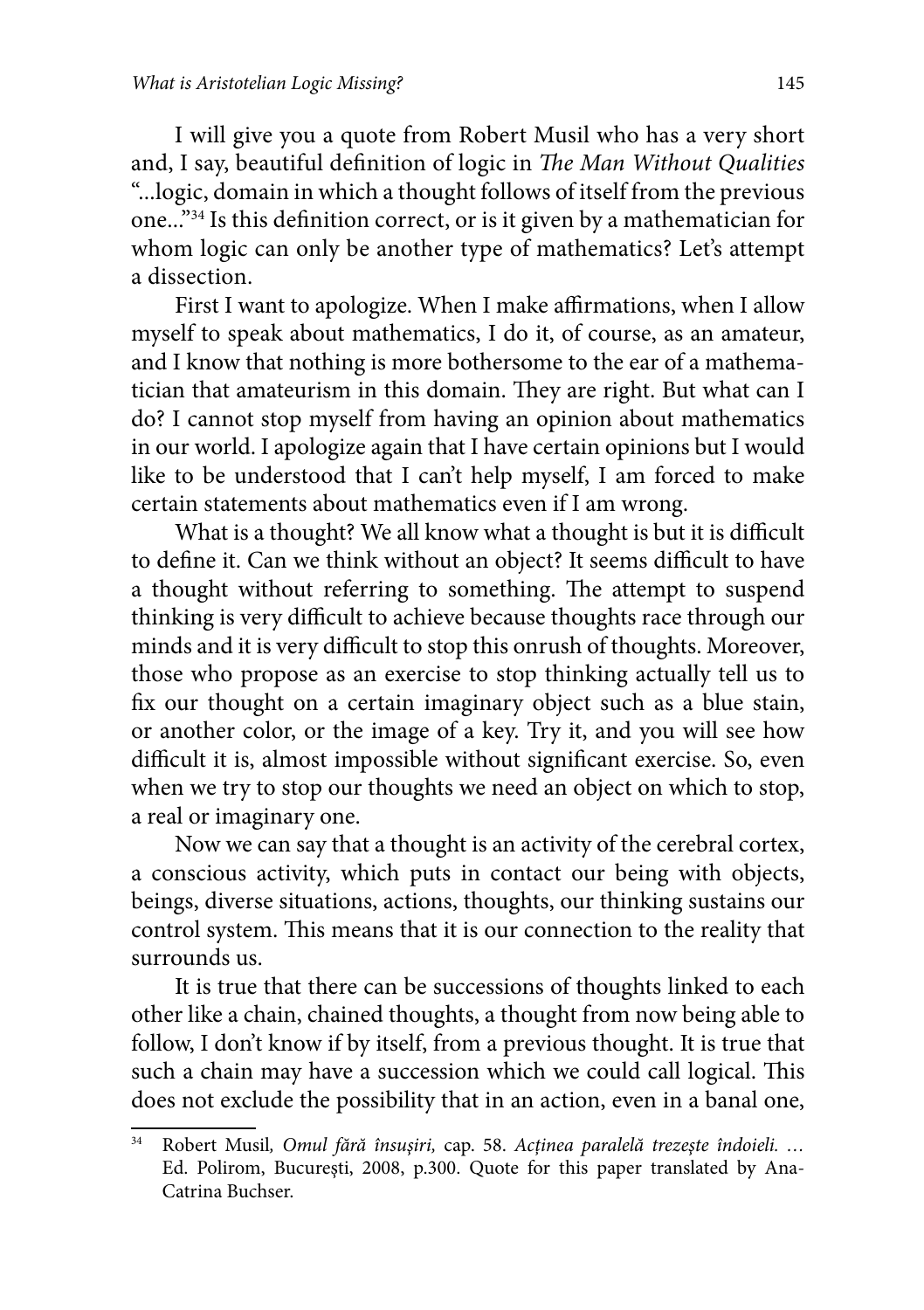such as planting flowers in the garden on a sunny morning, something breaks the chain of thought. The attention given to a flower we were not thinking about, or the fact that someone enters the garden, our thought breaks and is replaced by a different thought, related to another object, person, or action. In this case the new thought does not follow from the previous one, having a different motivation.

May be the fact underlined above is important, that in order to think we need the connection of our conscious mind to objects, beings or real or imaginary actions. Thoughts cannot follow by themselves one from another in any other way. In mathematics, as well as in the real world, this thought interruption by changing an object or an action, having as its result the birth of a new thought, a new rationale, was proven to be very productive and was always at the basis of great renewal. When Cantor uses a mathematical artifice placing in bi-univocal correspondence the set of natural numbers with its subset of even numbers, showing that two sets, of which one if a subset of the other, are equivalent, it marveled the entire mathematical world, and it revolutionized it. The same happened when he took out of the set of natural numbers the number 1 and he added it to the end of the set of infinite natural numbers, or when he proved that the set of real numbers is strictly greater than that of natural numbers. Actually Cantor did not prove through mathematical proof anything other than the creative power of the human brain, which it wouldn't be good if it stumbled on apparent contradictions – the part is equal to the whole, adding a finite number to an infinite series is possible, and two infinite sets can be different, one being strictly greater than the other – or as Lucian Blaga said in *The Dogmatic Eon*, contradictoriness, which he also called dogmatic thinking, quoting Philon: ...*from the primary substance emanate secondary existences,*  without the primary substance suffering any diminution through this *process.*<sup>35</sup> The primary substance was a sort of set of all sets from which secondary substances emanated, like personal subsets.

An artifice in resolving a mathematical problem... I remember, in 5th grade at the Spiru Haret High School during the war we had a math teacher, his name was Zverca, who had been a gunner in the First World War and was a little hard of hearing, so we messed around in his

<sup>35</sup> Lucian Blaga, *Trilogia cunoaşterii,* Editura Regală pentru Literatură şi Artă, Bucureşti, 1943, p. 19. Translated for this paper by Ana-Catrina Buchser.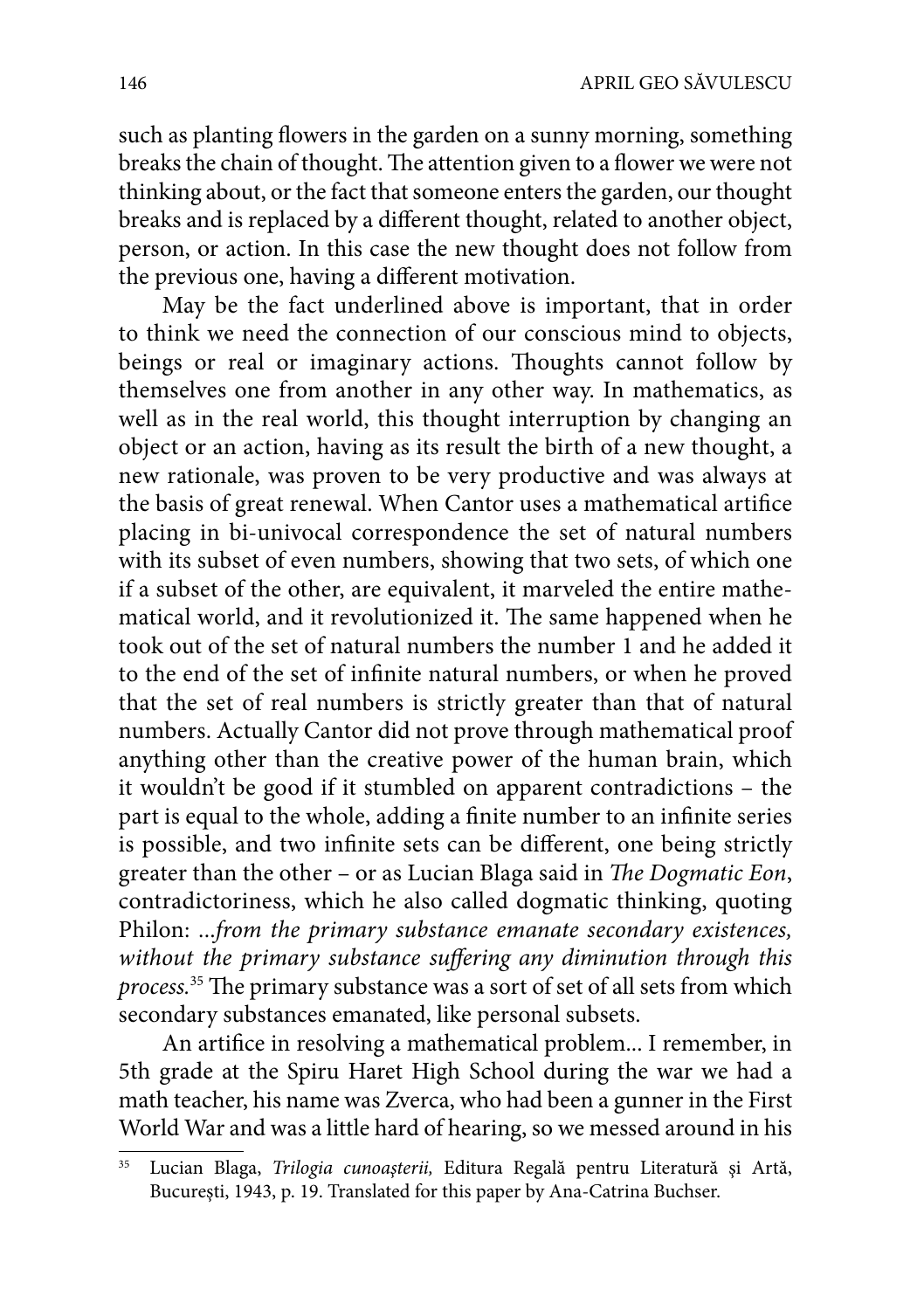class. Still... Professor Zverca taught us what it means to use an artifice to solve an equation, a problem. He gave us problems for the highest grade (a 10), too, to stimulate our creativity, problems for which not few hands were raised and we all participated with animation. One time he gave us a harder problem. Then he said it was for a11. A classmate solved it. The entire class was climbing on the teacher's desk to see him write 11 in the grade book. Zverca wrote 11. Those math lessons were a joy for all the students in class. Nobody skipped those classes.

Be they ARTIFICII from a mathematical construction, be it using thinking in everyday life, in which apparently contradictory situations are abundant and it doesn't bother us, in any case from these events our thinking which orients itself after objects, beings or actions (be they realities, ideal objects such as numbers, or even imaginary objects), our thinking is far from following by itself only from a previous thought. Novelty, the unpredictable, something that comes over a previous thought, is often the law of a productive thinking.

Until now I showed more what is similar between logic (thinking related to objects, beings – be the ideal, imaginary or real) and mathematics (ideal object: numbers, symbols, operators, etc.) Let's see if something differentiates them, if they are different and how different they are.

The mathematician seems to only have as objects for thinking numbers, symbols. He is in an ideal, abstract world, which can be abstracted from reality because 10 apples and 10 pears are first apples and pears, and only then can you associate a number with them, whatever the number, because the number does not change anything from the qualities of apples and pears. The same happened in geometry, mathematical discipline that appeared from the need to separate agricultural properties, especially when floods erased any dividing markings, as it took place in the Valley of Nile, Tigris and Euphrates, as well as in other river valleys in India, Pakistan or China. But geometry, just like counting fruit at the market (and most likely their weighing) quickly made its way into the abstract world of numbers and symbols. Mathematics evolved into an abstract, ideal world, much like Pythagoras understood the world of numbers, even if for Pythagoras this world of numbers was the existent. For him thinking created the existent, ontology.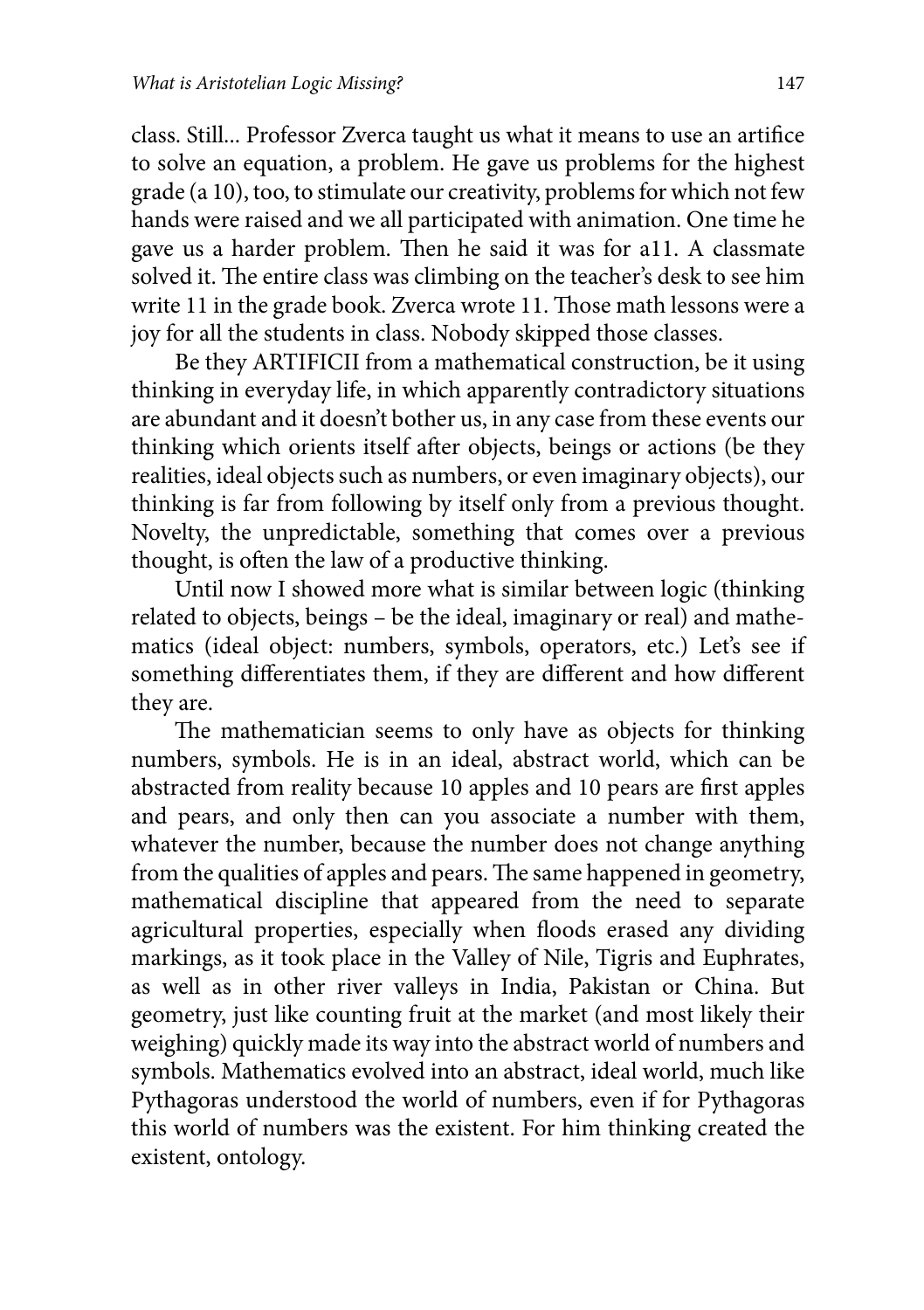For logic it is more difficult to avoid reality, real objects. Plato, when he tries to find the sophist, to define him, he is looking for the sophist, not someone else. He finds the fisherman, whose trade is close to the sophist's (even if the sophist doesn't catch fish, doesn't fish, he is a sort of water hunter). In the dichotomous structure, dichotomous logic used by Plato *x* can be used as symbol for the one searched, and couldn't we state? What do you think? Correctly that *There is an x*, *whatever this x may be, which x is the Sophist.* Of course we would need a man that makes demonstrations which Socrates called *sophisms*, but this man can be anybody.

What happens in Aristotle? Logical figures send to objects, beings or actions. *All people are mortal, Socrates is a man; therefore, Socrates is mortal*. Still, Aristotle tries to build a formal logic in which the existential and universal functors, *One exists*..., *All*... can be as free as possible from ontological reference. All these attempts continued for a long time, around 2000 years, until mathematical logic took over logic, transforming it into mathematics, or into calculus with symbols instead of numbers. This meant the elimination of any ontological reference. The transformation of logic into mathematics happened in about the same way apples, pears, agricultural surfaces transformed into mathematics. There is a very important difference. Arithmetic and geometry were useful, so was algebra. Mathematical logic, I don't know to whom they are useful, or to whom they were ever useful...

There is another important difference. Logic claims to offer us the laws of correct thinking. The question arises: before Aristotle, people couldn't think correctly? If we think correctly without knowing the laws and theorems of logic, then what does logic mean? Especially since nobody uses it when they go to the market, or they cross the street. Yes, but... we still think, and sometimes we think correctly while sometimes we don't. Logic should be an explanation of the way we think correctly, or incorrectly, which is something else other than a science which gives us laws with which to think correctly. It should be a science related to the processes of thinking, a science different from psychology but a science related to ontology. Or related to what we live with every day, the objects and people we meet, with whom we have an interaction.

The question remains: Is logic, I wonder, mathematics? Logic was lost and what was left behind was mathematics, a little sterile. Outside of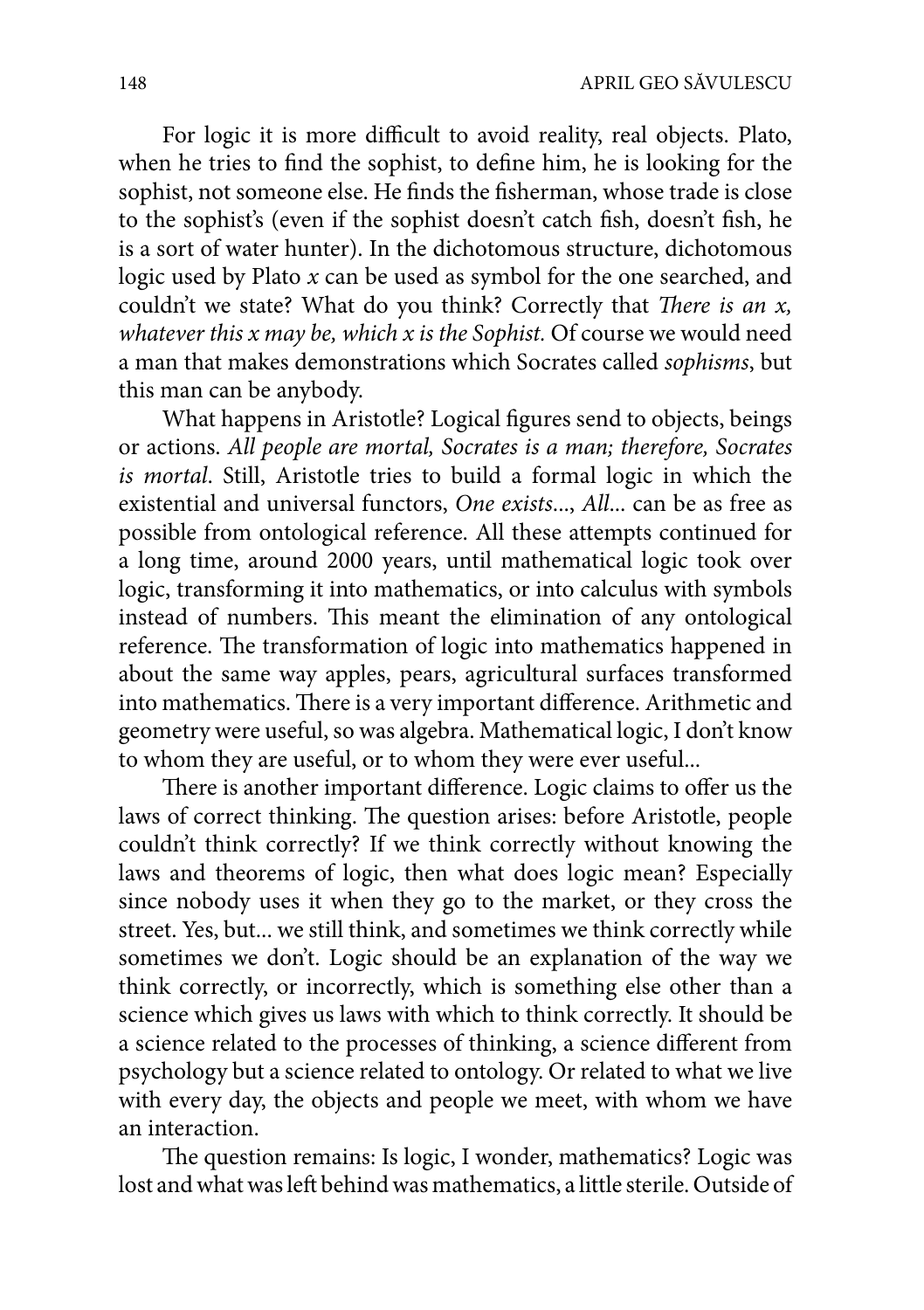the boolean logic which abstracted and placed in the world of numbers the Platonic dichotomy (perhaps it also added Augustus De Morgan's universal discourse or, if you prefer, D'Alambert's Limit), logic of great success in the world of computers, world which dominates us today. Outside of computers, logic remains with only minor attempts that have limited application, such as polyvalent logics, modal logics and fuzzy logic.

Modal logics are those that try to recover the ontological, on some rather limited areas, introducing ontological references in their axiomatic. As Anton Dumitriu36 tells us in his *History of Logic* (Ed. Didactică și Pedagogică, București, 1975), "...there appears a logic with practical character ... Under a generic name it is known as the *deontic logic*, this logic will have many parts, as it will occupy itself with one domain or another: the logic of values; the logic of norms; the logic of imperatives ... normative logic, axiological logic, optative logic, preferential logic, the logic of choice, the logic of "better", juridical logic". Gorun Manolescu writes about the logics that appeared as a result of new discoveries in microparticle physics "...this happens every time a new crumb of (empirical) reality is investigated experimentally – objectively and it no longer resembles other crumbs investigated earlier. Thus appeared quantic logic, the logic of paradoxes, of non-linearity, superstructural logic, probabilistic logic, etc, etc, etc,... this is how we arrived at *paraconsistent* logics...", logics that can no longer guarantee the consistency of a series of steps of thinking, pasaconsistency which is defined "...so vaguely that it could sub-add any new instance of particular logic ... for example Florentin Smarandache's "neutrosophic" metalogic..."37 From this point of view it is interesting that there seems to be the need of logics related to reality, ontological. We started with the logic of three values, Lukasiewicz, we arrived quickly, which was to be expected, at logics with infinity of values. Polyvalent logics try to avoid the excluded middle and the law of contradiction into which, in the end, they keep bumping. The contradictory logic proposed by Stefan Lupașcu replaces the values of true and false with those of *Actuality* and *Potentiality*, transforming contradiction into a couple that anyone can

<sup>36</sup> *Istoria logicii,* Ed, Didactica şo pedagogică, Bucureşti, 1975, p. 964, translated for this paper by Ana-Catrina Buchser

<sup>&</sup>lt;sup>37</sup> From the volume "*Despre postpredictibilitate*", în www.roliteratura.ro ,Filosofie-Istorie. Translated for this paper by Ana-Catrina Buchser.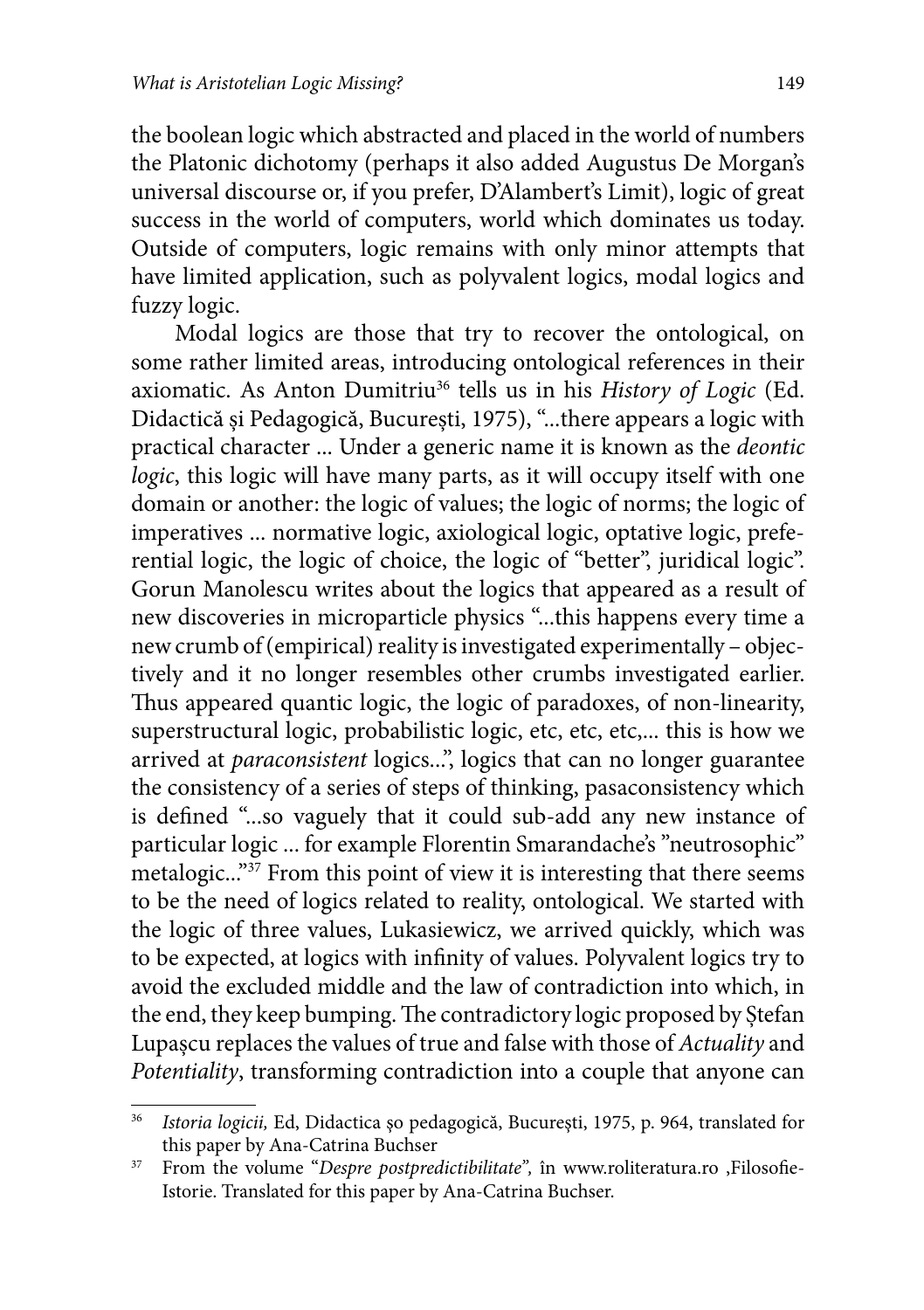accept which leads to the annulment of the law of the excluded middle, as I said above. There are other attempts to surpass the inefficiency and mistrust in school logic, be it formal or contemporary axiomatic systems. All, or most, are attempts to approach reality, the life that surrounds us. Still, these attempts to approach reality remain tributary to axiomatic models and, even though they are built on an ontological basis, want to become free of ontology, they would like to remain only in the ontology of numbers, which is a mathematical domain.

I would like to be able to prove, and I tried in the paper *L.E.J. Brouwer and what our thinking should look like38*, that here is, despite their force borrowed from mathematics, the great weakness of logics called mathematical, it is exactly their inefficiency. Who uses Aristotelian syllogism, the formalism of this logic in an argument, in everyday thinking? And how effective are the attempts to build a logic that will bring rigor to a domain of reality – be it in contemporary physical reality or in less rigorous domains?

In the existent, in *to on*, in the world that surrounds us it is very difficult to make a doubtless statement, in general terms, which cannot be contradicted. But this is possible when we address a certain known domain that we can describe when we apply the known rationale strictly to a certain domain. Let me explain. When we speak of a certain object we can state that it is in front of us or it's not in front of us. An action, a certain situation, we can easily say if it is, was, correct or not, if it has truth in it, or if it is a falsity, a lie. When we have something determined we can make clear statements. That's why juridical law which wants to be applicable to any similar situation is useless and an experienced lawyer can free any criminal. The only legal, penal court that is correct is that one with a jury who can decide, many of them and not just one, according to the laws in place, the facts at hand. A judge who applies the law can become a lawyer in contumacy and apply the laws wrongly without needing justification (especially when he is *stimulated* to do this). When you know how to use lies, justifying anything is always possible. I will not continue, for ethics is not my theme, but logic.

It is true that I introduced here a term I did not explain. *Efficiency*. Does logic need to be efficient? Let me pose another question: Why do we think? Allow me to answer (without climbing into the metaphysics

<sup>38</sup> In Noema, IX, 2010, p. 133/148.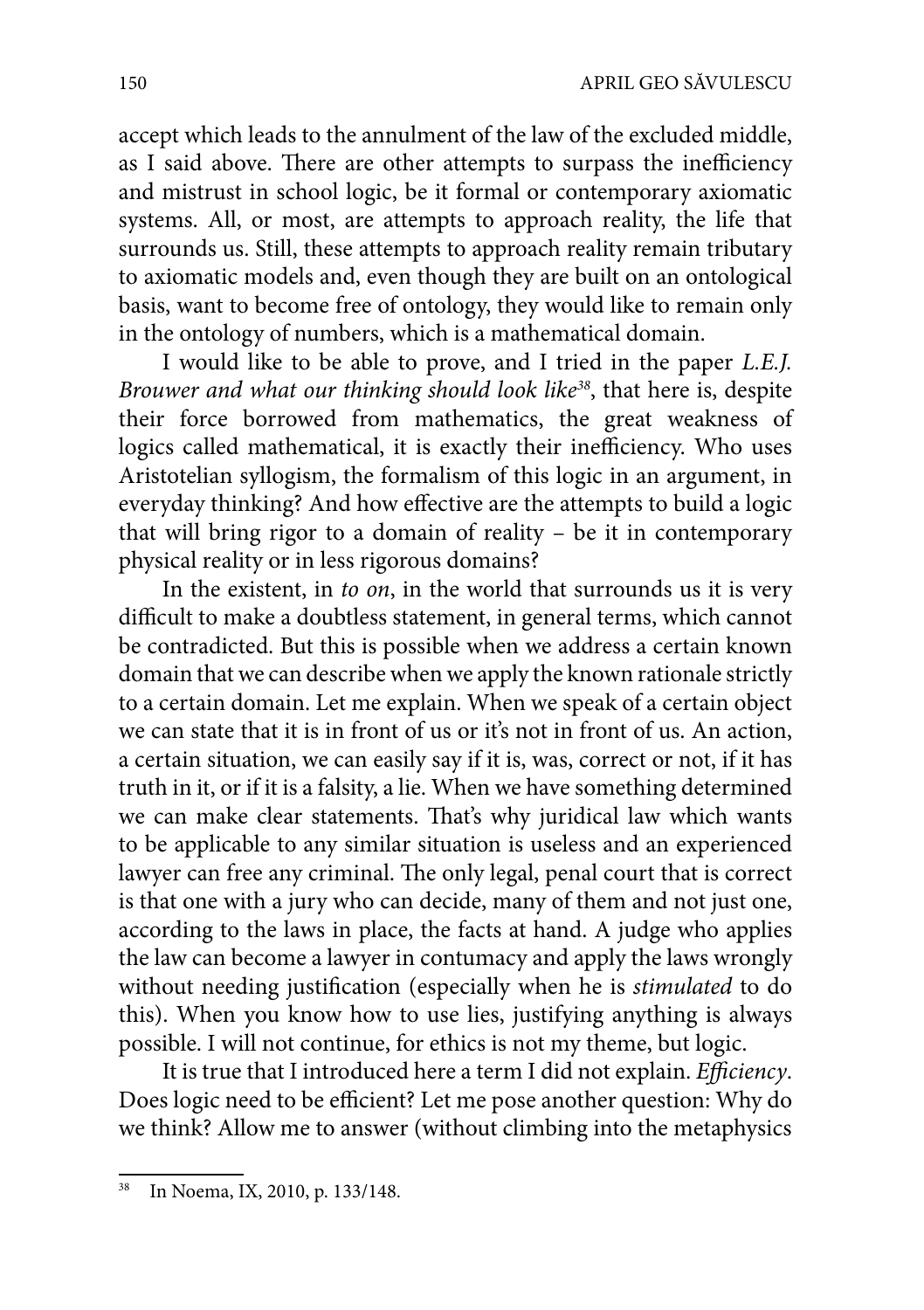of being like Heidegger): in order to exist; in order to recognize the objects and beings with which we come into contact (closer or further), in order to have actions that are for our benefit or for the benefit of those we love, in order to have efficiency in life; in order to be able to work our land or someone else's and to produce, to achieve, something that we are someone else needs, in order to be useful. Everything we think is under the sign of efficiency. If I place a step in front of the other and I walk down the street it is because I want to go somewhere, because I need to go there. That's why we saw that Dharmakirti's Indian logic starts with the efficiency of our thinking in an action.

Here I will open a virtual parenthesis. *Occam's razor* (William of Ockhman 1285–1349) is well known among thinkers: "pluralitas non est ponenda sine necessitate" (plurality should not be posited without necessity) as well as " entia non sunt multiplicanda praeter necesitatem" (entities should not be multiplied without necessity), or " Numquam ponenda est pluralitas sine necessitate" (Plurality must never be posited without necessity)<sup>39</sup>. A statement much used, especially by logicians and mathematicians of today. A very harsh statement which can easily be used in an exaggerated way. As a matter of fact, great thinkers pointed out this possibility. Statements considered anti razor. Immanuel Kant stated "The variety of beings should not rashly be diminished"40 and Einstein said "Everything should be made as simple as possible, but not simpler".

It's true, and this is what I'm trying to say, that efficiency is what leads man's thought, most of the time. Efficiency, need, necessity, it is an unwritten law of human thinking of which each one of us takes notice. But it is equally true that it can be dangerous when we refuse, leave outside, a theoretical construction because it seems we don't need it. Here it is sometimes very hard to choose, especially when we are contradicted *post factum*. Maybe sometimes it's better to allow our sensibility to make such a choice, even if it may be wrong (something nonviable is uncovered pretty quickly), instead of our rational faculties.

Maybe I have brought you to a place where efficiency of thinking meets the need to have a logic related to ontology.

Let me explain. Thought needs efficiency so that we may survive on this Earth, efficiency in every daily act, efficiency in scientific domains,

<sup>&</sup>lt;sup>39</sup> Occam´s razor, Encyclopedia Wikipedia.<br><sup>40</sup> Ereo Encyclopedia Wikipedia.

Free Encyclopedia Wikipedia.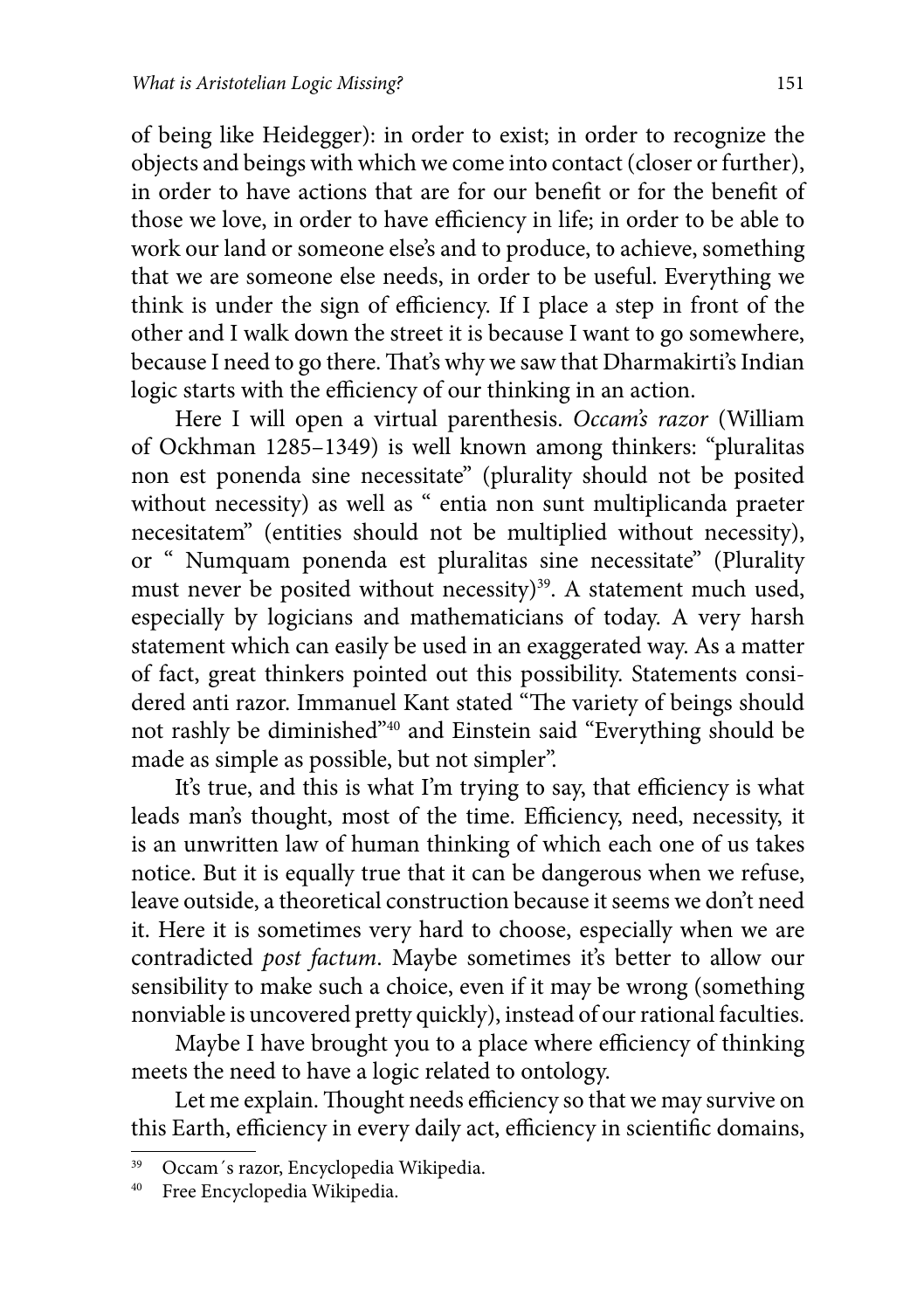such that *Occam's razor* does not apply to us. Logic pretends to want to support thinking, to model it, possibly correct and sustain it. This means it will support the need for efficiency of thinking. Thinking can only be efficient when it describes real or imaginary facts and objects, describing a certain fact or object, which means it is very close to ontology, to what is, to what we can perceive with our senses or imagine.

It is such a simple, clear and old statement that it may be hard to accept. The work of 2000 years of so many wise minds from Europe who made efforts to build a logic as free as possible from reality, as abstract as possible, so that it can be closer to the truth, to the truth given by reason and reason only, is very difficult to surpass. Sometimes we prefer what is more complicated instead of simplicity and clarity (what is simple and clear is too available to everybody). Why would freedom from ontology, distancing from reality, mean proximity to truth? I don't understand this prejudice.

Actually I should understand it. Everything, in our European world, as I said above and I apologize for repeating myself, everything comes from Heraclitus and gains being in the Eleatics. The "obscure" Heraclitus taught us that everything has a flow, a constant change because we cannot dip our legs in the same river water. He, Heraclitus, frightened the Greeks who started to search for support in thinking. Parmenides and Zeno of Elea offered it through unity, through 1. Zeno's proof that Achilles the quick footed cannot reach, while running, the tortoise, or the arrow that stayed suspended in the air, confused them. The students who didn't understand were beaten so they would understand that one is reality and another thinking. The horse goggles that this Unity means for the Eleatics stopped them from approaching infinitesimal measurements and the number 0. Since only 1 exists, zero could not exist, non-being did not exist for them. Although this Eleatic thinking was surpassed, the prejudice remained and we inherited it in logic. Mathematics freed itself from it through mathematical analysis, as we will see. I will be accused of infantilism because I ask logic to be related to ontology, maybe even to come back to certain materialistic positions which were, I admit, dangerous for freedom of thought in philosophy.

Many years ago, when I stilled battled with preparing by doctorate in logic (doctorate which I did not defend advised by someone older than me who said "doctor, why do you need a doctorate in philosophy?") a mathematician friend of great finery, algebraist and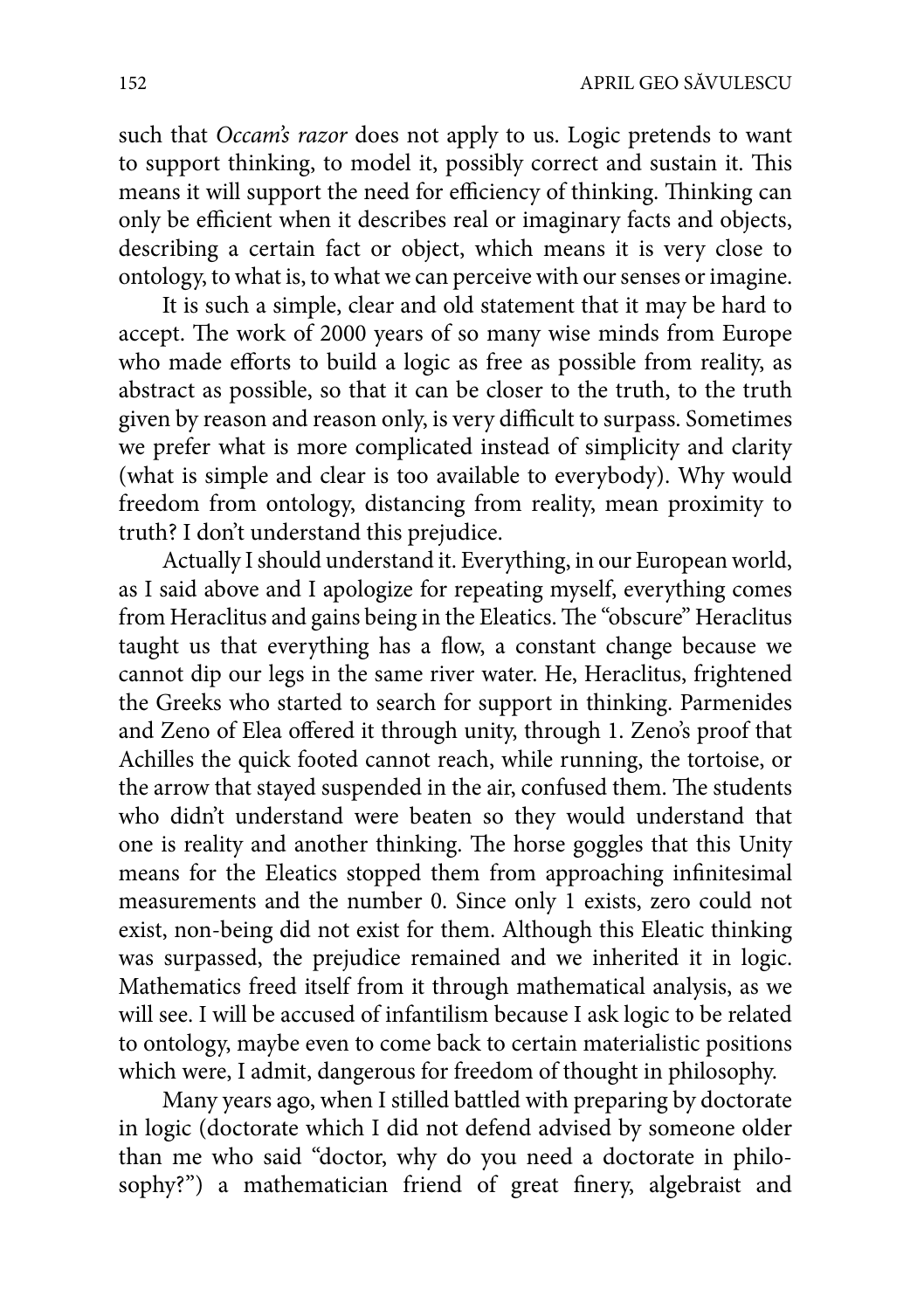specialist in the theory of categories – Nicolae Ionescu – university professor at the Faculty of Mathematics, laughed when I talked about the logical fundamentals of mathematics. I was after my first encounter with the Cantorian theory of sets. He didn't give me an explanation, but I always remembered that laugh. Every now and then I wondered what was wrong in this statement? What is the difference between logic and mathematics? Why is mathematics not logic? At that moment I reached the conclusion that the most important difference between logic and mathematics is related to ontology. Mathematics has their own ontology, numbers, and they no longer need in the construction of a proof any other ontological reference (we will later see the final thought). Logic, on the other hand, disconnects more difficultly from ontology. However much logic would like to be mathematics it cannot, it is related to thinking, which in turn is related to reality, to the existent. In mathematics, thought can break off from what exists, and it can run freely through infinite and abstract spaces.

I understand the logicians' desire to gain the freedom of the abstract. It can become mathematics, as many creators in this domain have proved it. Becoming mathematics, it no longer has anything to do with our everyday thinking. Its efficiency, the efficiency we talked about earlier, and which is *primum movens* of any thought, this efficiency becomes evanescent, it no longer is, it vanished. Then where is logic?

It seems that the *Great Goethe makes, in a certain passage from Wilhelm Meister ... a recommendation about the way life can be correctly lived, and that is "Think so you can act; act so you can think!" ... "It is a recommendation that contains in it the entire wisdom of life", he reflects...<sup>41</sup>* How much this resembles the way Dharmakirti begins logic "*Because all successful human action is preceded by right knowledge ..."*, truly, any successful human action must be preceded by thought, by logic, by correct knowledge, this should be the entire wisdom of life, and that's because life is something other than reason! And logic cannot avoid life.

The great Parmenides believed only in reason. Aristotle followed him closely and in order to convince he used inference and syllogism. Contemporary mathematical logic searches with desperation new proofs of a trust without limits in reason. I propose "the taming of the

<sup>&</sup>lt;sup>41</sup> Robert Musil, *Der Mann ohne Eigenschaften*, în romaneșe de Mircea Ivănescu, capitolul 112, *Arnheim îşi trece tatăl …,*Polirom, 2008, p.703. Translated for this paper by Ana-Catrina Buchser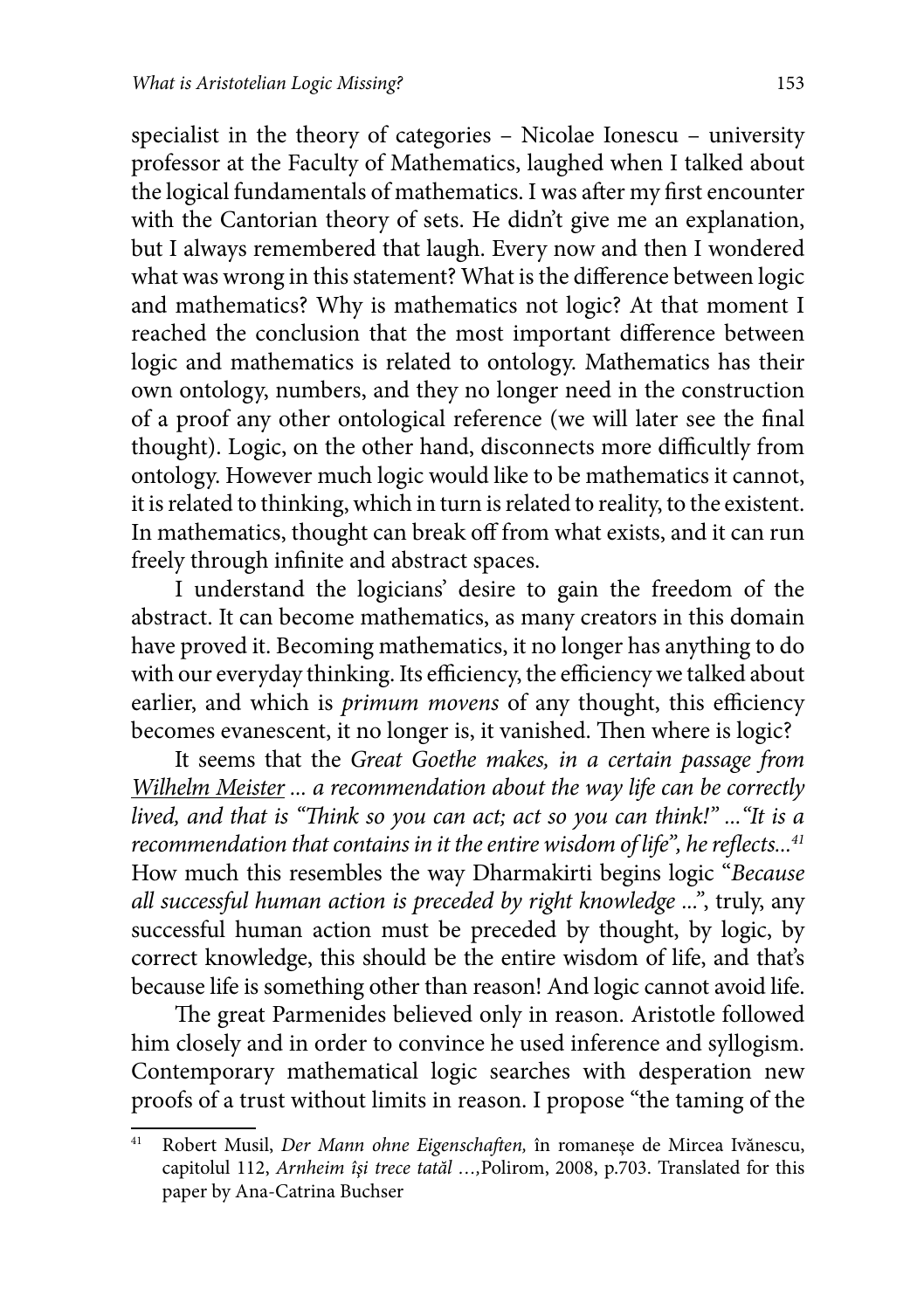shrew", or a reason that needs to lean onto the existent, on reality, on what *is*, on *to ov*.

I said that European logic maintains its identity principle unchanged from Aristotle until today. Without these laws of identity logic would lose its consistency, everything being possible. It seems we couldn't think anything for sure without knowing what is identical with itself, what is identity. I already said that there probably also needs to be a principle of the other, of otherness. Just as I must know that I am identical to myself I should know and allow the right to exist of the other, the one next to me, of another.

If these two principles were recognized, both, not only just that of identity, then we could finally separate ourselves from Eleatism and be able to build logic close to reality.

European mathematics took zero from the Indians through the Arab succession. Infinity was known from antiquity but 0 couldn't be known because of the Eleatics. Their use as numbers lead to difficulties especially in multiplication, division, and power. A simple infinite series of numbers can raise problems. We will show you that the addition of an infinite number of zeroes can raise difficulties, reaching contradictions.

#### **ANNEX**

#### **Differentials**

**Suiseth Series** ... an infinite sum of numbers smaller than 1/2 can be infinite even if the respective numbers approach **zero**.

½+(1/3+1/4)+(1/5+1/6+1/7+1/8)+............................0

... the bizarre nature of infinity appears clearly in...

series 1–1+1–1+1–1+1–1+1........

0+ 0 + 0 +0 +0 ............. 0

grouped otherwise

 $1+(-1+1)+(-1+1)+(-1+1)$  ...............

1+ 0 + 0 + 0 ................... 1

The same infinite sum of zeroes can be equal to 0 or to 1

The addition of an infinite series of terms can lead us to strange and contradictory results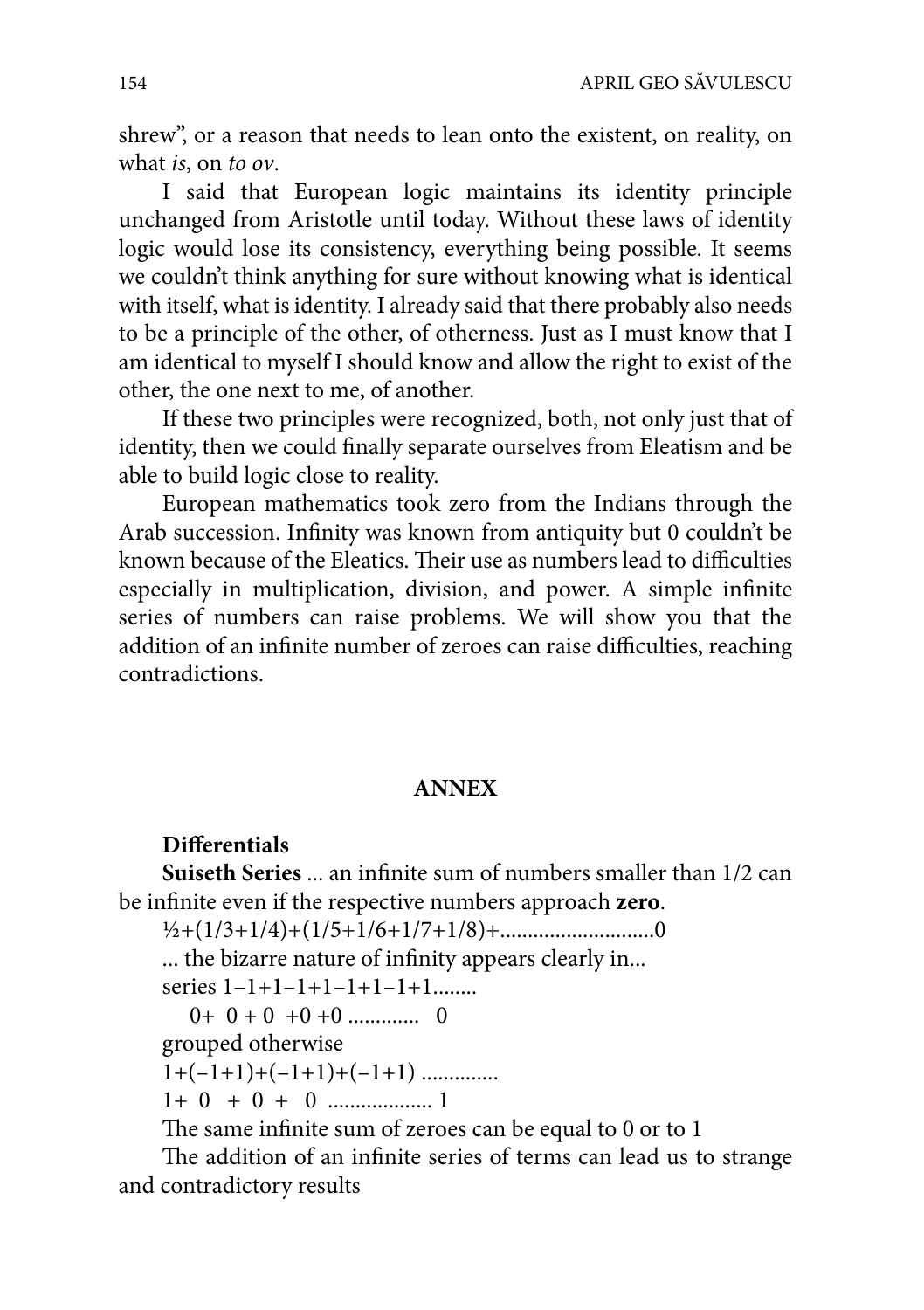An infinite sum of zeroes can be equal to anything and nothing at the same time.

The infinite series of zeroes has no logical sense but mathematicians have ignored the difficulties of logical variety... provoked by the addition of an infinite number of zeroes

Moreover: every time they tried to work with infinity or zero, mathematicians obtained illogical results...

## **Mathematical analysis** does this.

Newton, in differential calculus, proposes a method of calculation based on the **fluxes** - **fluctuations** - of mathematical expressions which he names **fluents**.

$$
Y = x^2 + x + 1
$$

The fluents are y and x: Newton presumed that y and x change, fluctuate!!!

Yes, but; it is an infinitesimal change – here he uses a trick of notation.

There appears  $(0x)$ 2 which being too small, he can make disappear. The same with  $(0x)$ , they are all 0.

**Berkeley** will write against Newton "Can we name these quantities infinitely small spirits of the disappeared quantities?

Newton and Leibniz were right. These infinitesimals changes gave engineers, scientists, a mathematical instrument, **mathematical analysis**, very efficient, which they could use practically. So they won and nobody cared that the laws of logic were being broken, not respected.

Fluctuations, fluxions, fluents, are the possibility to change (even infinitesimally) *the Identity* in order to approach reality, TO *OV***, to give an** *other.*

This was Newton's trick. It didn't matter that Bishop Berkeley was right, logic was broken.

Newton also broke some of the prescriptions of mathematicians before him: **division by 0**.

The fluxion method through which Newton eliminated 0 from the **numerator and then also from the denominator** (dividing by 0) **was an illegal mathematical operation** which had the advantage of **WORKING**.

It gave exact results.

Even more. Newton gave the solution to the calculation of an Area. Operation opposite of differentiation, integration.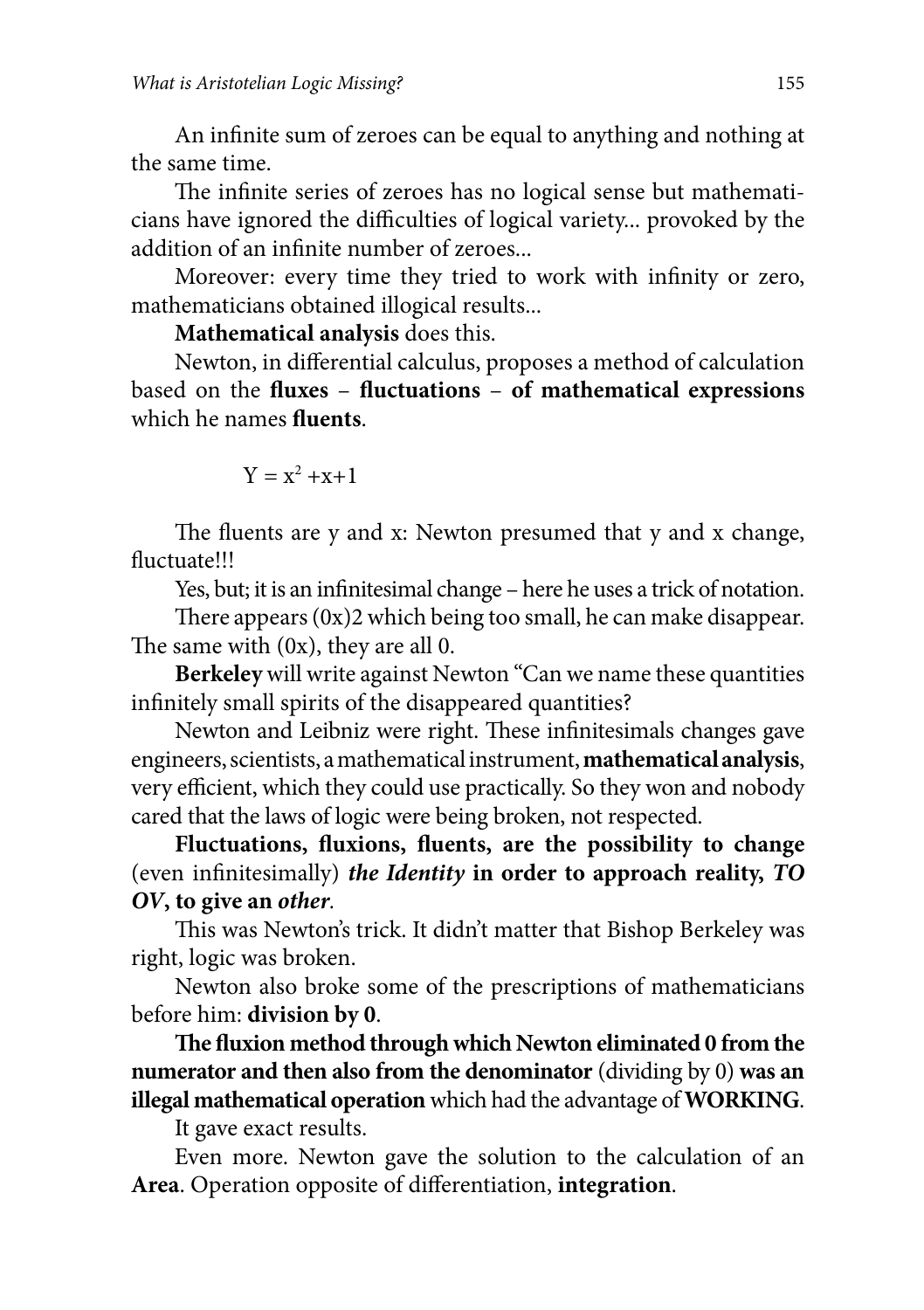**Mathematical analysis** is a combination between differentiation and integration, maybe we can say, a combination between *other* and *identical*.

Newton broke a few important mathematical rules: the game with the powers of 0 and infinity. But – **mathematical analysis was so strong that no mathematician could reject it.**

Let's see what happens with a well-known relation

*vt*=x (distant)

Most of the time it is a erroneous formula. It is only useful it v is constant – again here appears identity which must be broken through the calculation of Newton's fluctuations who also includes variable speed.

That's why the relation above cannot be a universal law.

Nature speaks in equations. Yes; but in differential or integral equations. This means that mathematics is strong only if it folds itself after reality!

**Mathematical analysis applies in all cases and in all conditions!!! It is a Universal law!!!**

This was possible, with all its gaps, because of the mathematics of 0 and infinity.

# **Mathematical analysis – Newton and Leibniz – bring together the concepts of**

## **Position, speed and acceleration**

 $X$  – position;  $\nu$  is fluxion – **derivated**; and acceleration is the **derivate** of speed.

Position would be **Identity**. But position can deviate, derive. How is it produced? Through acceleration.

#### **Fluxion of Identity.**

A simple differential equation describes the motion of all bodies in the universe

#### $F = mx$

Newton was able to create a simple differential equation which describes the motion of all bodies in the universe ... where F is the force that acts upon the object, and  $m$  is its mass. ... The general version of Newton's law is  $\mathbf{F} = \mathbf{p}$ , where *p* is the kinetic moment of an object when mass varies, which was later perfected by Einstein.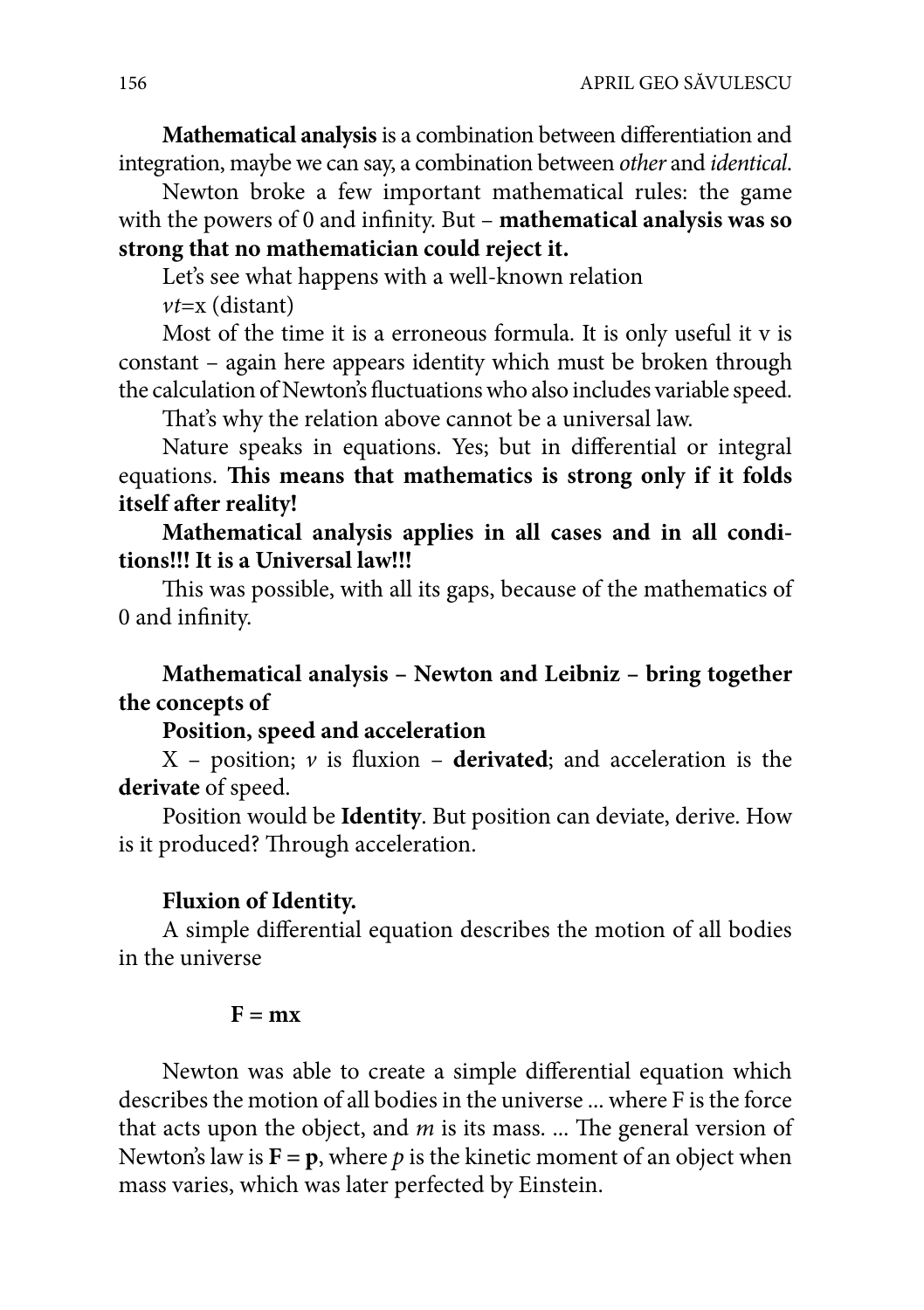# **(Universal Law)**

After this model we can say that Identity when it is constant can **be a law in a particular case, but not a Universal law.** If a fluxion is applies to identity (even if it is infinitesimal), a modification through a differential law that we can call **Logical Differentials**, then it can become a Universal logical law.

## **How can such a logic function?**

Allow me to use the same path. To use the evolution of mathematics.

Newton's and Leibniz's work was based on a shaky foundation – the division of 0 by itself.

I will not linger at L'Hopital's rule who was able to transform 0/0 into 1/1, or 1.

Newton's and Leibniz's method of mathematical analysis depended on the division by 0 and on the numbers that disappeared miraculously when they were raised to the 2nd power.

**Nobody worried anymore about dividing by zero when ignoring mathematical rules was convenient, explaining absolutely everything...**

# **LIMIT or The Universe of Discourse**

D'Alambert gave life to the idea of limit in mathematics.

When in a mathematical expression infinity appears or when you divide by zero, all mathematical operations go astray... Nothing has logic anymore. Even the + sign seems deceiving. Putting the limit symbol in front of a series ... avoids using infinity and zeroes.

Achilles' sub-races are finite...

Every partial sum from a limit is finite...

# Infinity is transformed in finite and all mathematical opera**tions start to function.42**

In the 1970s, being still a philosophy student, I used the Universe of Discourse, notion introduced by Augustus De Morgan, with which I considered a delimitation into a logical expression. For example **negation**. Non – apple is not any object on Earth and the skies. You can make a negation related to fruit, a negation related to food in general, or only to certain types of apples.

<sup>42</sup> Everything is quotes from Charles Seife's book *Zero,* chapter 5, subchapter *Zero and the mysterious mathematical analysis.* Translated for this paper by Ana-Catrina Buchser.